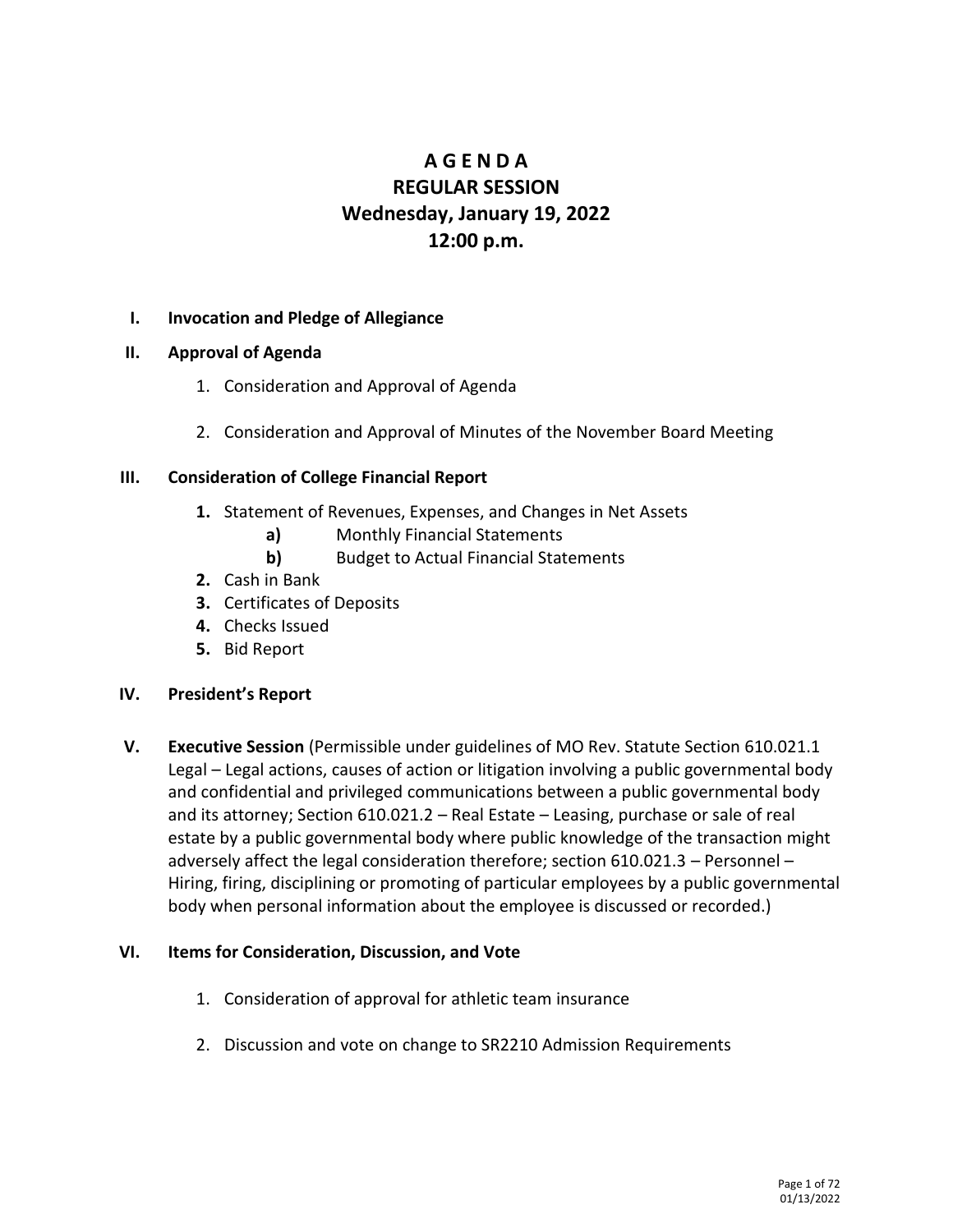## **VII. Consideration and Approval of all Personnel Actions and Associated Documents**

- 1. Acceptance of Employment
	- 1. LeAnn Clark Director, Workforce Development
	- 2. Bridget Curnutt Communications Specialist/Visual
	- 3. Ashley Fowler Temporary Instructor, CDL Program
	- 4. Abigail Heuiser Part-time Education Coordinator ETS
	- 5. Shawn Hunter Skilled Construction Specialist/Maintenance
	- 6. Miranda Moore Executive Assistant to the Dean of Student Services
- 2. Transfer of Position
	- 1. Davina Bixby Coordinator, Admission/Recruitment to Director, ACHIEVE
	- 2. Kevin Crafford Assistant Network Administrator to Project Technician
	- 3. Ben Gordon Director, Distance Learning Services to Technology & Computer Services Distance Learning Specialist
	- 4. James Huskey Information Systems Specialist to System Administrator
	- 5. Michelle Wooldridge Executive Assistant to Instruction to Executive Assistant to CAO/Dean of Instruction
- 3. Resignation
	- 1. Larissa Brown SIM Lab Coordinator
	- 2. Staci Foster Department Chair, Nursing and Allied Health
	- 3. Karen Holman Program Academic Advisor, ACHIEVE
	- 4. Kimberly Jinkerson Instructor, Nursing
	- 5. Melinda McElhaney-McKinney Instructor, Nursing
	- 6. Kim Shackleford Director of Nursing
	- 7. Dee Vanderburg Part-time Nursing Secretary

## **VIII. Appendix**

- 1. Information Items
- 2. Upcoming Events
- 3. Recent Newspaper Articles

## **IX. FY22 Board of Trustees Meeting Dates**

- **Wednesday, February 16, 2022**
- **Tuesday, March 15, 2022**
- **Wednesday, April 20, 2022**
- **Wednesday, May 18, 2022**
- **Wednesday, June 22, 2022**
- **X. Adjournment**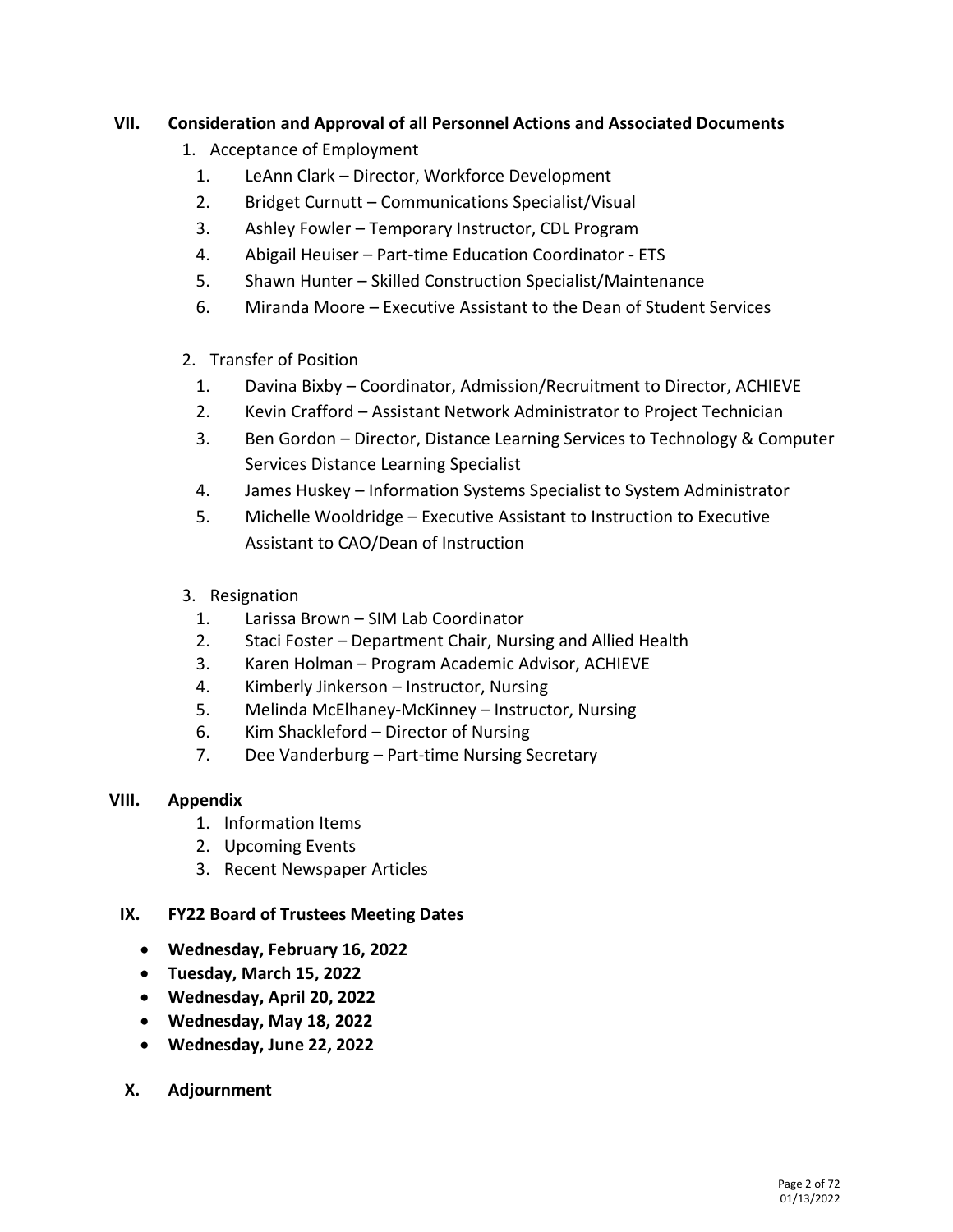# **BOARD OF TRUSTEES THREE RIVERS COLLEGE November 17, 2021**

The regular meeting of the Board of Trustees began at 12:00 p.m. on Wednesday, November 17, 2021.

Those present included: Trustees: Gary Featherston, chair; Chris Williams, vice-chair; Eric Schalk, secretary; Darren Garrison, treasurer; Dr. Tim Hager, member; Dr. Amber Richardson, member; and college administrators: Dr. Wesley Payne, president; Mark Richardson, College Attorney; Janine Heath, recording secretary; Edie Dilbeck.

Trustee Hager delivered the invocation.

Trustee Richardson made a motion to approve the agenda. On a second by Trustee Hager, the motion passed unanimously.

Trustee Garrison made the motion to approve the October Board Meeting Minutes. With a second by Trustee Schalk, the motion passed unanimously.

Charlotte reviewed the Budget to Actuals as of the end of October 2021. We are 33% into the year and have recognized 39% of our revenues and committed 26% of our expenses.

Trustee Hager made the motion to accept the financial report as presented. With a second by Trustee Schalk, the motion passed unanimously.

Dr. Payne presented:

On October 20 the second of three advising seminars was held – Resources for Students. 47 students addended in person and via zoom. Students received a \$50 scholarship for attending.

Media Literacy Week was October 25-29. Four events were held to help students verify valid sources.

The Tinnin Fine Arts Center has been busy this month with the Patrons of the Arts performance Brazilian All Stars on October 26. and on October 28 the Music

### **CALL TO ORDER**

### **ATTENDANCE**

**INVOCATION**

**APPROVAL OF BOARD MEETING AGENDA**

**APPROVAL OF THE OCTOBER BOARD MEETING MINUTES**

### **FINANCIAL REPORT**

### **PRESIDENT'S REPORT**

### **ADVISING SEMINARS**

### **MEDIA LITERACY WEEK**

### **POTA EVENT**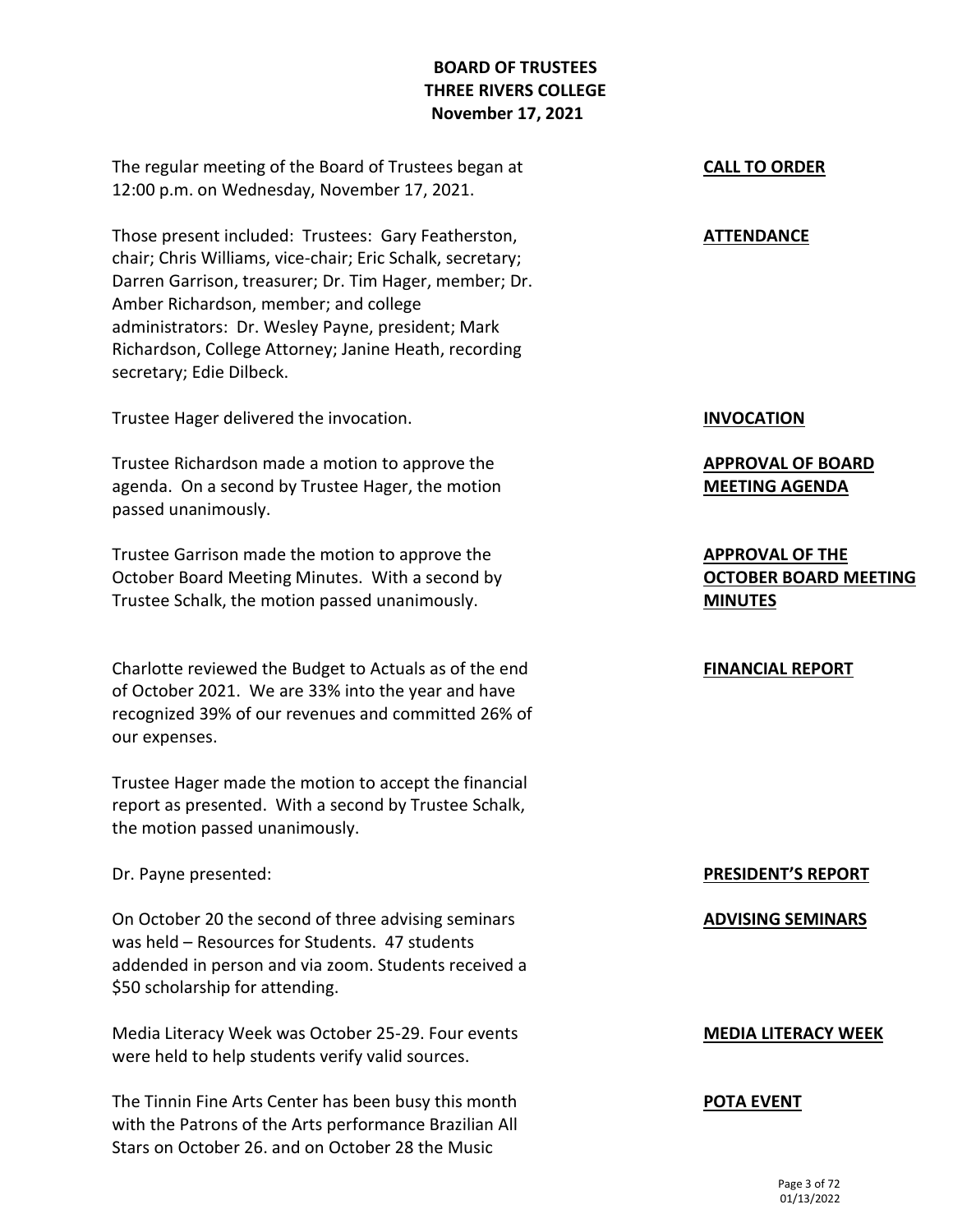Department Fall Recital was held. The students did an outstanding job and as did Buddy and Cindy White and the music adjuncts Sherri Mitchell and Daniel Kubus leading the students.

The Student Leadership Group sponsored Trunk or Treat on October 30. There were several student organizations that participated. There was a great response for the community. Very successful event.

On November 3rd the Crisp Expansion Ribbon Cutting was held. Mr. Crisp and Todd Richardson along with a great crowd was in attendance.

The Raiders and the Lady Raiders have kicked the basketball season off with tournament play and are off to good starts.

The Annual MCCA Conference was held November 10- 12 in Branson, MO. Three Rivers College Senior Service Award Winner, Dionne Thompson, and Excellence in Teaching Award Winner, Stefanie Rundquist were recognized during their award banquet.

Kennett Trivia Night was held on November 11, more than \$2,500 was raised to benefit the TRC-Kennett Student Success Fund.

- November Advising Seminar November 17
- Counselor's Conference November 19
- Music Department Fall Concert November 23
- Thanksgiving Holiday No Classes November 24- 26, College Closed November 25-26
- The Isaacs December 3
- POTA A Christmas Carol December 7
- Employee Christmas Breakfast December 10
- RN Pinning December 10 2pm
- LPN Pinning December 10 4pm
- Christmas Break, College Closed December 20- January 2
- First Day of Spring Semester January 3
- Spring Convocation January 10
- Martin Luther King Jr. Day, College Closed January 17

Trustee Richardson made the motion to enter into executive session at 12:18 p.m. With a second by Trustee Garrison, the board was polled as follows:

# **MUSIC DEPARTMENT FALL RECITAL**

### **TRUNK OR TREAT**

# **CRISP EXPANSION RIBBON CUTTING**

**RAIDERS AND LADY RAIDERS BEGIN SEASON**

**ANNUAL MCCA CONFERENCE**

# **KENNETT TRIVIA NIGHT**

## **UP-COMING EVENTS**

### **EXECUTIVE SESSION**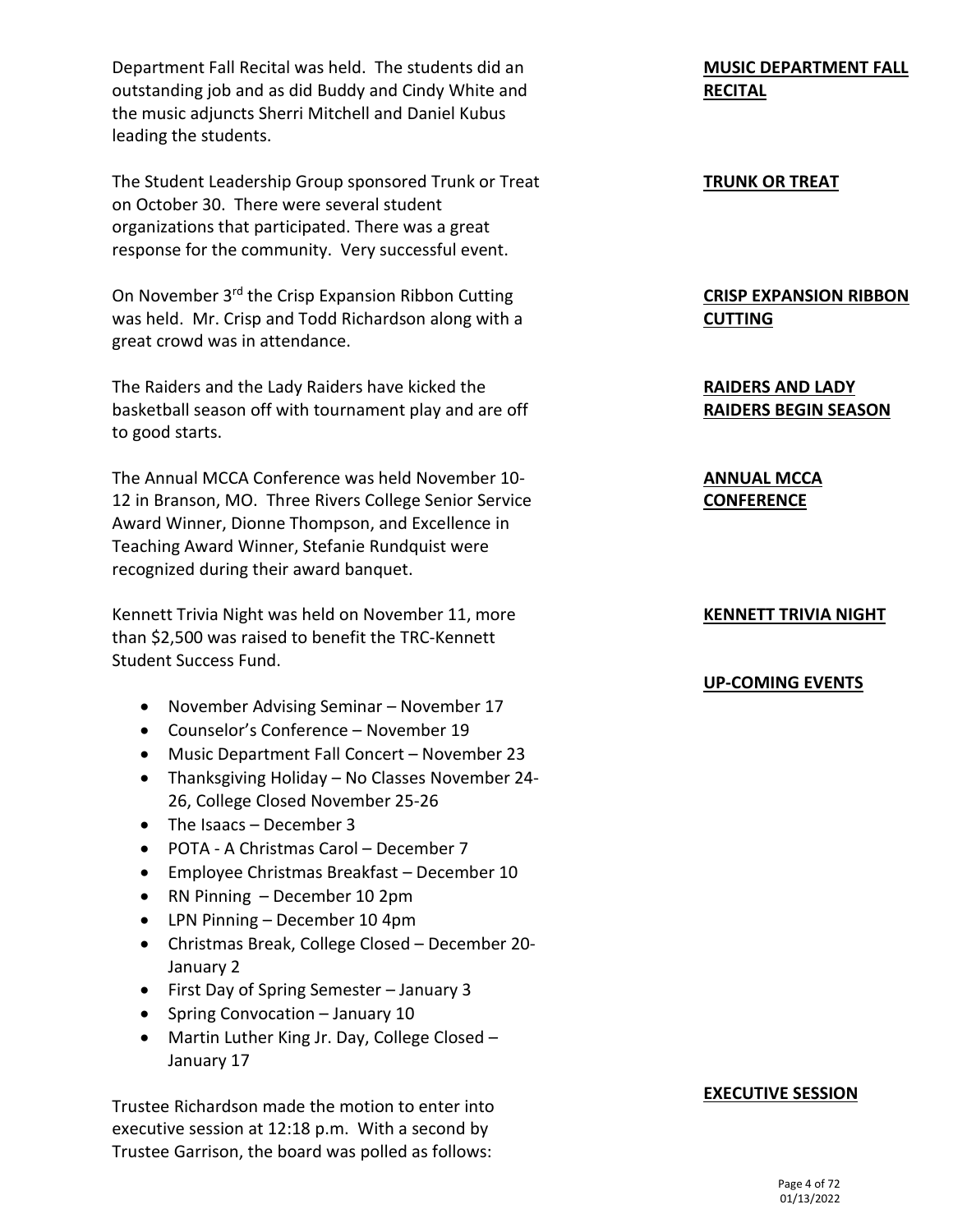Trustee Richardson, yes; Trustee Hager, yes; Trustee Garrison, yes; Trustee Schalk, yes; Trustee Williams, yes; Trustee Featherston, yes.

Due to the expiration in April 2022, of the six-year terms of office of Trustee Garrison, sub-district 4 and Trustee Featherston, sub-district 3; it will be necessary to formally adopt a Resolution calling for a public election to be held on April 5, 2022, for the purpose of electing two members to the Board of Trustees.

Trustee Schalk made the motion calling for a formal Resolution for an election be adopted; and for Edie Dilbeck, Recording Secretary be formally appointed to serve as election authority. With a second by Trustee Williams the board was polled as follows: Trustee Richardson, yes; Trustee Hager, yes; Trustee Garrison, yes; Trustee Schalk, yes; Trustee Williams, yes; Trustee Featherston, yes.

Ms. Eubank presented the FY2021 audit with the recommendation of acceptance from the Audit Committee.

Trustee Schalk made the motion to approve the audit. On a second by Trustee Richardson the board was polled as follows: Trustee Richardson, yes; Trustee Hager, yes; Trustee Garrison, yes; Trustee Schalk, yes; Trustee Williams, yes; Trustee Featherston, yes.

To correct the existing problems with the Sikeston building roof, it has been determined that the roof needs to be replaced. Bids were opened during October and the bid went to Jonesboro Roofing.

Trustee Garrison made the motion to authorize Dr. Payne to sign the contract and all associated documents to move forward with the Sikeston roof. On a second by Trustee Richardson the board was polled as follows: Trustee Richardson, yes; Trustee Hager, yes; Trustee Garrison, yes; Trustee Schalk, yes; Trustee Williams, yes; Trustee Featherston, yes.

The College currently has three series of lease participation certificates outstanding. Two of which are callable in April 2022 and the third in April 2024. In anticipation of the approaching call date, the College

# **ITEMS FOR DISCUSSION, CONSIDERATION AND VOTE**

# **RESOLUTION CALLING FOR TRUSTEES ELECTION**

### **FY2021 AUDIT**

## **ROOF REPLACEMENT ON SIKESTON BUILDING**

# **LEASE PARTICIPATION CERTIFICATE 2012B AND 2014**

Page 5 of 72 01/13/2022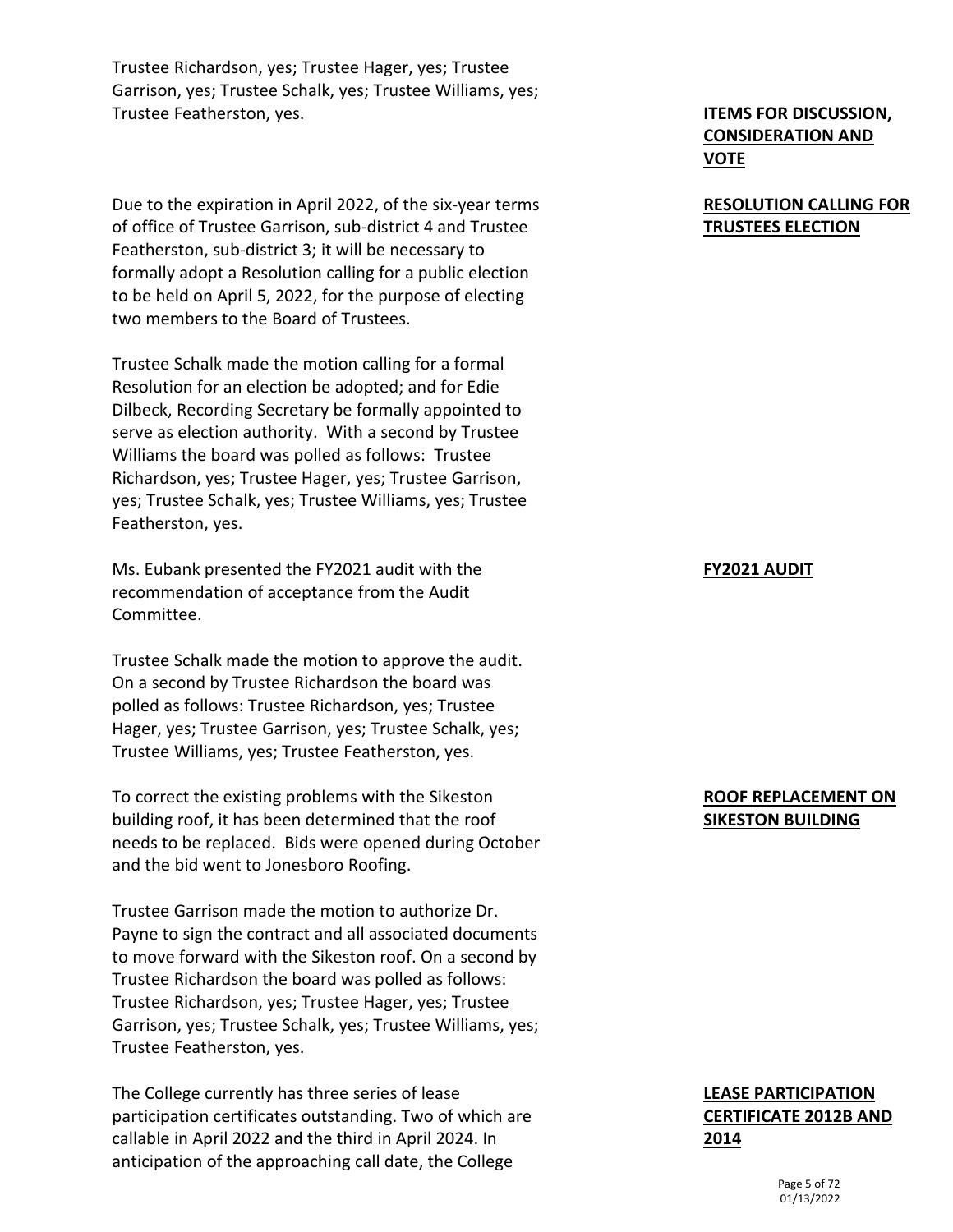explored various alternatives for retiring a portion of the callable bond series and refunding the remainder to achieve a lower cost structure. The recommendation is to call \$5,000,000 of the series 2012B and 2014 lease participation certificates and refund the remainder with Truist Bank at 1.44% and an accelerated payoff schedule.

Trustee Schalk made the motion to approve the recommended lease participation certificate 2022. On a second by Trustee Garrison the board was polled as follows: Trustee Richardson, yes; Trustee Hager, yes; Trustee Garrison, yes; Trustee Schalk, yes; Trustee Williams, yes; Trustee Featherston, yes.

Trustee Schalk made the motion to approve the changes to PP 4330 Shared Sick Leave to clarification of shared sick bank membership start date and use of the shared sick bank for employee illnesses, as well as the addition of a clause relating to committee members with conflicts of interest. On a second by Trustee Hager the board was polled as follows: Trustee Richardson, yes; Trustee Hager, yes; Trustee Garrison, yes; Trustee Schalk, yes; Trustee Williams, yes; Trustee Featherston, yes.

Trustee Schalk made the motion to accept the personnel actions and associated documents as presented. With a second by Trustee Hager the board was polled as follows: Trustee Richardson, yes; Trustee Hager, yes; Trustee Garrison, yes; Trustee Schalk, yes; Trustee Williams, yes; Trustee Featherston, yes.

There being no further business, Trustee Garrison made the motion to adjourn the meeting at 1:18 p.m. and with a second by Trustee Hager, the motion passed unanimously.

\_\_\_\_\_\_\_\_\_\_\_\_\_\_\_\_\_\_\_\_\_\_\_\_\_\_\_\_\_\_\_\_\_\_\_\_\_\_

\_\_\_\_\_\_\_\_\_\_\_\_\_\_\_\_\_\_\_\_\_\_\_\_\_\_\_\_\_\_\_\_\_\_\_\_\_\_

### **REVISIONS TO PP 4330 – SHARED SICK LEAVE**

## **CONSIDERATION AND APPROVAL OF ALL PERSONNEL ACTION AND ASSOCIATED DOCUMENTS**

### **ADJOURNMENT**

APPROVAL DATE

 $\mathcal{L}_\text{max}$  , where  $\mathcal{L}_\text{max}$ 

\_\_\_\_\_\_\_\_\_\_\_\_\_\_\_\_\_\_

### APPROVAL DATE

Page 6 of 72 01/13/2022

CHAIRMAN

**SECRETARY**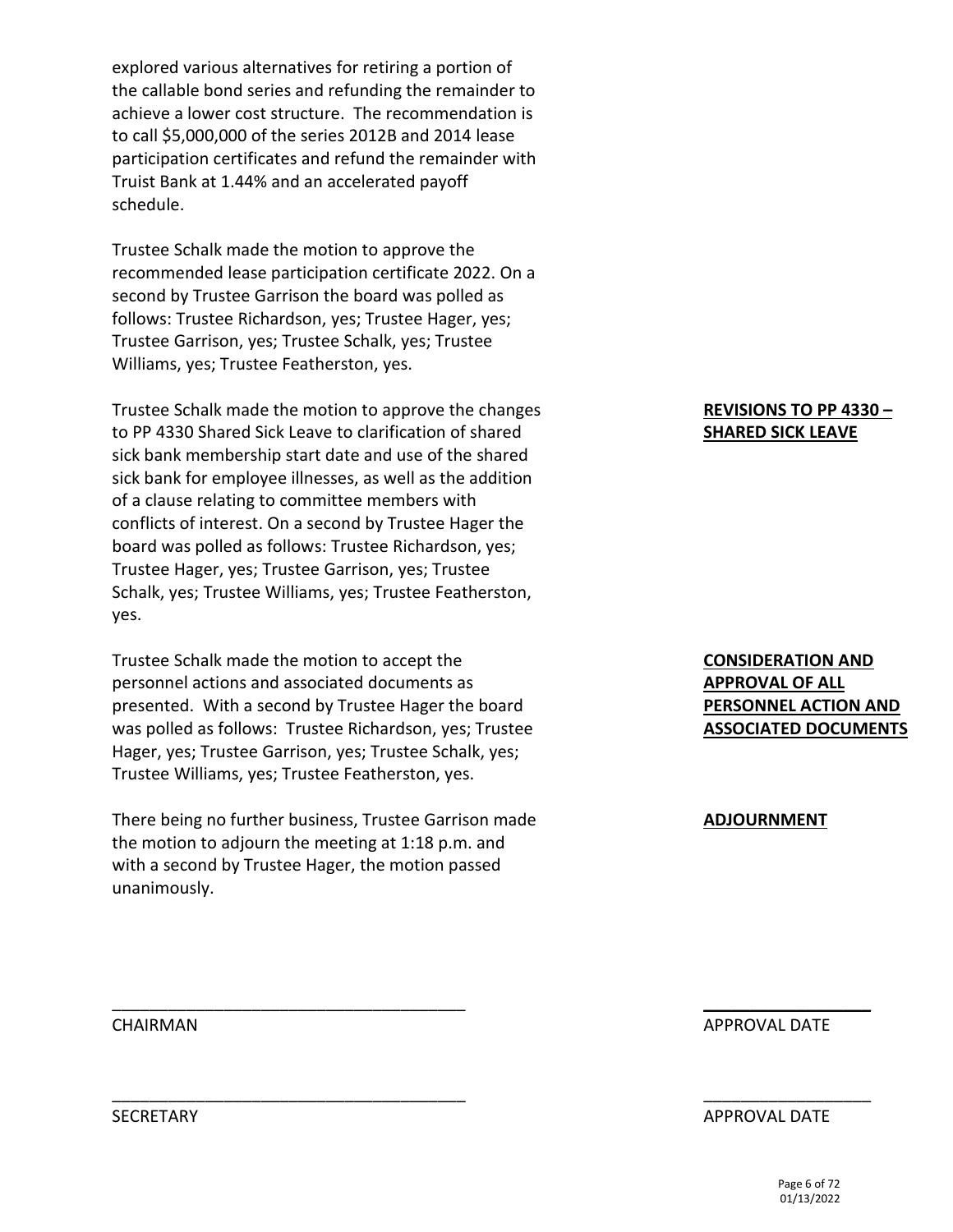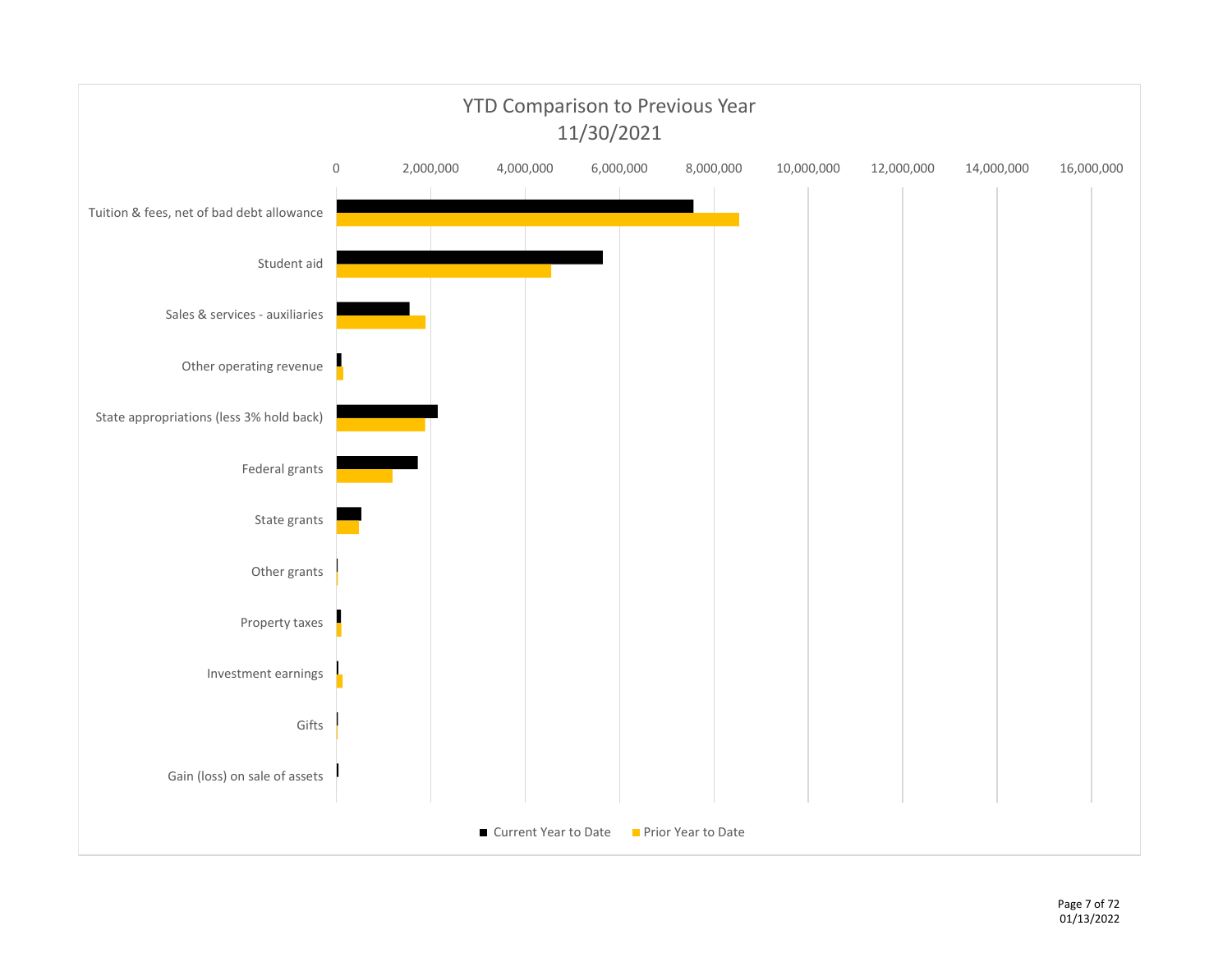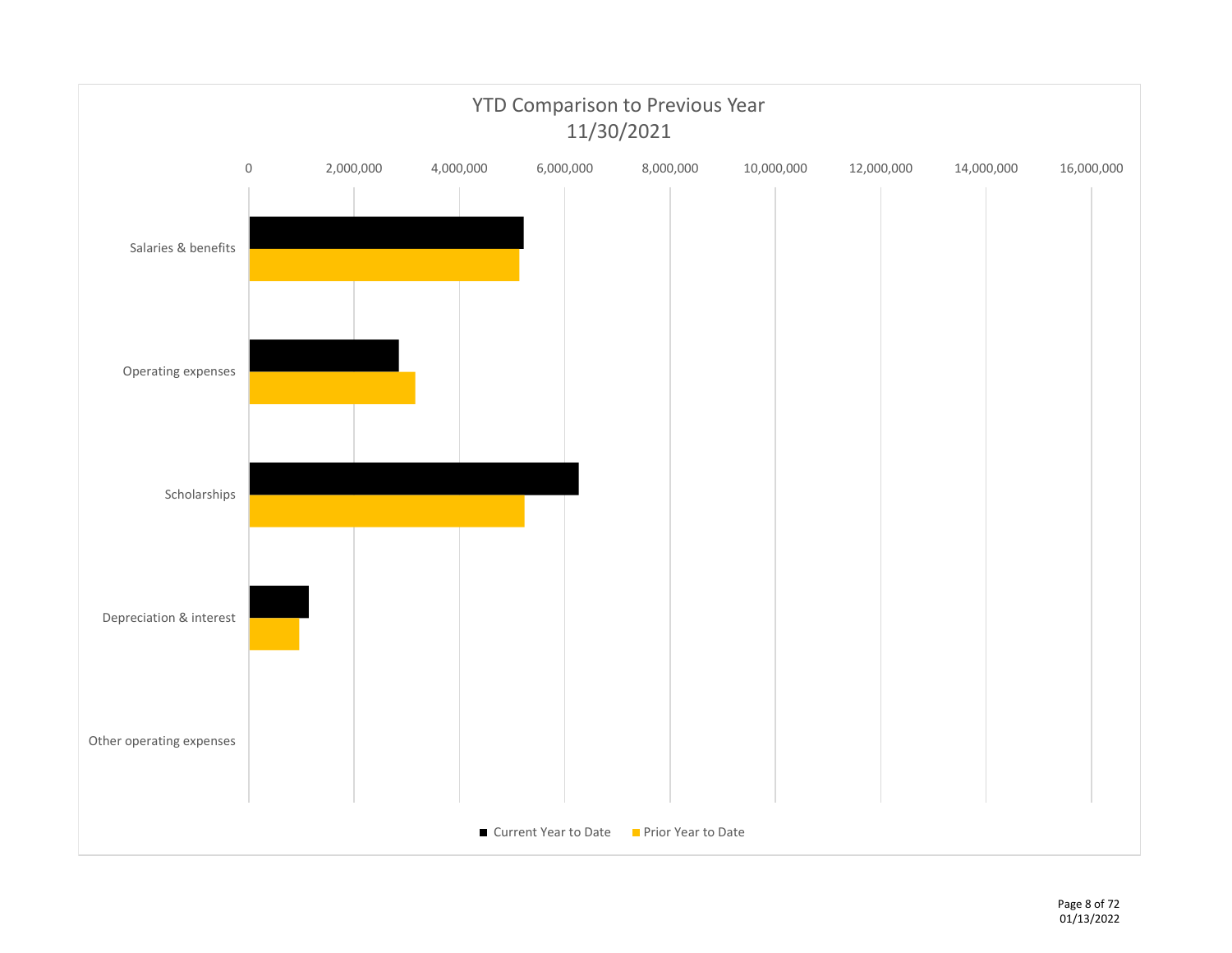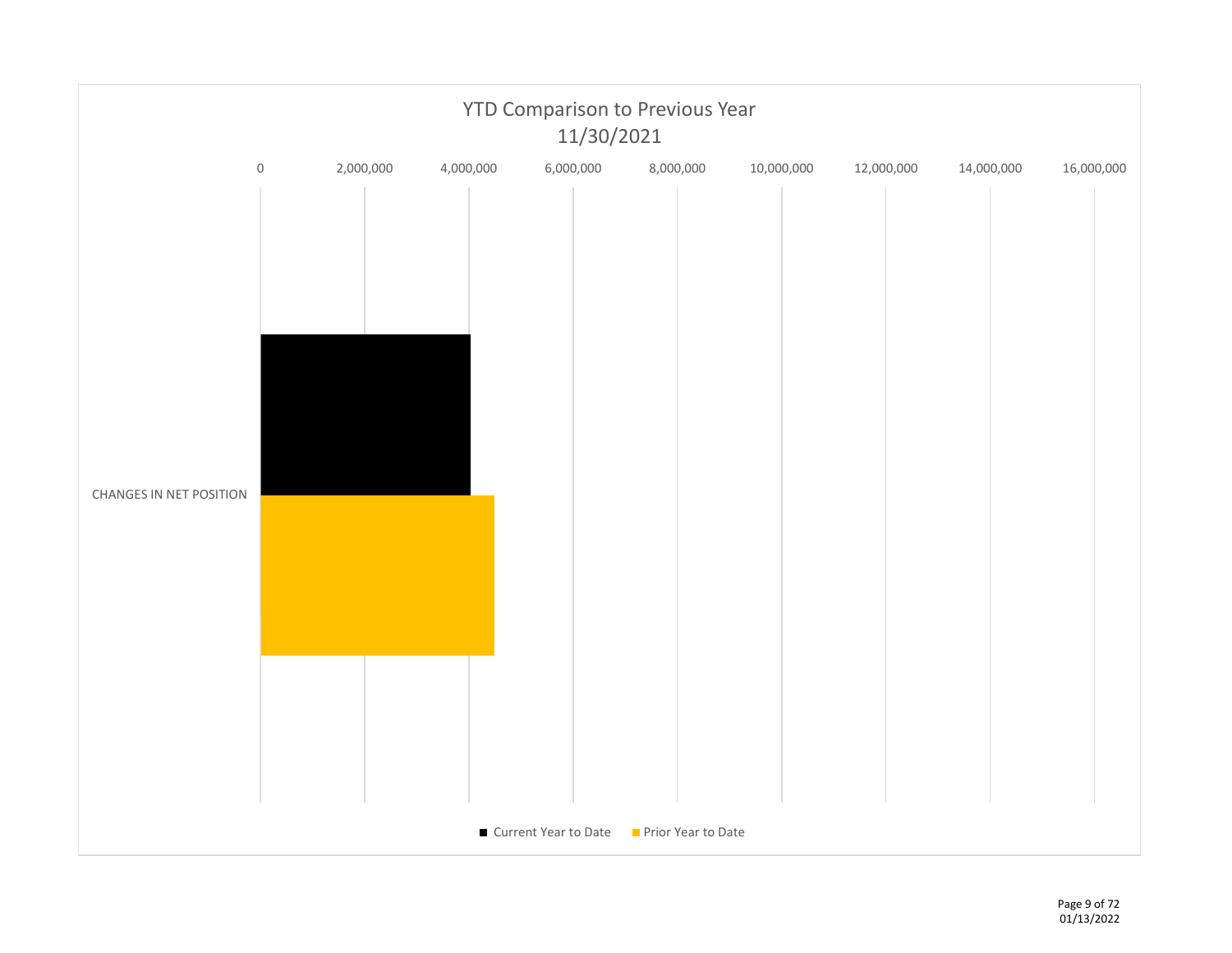#### Three Rivers College Statement of Net Position Unrestricted Funds, Grants and Governmental Appropriations - Unaudited November 30, 2021

|        | LIABILITIES, DEFERRED INFLOWS AND NET POSITION                                                                                                                                       |                                                                                                                                                                                                                                                                                                                                                                                                                                                                                                                                                                                                                                |
|--------|--------------------------------------------------------------------------------------------------------------------------------------------------------------------------------------|--------------------------------------------------------------------------------------------------------------------------------------------------------------------------------------------------------------------------------------------------------------------------------------------------------------------------------------------------------------------------------------------------------------------------------------------------------------------------------------------------------------------------------------------------------------------------------------------------------------------------------|
|        |                                                                                                                                                                                      |                                                                                                                                                                                                                                                                                                                                                                                                                                                                                                                                                                                                                                |
|        |                                                                                                                                                                                      | 484,115                                                                                                                                                                                                                                                                                                                                                                                                                                                                                                                                                                                                                        |
|        |                                                                                                                                                                                      | 313,232                                                                                                                                                                                                                                                                                                                                                                                                                                                                                                                                                                                                                        |
|        |                                                                                                                                                                                      | 2,385,034                                                                                                                                                                                                                                                                                                                                                                                                                                                                                                                                                                                                                      |
|        |                                                                                                                                                                                      | 27,330                                                                                                                                                                                                                                                                                                                                                                                                                                                                                                                                                                                                                         |
| 0      |                                                                                                                                                                                      | (446, 349)                                                                                                                                                                                                                                                                                                                                                                                                                                                                                                                                                                                                                     |
|        |                                                                                                                                                                                      | 2,763,362                                                                                                                                                                                                                                                                                                                                                                                                                                                                                                                                                                                                                      |
|        |                                                                                                                                                                                      |                                                                                                                                                                                                                                                                                                                                                                                                                                                                                                                                                                                                                                |
|        |                                                                                                                                                                                      |                                                                                                                                                                                                                                                                                                                                                                                                                                                                                                                                                                                                                                |
|        |                                                                                                                                                                                      |                                                                                                                                                                                                                                                                                                                                                                                                                                                                                                                                                                                                                                |
|        |                                                                                                                                                                                      | 17,059,162                                                                                                                                                                                                                                                                                                                                                                                                                                                                                                                                                                                                                     |
|        |                                                                                                                                                                                      | 15,165,651                                                                                                                                                                                                                                                                                                                                                                                                                                                                                                                                                                                                                     |
|        |                                                                                                                                                                                      |                                                                                                                                                                                                                                                                                                                                                                                                                                                                                                                                                                                                                                |
| Agency |                                                                                                                                                                                      | 410,382                                                                                                                                                                                                                                                                                                                                                                                                                                                                                                                                                                                                                        |
|        |                                                                                                                                                                                      | 32,635,195                                                                                                                                                                                                                                                                                                                                                                                                                                                                                                                                                                                                                     |
|        |                                                                                                                                                                                      |                                                                                                                                                                                                                                                                                                                                                                                                                                                                                                                                                                                                                                |
|        |                                                                                                                                                                                      | 35,398,557                                                                                                                                                                                                                                                                                                                                                                                                                                                                                                                                                                                                                     |
|        |                                                                                                                                                                                      | 10,220,641                                                                                                                                                                                                                                                                                                                                                                                                                                                                                                                                                                                                                     |
|        |                                                                                                                                                                                      |                                                                                                                                                                                                                                                                                                                                                                                                                                                                                                                                                                                                                                |
|        |                                                                                                                                                                                      | 33,937,363                                                                                                                                                                                                                                                                                                                                                                                                                                                                                                                                                                                                                     |
|        |                                                                                                                                                                                      | 4,038,594                                                                                                                                                                                                                                                                                                                                                                                                                                                                                                                                                                                                                      |
|        |                                                                                                                                                                                      | 37,975,956                                                                                                                                                                                                                                                                                                                                                                                                                                                                                                                                                                                                                     |
|        |                                                                                                                                                                                      | 83,595,155                                                                                                                                                                                                                                                                                                                                                                                                                                                                                                                                                                                                                     |
|        | 17,109,186<br>5,533,924<br>82,738<br>8,228,982<br>76,907<br>286,431<br>31,318,167<br>5,490,786<br>74,056,053<br>1,598,991<br>(34, 546, 214)<br>46,599,616<br>5,677,372<br>83,595,155 | <b>CURRENT LIABILITIES</b><br><b>Accounts Payable</b><br><b>Accrued Vacation</b><br><b>Student Deposits</b><br>Deferred Tuition & Fees<br>Scholarships<br><b>Total Current Liabilities</b><br><b>NON-CURRENT LIABILITIES</b><br>Retirement Incentive Payable<br>Other Post Employment Benefits<br>Bonds, Notes and Leases Payable<br><b>Accrued Interest</b><br><b>Total Non-Current Liabilities</b><br><b>Total Liabilities</b><br><b>DEFERRED INFLOWS</b><br><b>NET POSITION</b><br><b>Beginning Balance</b><br>Changes in Net Position<br><b>Total Net Position</b><br>TOTAL LIABILITIES, DEFERRED INFLOWS AND NET POSITION |

#### **LIABILITIES, DEFERRED INFLOWS AND NET POSITION**

| <b>CURRENT LIABILITIES</b>                           |            |
|------------------------------------------------------|------------|
| <b>Accounts Payable</b>                              | 484,115    |
| <b>Accrued Vacation</b>                              | 313,232    |
| <b>Student Deposits</b>                              | 2,385,034  |
| Deferred Tuition & Fees                              | 27,330     |
| Scholarships                                         | (446,349)  |
| <b>Total Current Liabilities</b>                     | 2,763,362  |
| <b>NON-CURRENT LIABILITIES</b>                       |            |
| Retirement Incentive Payable                         | 0          |
| Other Post Employment Benefits                       | 17,059,162 |
| Bonds, Notes and Leases Payable                      | 15,165,651 |
| <b>Accrued Interest</b>                              | 0          |
| Agency                                               | 410,382    |
| <b>Total Non-Current Liabilities</b>                 | 32,635,195 |
| <b>Total Liabilities</b>                             | 35,398,557 |
| <b>DEFERRED INFLOWS</b>                              | 10,220,641 |
| <b>NET POSITION</b>                                  |            |
| <b>Beginning Balance</b>                             | 33,937,363 |
| Changes in Net Position                              | 4,038,594  |
| <b>Total Net Position</b>                            | 37,975,956 |
| TOTAL LIABILITIES, DEFERRED INFLOWS AND NET POSITION | 83,595,155 |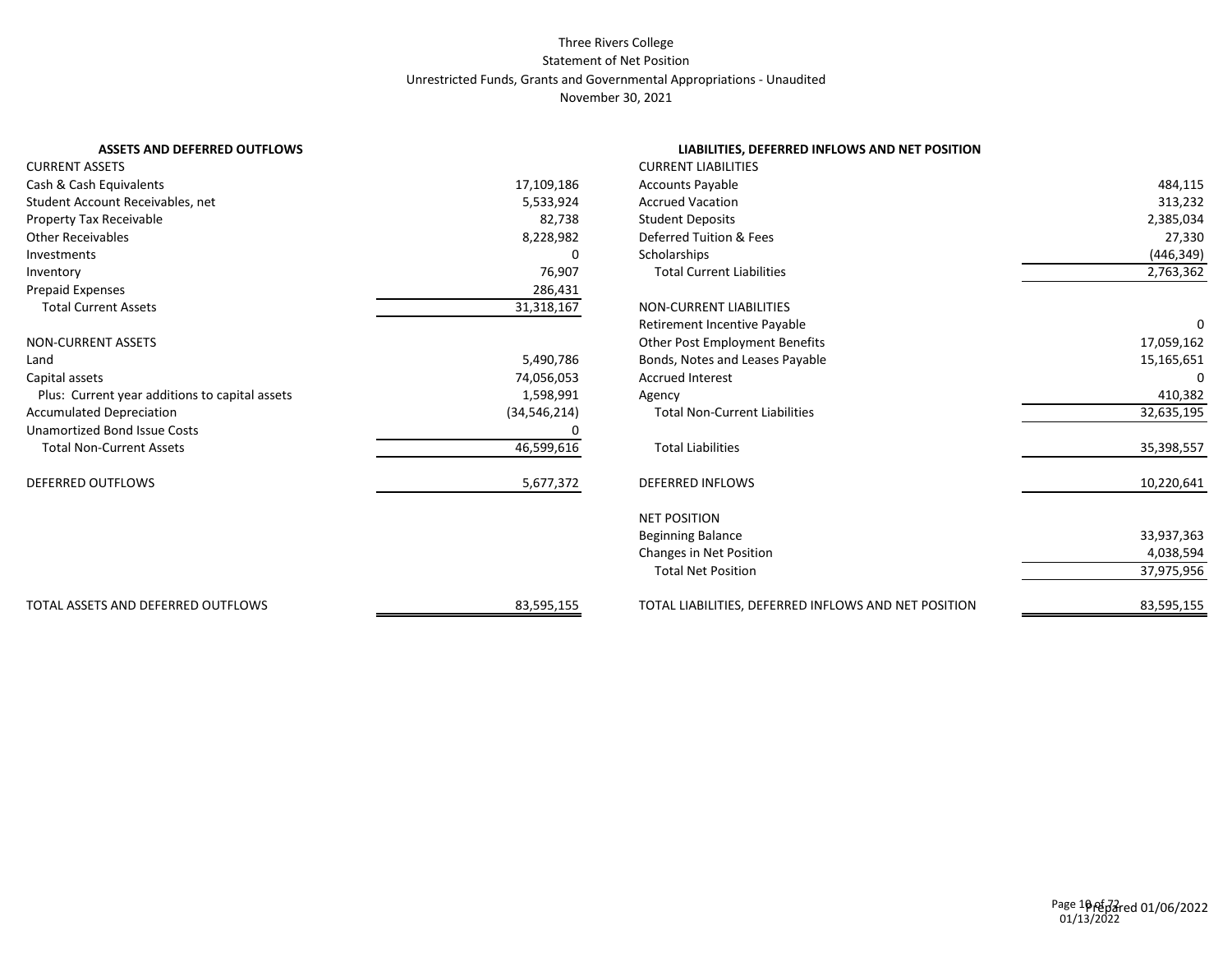#### Three Rivers College Statement of Revenues, Expenses and Changes in Net Position Unrestricted Funds, Grants and Governmental Appropriations - Unaudited November 30, 2021

|                                                |           |             |               |            |            | Current Year to | Prior Year to |             |              |
|------------------------------------------------|-----------|-------------|---------------|------------|------------|-----------------|---------------|-------------|--------------|
|                                                | July      | August      | September     | October    | November   | Date            | Date          | \$ Change   | % Change     |
| <b>OPERATING REVENUE</b>                       |           |             |               |            |            |                 |               |             |              |
| Tuition & fees, net of bad debt allowance      | 4,943,658 | 517,952     | (273, 627)    | 1,377,492  | 1,001,361  | 7,566,835       | 8,531,102     | (964, 267)  | $(11.30)\%$  |
| Student aid                                    | 164,414   | 22,940      | 4,782,007     | 402,518    | 270,757    | 5,642,637       | 4,552,010     | 1,090,626   | 23.96%       |
| Sales & services - auxiliaries                 | 893,225   | 101,635     | 102,148       | 239,650    | 215,985    | 1,552,643       | 1,890,829     | (338, 187)  | $(17.89)\%$  |
| Other operating revenue                        | 3,181     | 89,813      | 10,115        | 2,340      | 2,530      | 107,979         | 146,960       | (38,981)    | $(26.52)\%$  |
| <b>Total Operating Revenue</b>                 | 6,004,478 | 732,340     | 4,620,643     | 2,022,000  | 1,490,633  | 14,870,094      | 15,120,902    | (250, 808)  | $(1.66)\%$   |
| <b>OPERATING EXPENSES</b>                      |           |             |               |            |            |                 |               |             |              |
| Salaries & benefits                            | 1,021,549 | 1,021,985   | 1,047,215     | 1,060,411  | 1,070,628  | 5,221,788       | 5,134,537     | 87,250      | 1.70%        |
| Operating expenses                             | 697,499   | 438,020     | 692,308       | 526,584    | 497,577    | 2,851,987       | 3,163,876     | (311,888)   | $(9.86)\%$   |
| Capital equipment                              | 99,020    | 625,423     | 556,361       | 174,629    | 143,558    | 1,598,991       | 554,883       | 1,044,108   | 188.17%      |
| Less: Transfer to capital assets               | (99,020)  | (625, 423)  | (556, 361)    | (174, 629) | (143, 558) | (1,598,991)     | (554, 883)    | (1,044,108) | 188.17%      |
| Scholarships                                   | 212,485   | 51,023      | 5,227,145     | 469,382    | 303,240    | 6,263,274       | 5,234,031     | 1,029,243   | 19.66%       |
| Depreciation & interest                        | 147,524   | 294,088     | 149,685       | 352,406    | 195,443    | 1,139,145       | 958,019       | 181,126     | 18.91%       |
| Other operating expenses                       | 0         | 0           | 0             | 0          | 22         | 22              | (404)         | 426         | $(105.38)\%$ |
| <b>Total Operating Expenses</b>                | 2,079,057 | 1,805,116   | 7,116,352     | 2,408,782  | 2,066,910  | 15,476,216      | 14,490,059    | 986,157     | 6.81%        |
| <b>NON-OPERATING REVENUE (EXPENSES)</b>        |           |             |               |            |            |                 |               |             |              |
| State appropriations (less 3% hold back)       | 425,628   | 433,744     | 429,686       | 429,686    | 429,686    | 2,148,430       | 1,881,174     | 267,256     | 14.21%       |
| Federal grants                                 | 339,754   | 422,388     | 488,662       | 261,032    | 213,758    | 1,725,595       | 1,189,161     | 536,434     | 45.11%       |
| State grants                                   | 21,923    | 24,811      | 307,429       | 99,047     | 73,250     | 526,460         | 476,034       | 50,425      | 10.59%       |
| Other grants                                   | O         | $\mathbf 0$ | 21,924        | 5,000      | 0          | 26,924          | 31,990        | (5,066)     | $(15.84)\%$  |
| Property taxes                                 | 22,115    | 20,358      | 16,942        | 7,537      | 33,292     | 100,243         | 108,182       | (7,939)     | $(7.34)\%$   |
| Investment earnings                            | 8,109     | 7,074       | 7,572         | 8,408      | 7,759      | 38,923          | 132,201       | (93, 278)   | $(70.56)\%$  |
| Gifts                                          | 5,387     | $\Omega$    | $\Omega$      | 27,500     | 0          | 32,887          | 30,140        | 2,747       | 9.11%        |
| Gain (loss) on sale of assets                  | 0         | $\Omega$    | 45,254        | 0          | $\Omega$   | 45,254          | 11,650        | 33,604      | 288.44%      |
| <b>Total Non-Operating Revenues (Expenses)</b> | 822,917   | 908,375     | 1,317,469     | 838,210    | 757,745    | 4,644,715       | 3,860,532     | 784,183     | 20.31%       |
| <b>CHANGES IN NET POSITION</b>                 | 4,748,337 | (164, 400)  | (1, 178, 240) | 451,428    | 181,468    | 4,038,594       | 4,491,375     | (452, 782)  | $(10.08)\%$  |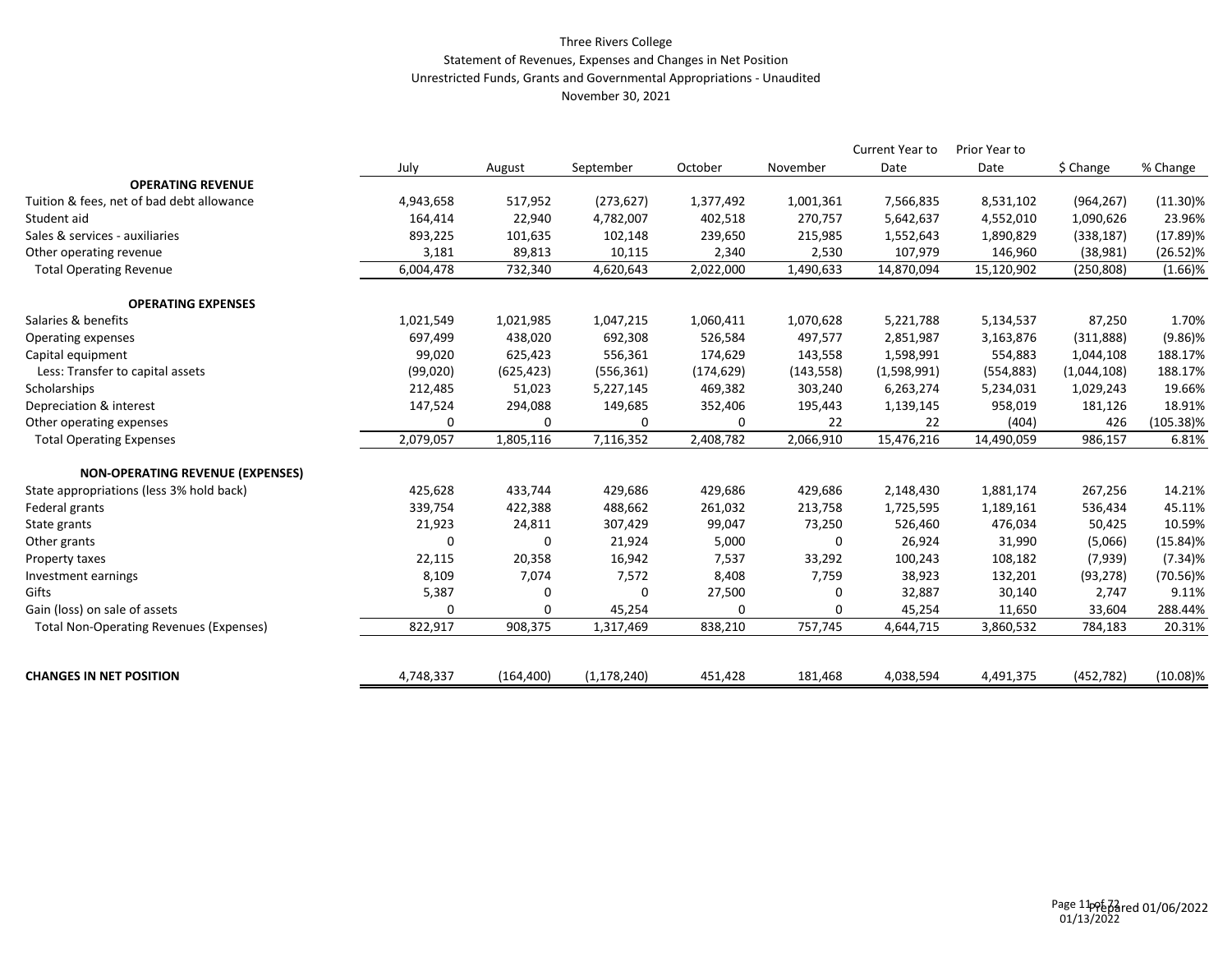

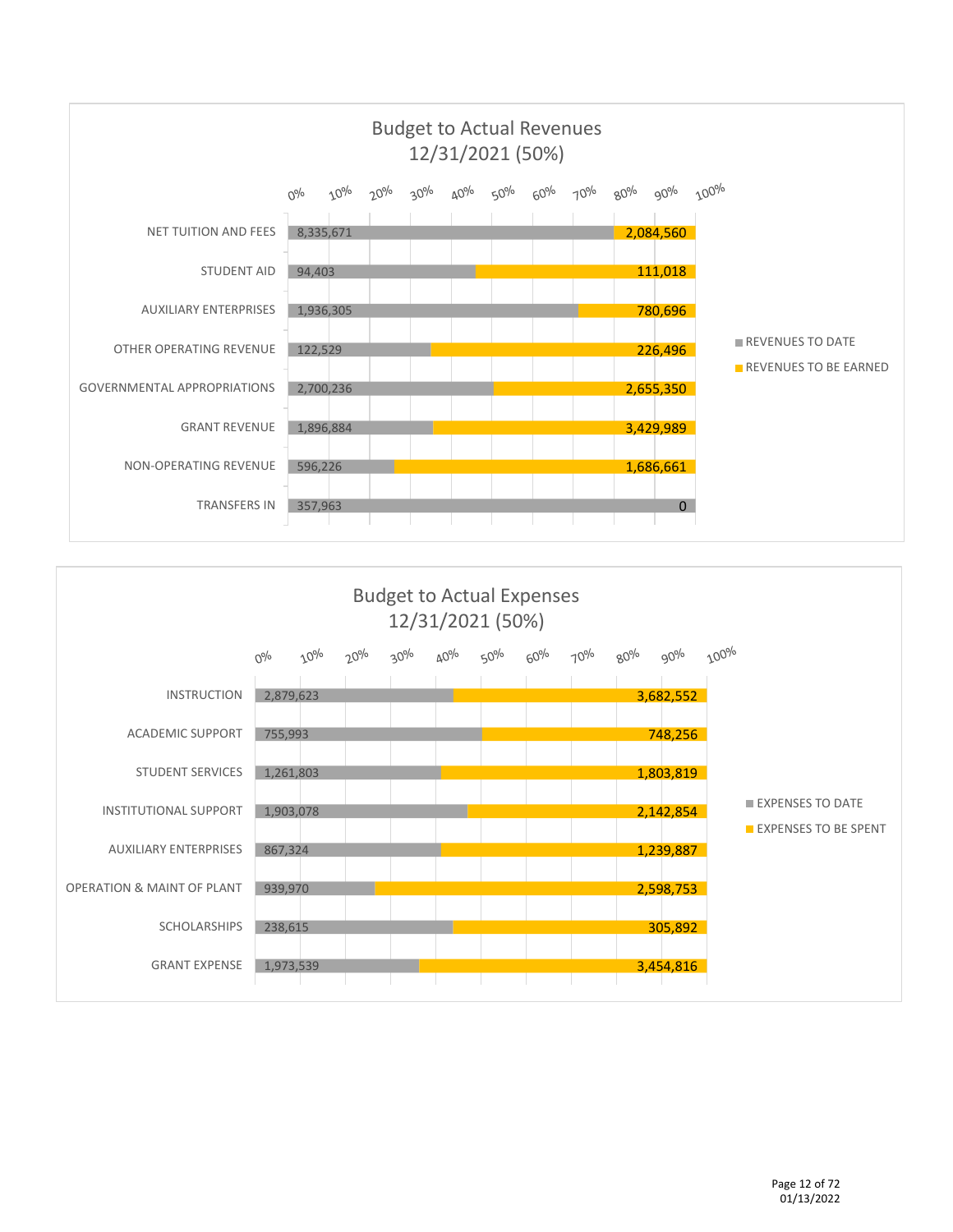#### Three Rivers College Statement of Revenues, Expenses and Changes In Net Position Unrestricted Funds, Grants and Governmental Appropriations - Unaudited December 31, 2021 Fiscal Year Benchmark: 50%

|                                                                                           |               |                         |                    | <b>REVENUES TO BE</b> |
|-------------------------------------------------------------------------------------------|---------------|-------------------------|--------------------|-----------------------|
| <b>REVENUES</b>                                                                           | <b>BUDGET</b> | <b>REVENUES TO DATE</b> | REVENUES TO DATE % | EARNED                |
| <b>NET TUITION AND FEES</b>                                                               | 10,420,231    | 8,335,671               | 80%                | 2,084,560             |
| Tuition, Student Registration Fees, Net of Bad Debt & Scholarship Allowances              |               |                         |                    |                       |
| <b>STUDENT AID</b>                                                                        | 205,421       | 94,403                  | 46%                | 111,018               |
| Federal Pell, Student Loans, SEOG, ACG, Work Study                                        |               |                         |                    |                       |
| <b>AUXILIARY ENTERPRISES</b>                                                              | 2,717,001     | 1,936,305               | 71%                | 780,696               |
| Housing, Bookstore, Testing & Assessment, Tinnin Center Operations, License Bureau Rental |               |                         |                    |                       |
| OTHER OPERATING REVENUE                                                                   | 349,025       | 122,529                 | 35%                | 226,496               |
| Athletic Ticket Sales, Fines, Transcript Fees, Other Income                               |               |                         |                    |                       |
| <b>GOVERNMENTAL APPROPRIATIONS</b>                                                        | 5,355,586     | 2,700,236               | 50%                | 2,655,350             |
| State Aid, State Maint. & Repair                                                          |               |                         |                    |                       |
| <b>GRANT REVENUE</b>                                                                      | 5,326,873     | 1,896,884               | 36%                | 3,429,989             |
| <b>State Grants, Federal Grants</b>                                                       |               |                         |                    |                       |
| NON-OPERATING REVENUE                                                                     | 2,282,887     | 596,226                 | 26%                | 1,686,661             |
| Taxes, Interest Earnings, Gifts                                                           |               |                         |                    |                       |
| <b>TRANSFERS IN</b>                                                                       | 357,963       | 357,963                 | 100%               | 0                     |
| General funds-prior year transfers in (Reserves), current year transfers from capital     |               |                         |                    |                       |
| <b>TOTAL REVENUES</b>                                                                     | 27,014,987    | 16,040,216              | 59%                | 10,974,771            |

NOTE: We have recognized 54% of budgeted revenues. We have recognized 80% of our budgeted revenues from tuition and fees, comprised of portions of summer, fall 2021 and the beginning of spring registration, net of estimated bad debt. The operating budget includes transfers in from prior year reserves to support one-time projects which do not meet criteria for inclusion in the capital budget.

|                                                                                                                   |               |                         |                           | <b>EXPENSES TO BE</b> |
|-------------------------------------------------------------------------------------------------------------------|---------------|-------------------------|---------------------------|-----------------------|
| <b>EXPENSES</b>                                                                                                   | <b>BUDGET</b> | <b>EXPENSES TO DATE</b> | <b>EXPENSES TO DATE %</b> | <b>SPENT</b>          |
| INSTRUCTION                                                                                                       | 6,562,175     | 2,879,623               | 44%                       | 3,682,552             |
| Business, Education, Math, Science, Technology, Humanities, Social Science, Health & Human Services               |               |                         |                           |                       |
| <b>ACADEMIC SUPPORT</b>                                                                                           | 1,504,249     | 755,993                 | 50%                       | 748,256               |
| Academic Resource Commons, Academic Outreach Services, Career Education, Off Campus Center Support                |               |                         |                           |                       |
| <b>STUDENT SERVICES</b>                                                                                           | 3,065,621     | 1,261,803               | 41%                       | 1,803,819             |
| Recruiting, Enrollment Services, Advising, Retention, Financial Aid, Student Life, Athletics, Disability Services |               |                         |                           |                       |
| INSTITUTIONAL SUPPORT                                                                                             | 4,045,932     | 1,903,078               | 47%                       | 2,142,854             |
| Board of Trustees, Executive Management, Financial Services, Human Resources, Technology, Communications          |               |                         |                           |                       |
| <b>AUXILIARY ENTERPRISES</b>                                                                                      | 2,107,211     | 867,324                 | 41%                       | 1,239,887             |
| Housing, Bookstore, Tinnin Center Operations, Testing & Assessment, License Bureau Rental                         |               |                         |                           |                       |
| <b>OPERATION &amp; MAINT OF PLANT</b>                                                                             | 3,538,723     | 939,970                 | 27%                       | 2,598,753             |
| Maintenance, Custodial, Groundskeeping, Campus Safety, Utilities, Insurance, Mail Services                        |               |                         |                           |                       |
| <b>SCHOLARSHIPS</b>                                                                                               | 544,507       | 238,615                 | 44%                       | 305,892               |
| Institutional Scholarships, Federal Student Aid Disbursed, Tuition Remission                                      |               |                         |                           |                       |
| <b>GRANT EXPENSE</b>                                                                                              | 5,428,355     | 1,973,539               | 36%                       | 3,454,816             |
| State Grants, Federal Grants                                                                                      |               |                         |                           |                       |
| <b>TOTAL EXPENSES</b>                                                                                             | 26,796,774    | 10,819,945              | 40%                       | 15,976,828            |

NOTE: We have obligated 37% of our budgeted expenses at 50% into the fiscal year. December payroll is INCLUDED and credit card expenses are NOT INCLUDED as they were not yet available at the time of this report. Budgeted increase in Net Position is a result of awarded funding sources exceeding budget estimates.

| <b>CHANGES IN NET POSITION</b> | ว 10 ว 1 ว<br>210.21J | 5.220.271 |
|--------------------------------|-----------------------|-----------|
|                                |                       |           |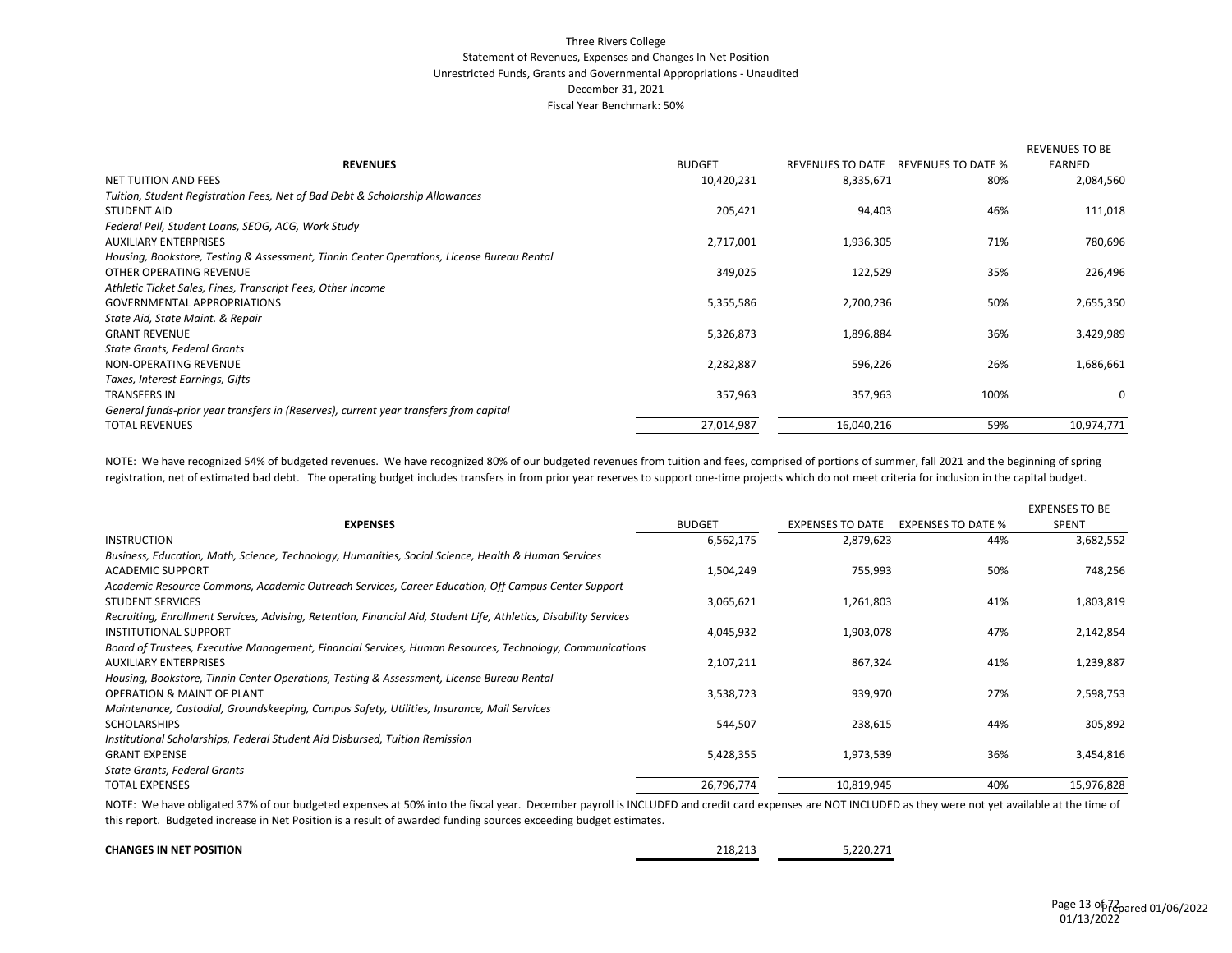#### Three Rivers College Capital Budget - Unaudited December 31, 2021 Fiscal Year Benchmark: 50%

|                                                    |               |                 | SOURCES TO DATE | SOURCES TO BE |
|----------------------------------------------------|---------------|-----------------|-----------------|---------------|
| <b>FUNDING SOURCES</b>                             | <b>BUDGET</b> | SOURCES TO DATE | %               | EARNED        |
| RESTRICTED                                         |               |                 |                 |               |
| HEERF (CARES) federal grant                        | 3,827,401     | 509,332         | 13%             | 3,318,069     |
| UNRESTRICTED                                       |               |                 |                 |               |
| General funds - prior year transfers in (Reserves) | 1,283,262     | 732,356         | 57%             | 550,906       |
| General funds - current year transfers in          |               |                 |                 |               |
| <b>TOTAL FUNDING SOURCES</b>                       | 5,110,663     | 1,241,688       | 24%             | 3,868,975     |

| <b>USES OF FUNDS</b>                              | <b>BUDGET</b> | USES TO DATE | USES TO DATE % | <b>USES UNSPENT</b> |
|---------------------------------------------------|---------------|--------------|----------------|---------------------|
| Sikeston Location roof                            | 240,000       | 5,040        | 2%             | 234,960             |
| Westwood Event Center upgrades                    | 210,531       | 0            | 0%             | 210,531             |
| Libla Family Sports Complex                       | 183,747       |              | 0%             | 183,747             |
| <b>Westover Administration Building repairs</b>   | 200,000       | 155,989      | 78%            | 44,011              |
| <b>HVAC</b> upgrades                              | 2,500,000     | 75,050       | 3%             | 2,424,950           |
| Campus restroom upgrades                          | 500,000       |              | 0%             | 500,000             |
| Keyless entry locks                               | 556,901       | 278,451      | 50%            | 278,451             |
| Landscaping, Lighting and other land improvements | 60,000        | 61,461       | 102%           | (1,461)             |
| Tinnin Fine Arts Center refurbish                 | 136,000       | 5,267        | 4%             | 130,733             |
| <b>Ballfield improvements</b>                     | 380,324       | 540,441      | 142%           | (160, 117)          |
| <b>Fleet vehicles</b>                             | 35,000        |              | 0%             | 35,000              |
| Farm outbuilding/restroom                         | 108,160       | 119,988      | 111%           | (11, 828)           |
| TOTAL EXPENSES                                    | 5,110,663     | 1,241,688    | 24%            | 3,868,975           |
| NET SURPLUS (DEFICIT)                             | 0             | 0            |                |                     |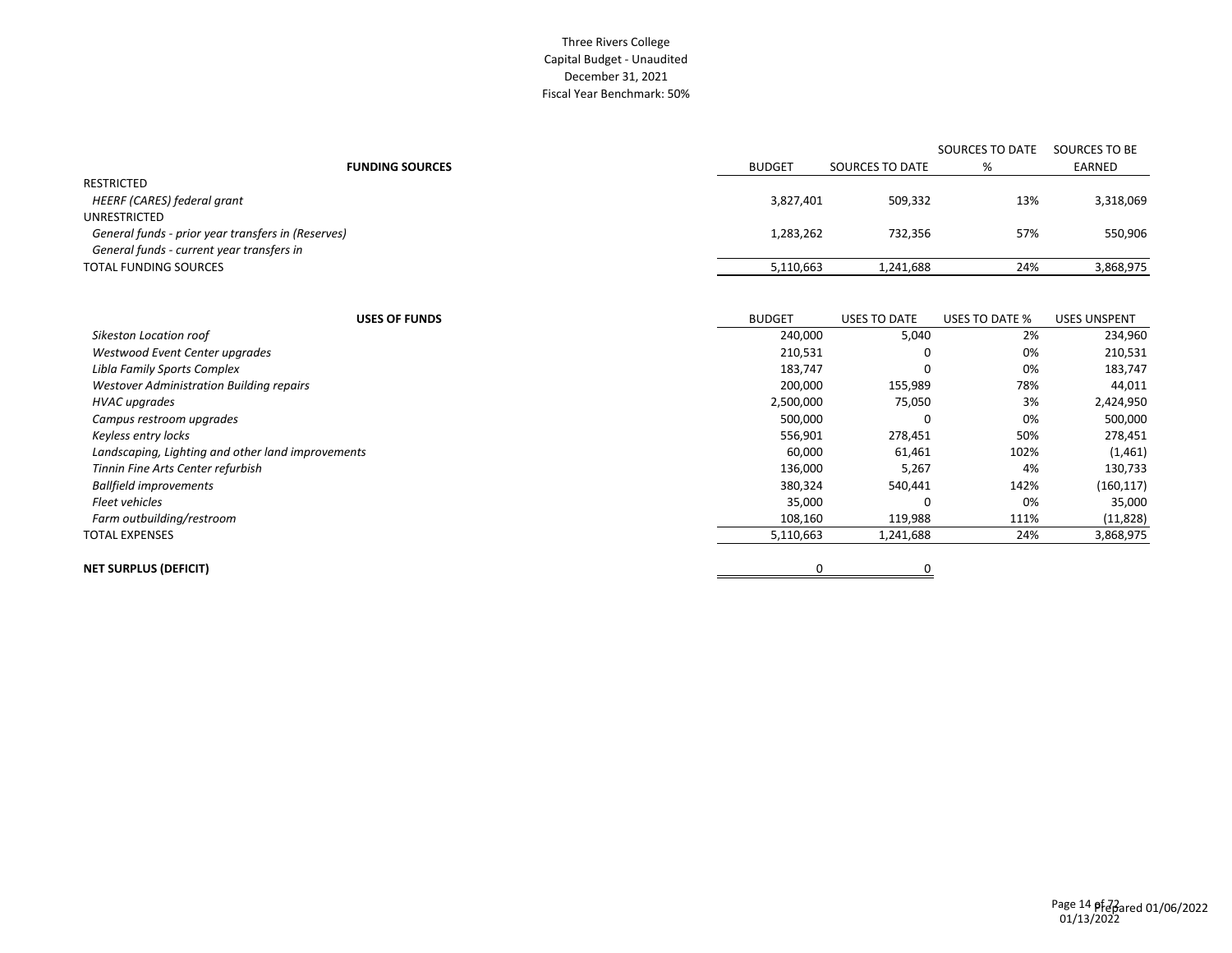#### THREE RIVERS COLLEGE PROPOSED BUDGET AMENDMENTS AS OF 12/31/21

| <b>OPERATING BUDGET</b>                        |                          |                |                          |  |  |
|------------------------------------------------|--------------------------|----------------|--------------------------|--|--|
|                                                | <b>REVENUE</b>           | <b>EXPENSE</b> | <b>NET</b>               |  |  |
| ADOPTED BY BOARD 06/23/2021                    | 24,908,117               | 26,579,559     | (1,671,442)              |  |  |
| Operating expense from reserves                | 357,963                  |                | 357,963                  |  |  |
| Operating expense from HEERF                   | 1,343,906                |                | 1,343,906                |  |  |
| TRET gift                                      | 1,740                    | 1,740          |                          |  |  |
| Achieve grant carryover                        | 7,700                    | 7,700          | ÷,                       |  |  |
| TREAD grant awarded                            | 285,000                  | 285,000        |                          |  |  |
| <b>GEER Excel grant awarded</b>                | 610,000                  | 610,000        |                          |  |  |
| AMENDMENTS APPROVED BY BOARD 08/25/2021        | (233, 517)               | (459, 016)     | 225,499                  |  |  |
| TRET gift                                      | 4,647                    | 4,647          | $\overline{\phantom{a}}$ |  |  |
| ATD grant 89002                                | 5,643                    | 5,643          | ÷,                       |  |  |
| <b>ETS</b> grant modifications                 | (339, 727)               | (339, 727)     |                          |  |  |
| AMENDMENTS APPROVED BY BOARD 10/20/2021        | 11,765                   | 49,478         | (37, 713)                |  |  |
| Achieve grant carryover                        | 20,000                   | 20,000         |                          |  |  |
| ETS grant carryover                            | 3,000                    | 3,000          | $\overline{\phantom{a}}$ |  |  |
| Food pantry grant carryover                    | 5,000                    | 5,000          |                          |  |  |
| SkillUP grant modifications                    | 23,750                   | 23,750         |                          |  |  |
|                                                |                          |                |                          |  |  |
| Subtotal agreed to Budget to Actual 12/31/2021 | 27,014,987               | 26,796,774     | 218,213                  |  |  |
|                                                |                          |                |                          |  |  |
| Increases (Decreases) Proposed:                |                          |                |                          |  |  |
| Personnel changes                              |                          | 134,903        | (134, 903)               |  |  |
| Election expense                               |                          | 20,000         | (20,000)                 |  |  |
| Ice machine replacement athletics              | $\overline{\phantom{a}}$ | 4,000          | (4,000)                  |  |  |
| Tree removal at farm                           | $\overline{\phantom{a}}$ | 4,000          | (4,000)                  |  |  |
| Theatre distribution box                       | $\overline{a}$           | 2,583          | (2, 583)                 |  |  |
| New employee recruitment                       | $\overline{\phantom{a}}$ | 2,000          | (2,000)                  |  |  |
| Esports equipment                              | $\overline{\phantom{0}}$ | 1,549          | (1, 549)                 |  |  |
| Other                                          | $\overline{\phantom{a}}$ | 3,665          | (3,665)                  |  |  |
|                                                |                          |                |                          |  |  |
| Subtotal                                       | 27,014,987               | 26,969,474     | 45,513                   |  |  |
|                                                |                          |                |                          |  |  |
|                                                |                          |                |                          |  |  |
|                                                |                          |                |                          |  |  |

REVISED AS OF 12/31/2021 27,014,987 26,969,474 45,513

SOURCES EXPENSES NET ADOPTED BY BOARD 06/23/2021 2000 12:00 12:00 12:00 13:00 13:00 13:00 13:00 13:00 14:00 14:00 14:00 14:00 14:00 AMENDMENTS APPROVED BY BOARD 08/25/2021 141,179 141,179 141,179 AMENDMENTS APPROVED BY BOARD 10/20/2021 1990 120 120 2005,153 4,035,153 Subtotal agreed to Budget to Actual 12/31/2021 5,110,663 5,110,663 Increases (Decreases) Proposed: RESERVES ballfield project 168,138 168,138 168,138 RESERVES farm restrooms and the set of the set of the set of the set of the set of the set of the set of the set of the set of the set of the set of the set of the set of the set of the set of the set of the set of the set RESERVES LBO parking lot 55,531 55,531 - RESERVES Tinnin 2nd floor remodel moved to grant (25,000) (25,000) (25,000) (25,000) RESERVES art gallery remodel moved to grant (20,500) (20,500) (20,500) (20,500) Subtotal 5,301,611 5,301,611 - **CAPITAL BUDGET**

REVISED AS OF 12/31/2021 6.301,611 5,301,611 5,301,611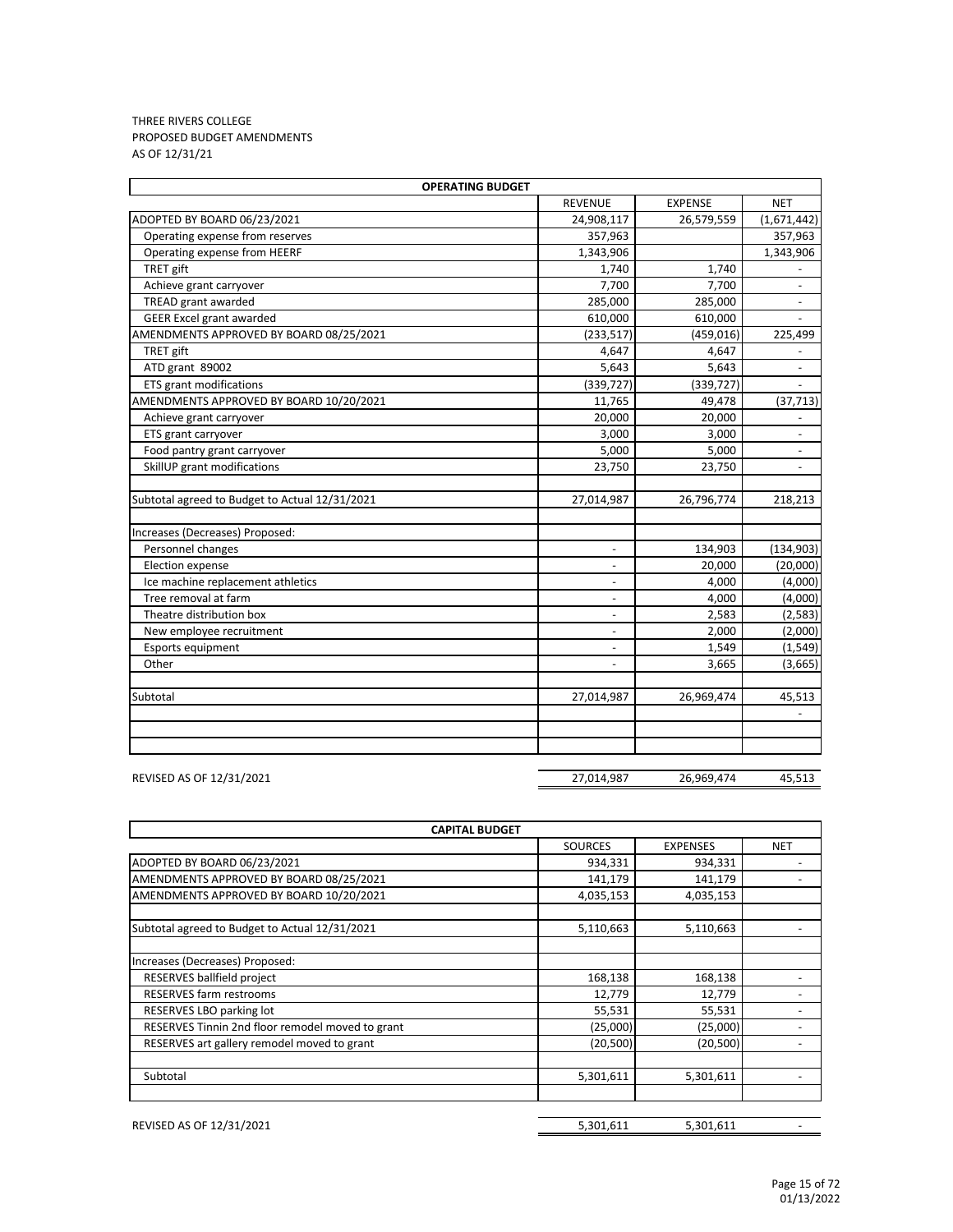# **THREE RIVERS COMMUNITY COLLEGE CASH IN BANKS**

December 1, 2021

|                                      | 11/01/21     | 12/01/21     |
|--------------------------------------|--------------|--------------|
| <b>CURRENT FUND</b>                  |              |              |
| Cash Funds                           |              |              |
| <b>Bookstore</b>                     | 2,000.00     | 2,000.00     |
| Petty Cash                           | 200.00       | 200.00       |
| <b>Vending Machines</b>              | 137.00       | 137.00       |
| <b>Business Office</b>               | 1,888.00     | 1,888.00     |
| <b>Total Cash Funds</b>              | 4,225.00     | 4,225.00     |
| <b>General Accounts</b>              |              |              |
| Southern Bank - General Funds        | 8,227,739.88 | 7,845,870.31 |
| Southern Bank - Credit Cards         | 106,560.96   | 124,391.71   |
| <b>Total General Accounts</b>        | 8,334,300.84 | 7,970,262.02 |
| <b>Restricted Bank Accounts</b>      |              |              |
| Payroll Account - Southern Bank      | 12,783.86    | (48, 770.09) |
| <b>Federal Clearing Account</b>      | 317,808.01   | (30, 146.00) |
| <b>Flexible Spending Account</b>     | 10,008.27    | 10,004.06    |
| <b>Total Restricted Accounts</b>     | 340,600.14   | (68, 912.03) |
| <b>TOTAL CURRENT FUND</b>            | 8,679,125.98 | 7,905,574.99 |
| <b>HOUSING FUND</b>                  |              |              |
| <b>General Accounts</b>              |              |              |
| Rivers Ridge Account - Southern Bank | 125,831.29   | 115,023.06   |
| <b>Total General Accounts</b>        | 125,831.29   | 115,023.06   |
| <b>TOTAL HOUSING FUND</b>            | 251,662.58   | 230,046.12   |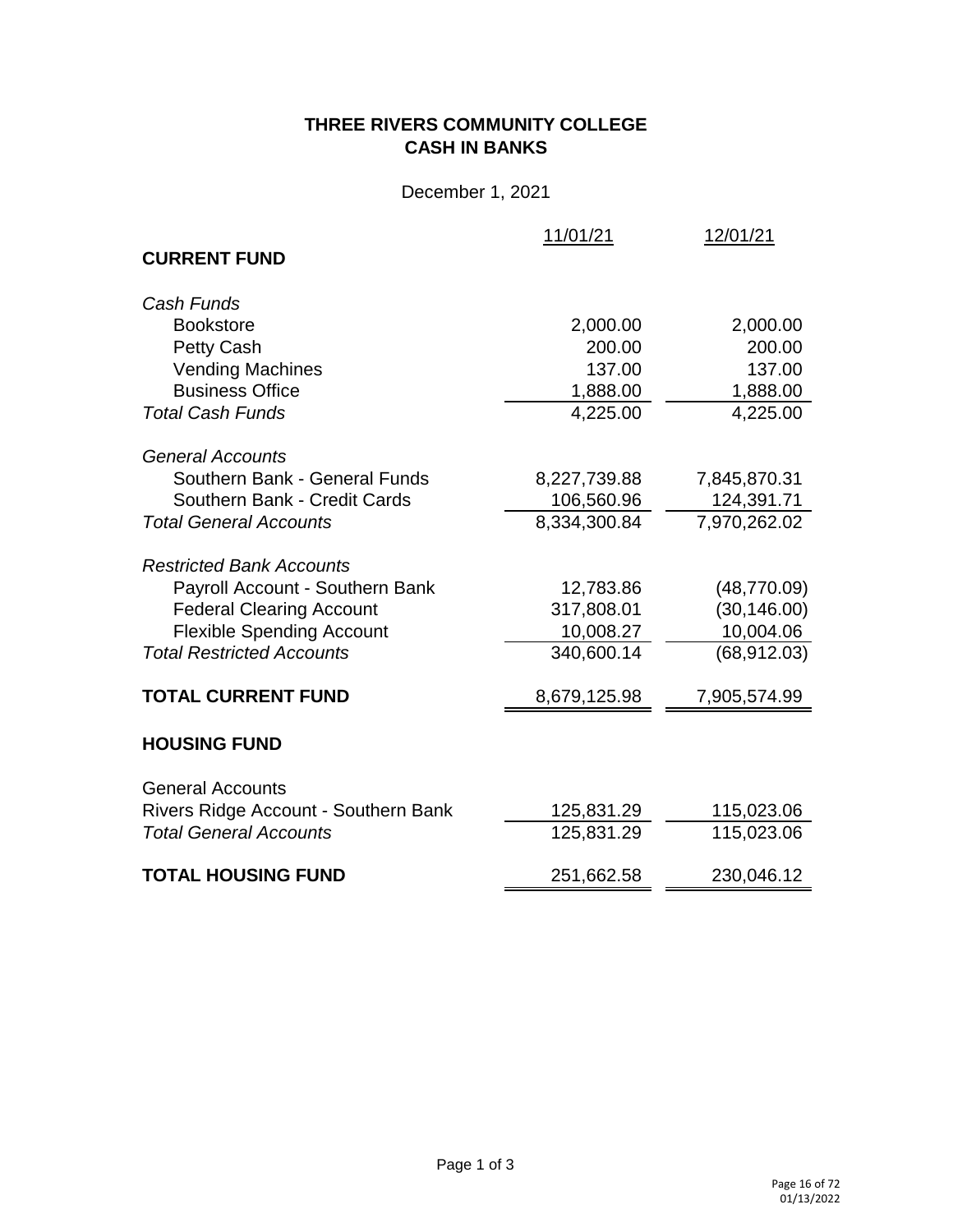|                                                                                            | 11/01/21                     | 12/01/21                     |
|--------------------------------------------------------------------------------------------|------------------------------|------------------------------|
| <b>PLANT FUND</b>                                                                          |                              |                              |
| <b>General Accounts</b><br><b>Plant Fund - Southern Bank</b><br><b>Total Bank Accounts</b> | 8,788,807.09<br>8,788,807.09 | 8,792,419.52<br>8,792,419.52 |
| Certificates of Deposit                                                                    |                              |                              |
|                                                                                            |                              |                              |
| <b>Total Certificates of Deposit</b>                                                       |                              |                              |
| <b>TOTAL PLANT FUND</b>                                                                    | 8,788,807.09                 | 8,792,419.52                 |
| <b>AGENCY FUND</b>                                                                         |                              |                              |
| <b>Bank Accounts</b><br>Agency Account - Southern Bank                                     | 452,446.17                   | 448,715.87                   |
| Certificates of Deposit<br><b>Restricted CD's &amp; Savings</b>                            | 321,759.75                   | 321,759.75                   |
| <b>TOTAL AGENCY FUND</b>                                                                   | 774,205.92                   | 770,475.62                   |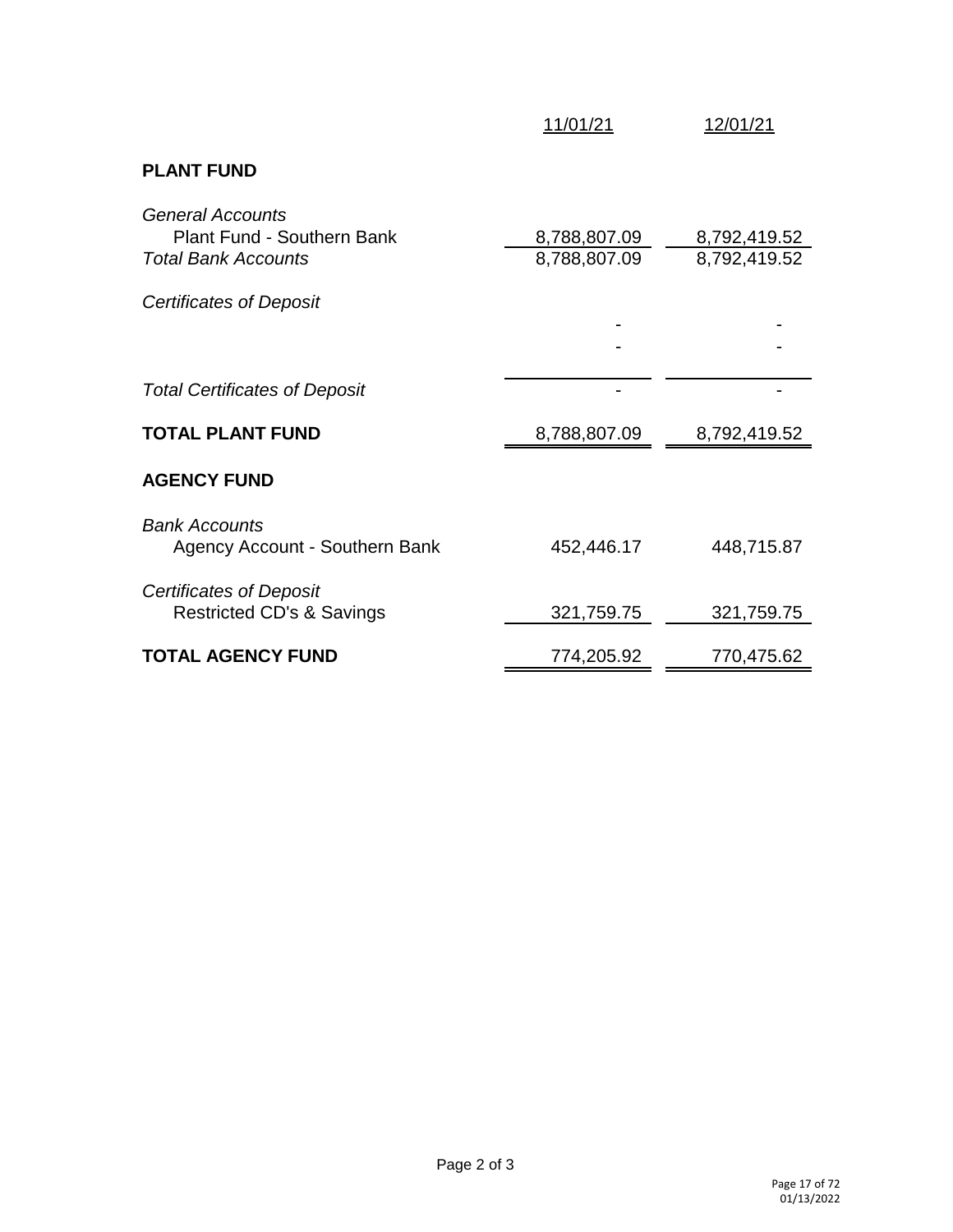# **TOTAL CASH IN CHECKING AND CERTIFICATES OF DEPOSIT \$17,698,517 AS OF 12/01/2021**

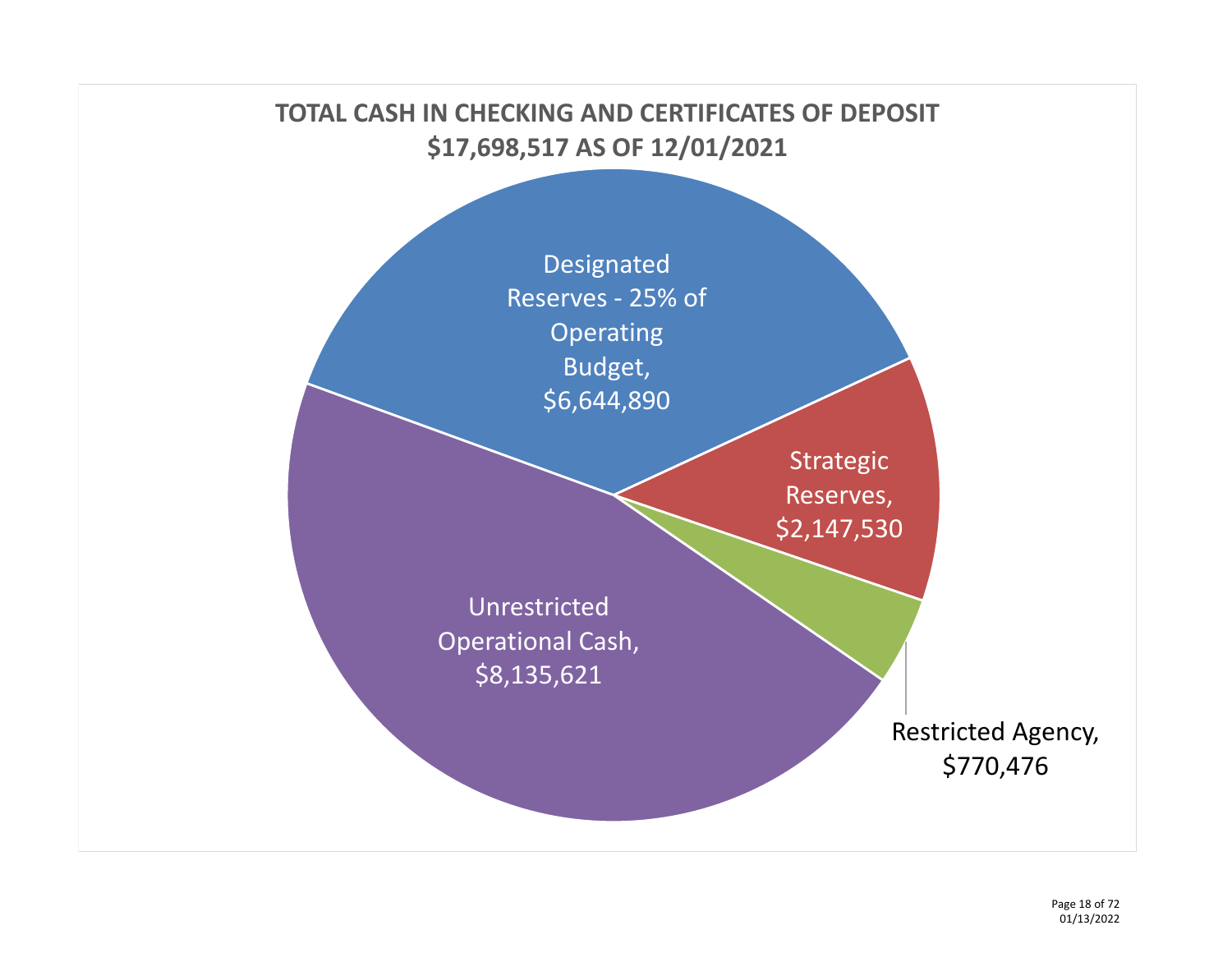# **THREE RIVERS COMMUNITY COLLEGE CASH IN BANKS**

January 3, 2022

|                                      | 12/01/21     | 01/03/22     |
|--------------------------------------|--------------|--------------|
| <b>CURRENT FUND</b>                  |              |              |
| Cash Funds                           |              |              |
| <b>Bookstore</b>                     | 2,000.00     | 2,000.00     |
| Petty Cash                           | 200.00       | 200.00       |
| <b>Vending Machines</b>              | 137.00       | 137.00       |
| <b>Business Office</b>               | 1,888.00     | 1,888.00     |
| <b>Total Cash Funds</b>              | 4,225.00     | 4,225.00     |
| <b>General Accounts</b>              |              |              |
| Southern Bank - General Funds        | 7,845,870.31 | 8,012,619.25 |
| Southern Bank - Credit Cards         | 124,391.71   | 92,854.72    |
| <b>Total General Accounts</b>        | 7,970,262.02 | 8,105,473.97 |
| <b>Restricted Bank Accounts</b>      |              |              |
| Payroll Account - Southern Bank      | (48, 770.09) | (39,785.08)  |
| <b>Federal Clearing Account</b>      | (30, 146.00) | 81,857.37    |
| <b>Flexible Spending Account</b>     | 10,004.06    | 9,680.83     |
| <b>Total Restricted Accounts</b>     | (68, 912.03) | 51,753.12    |
| <b>TOTAL CURRENT FUND</b>            | 7,905,574.99 | 8,161,452.09 |
| <b>HOUSING FUND</b>                  |              |              |
| <b>General Accounts</b>              |              |              |
| Rivers Ridge Account - Southern Bank | 115,023.06   | 113,917.34   |
| <b>Total General Accounts</b>        | 115,023.06   | 113,917.34   |
| <b>TOTAL HOUSING FUND</b>            | 230,046.12   | 227,834.68   |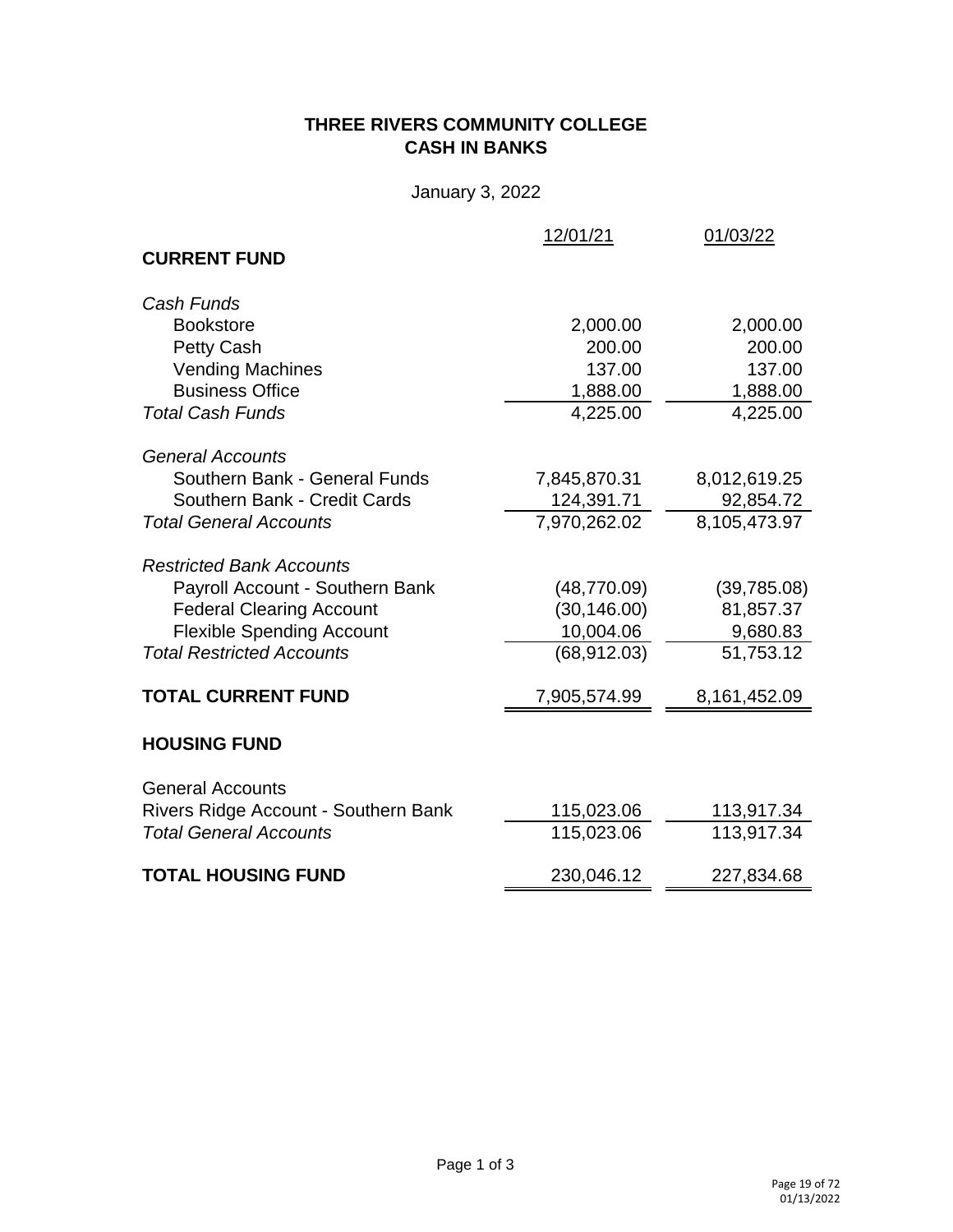|                                                                                            | 12/01/21                     | 01/03/22                     |
|--------------------------------------------------------------------------------------------|------------------------------|------------------------------|
| <b>PLANT FUND</b>                                                                          |                              |                              |
| <b>General Accounts</b><br><b>Plant Fund - Southern Bank</b><br><b>Total Bank Accounts</b> | 8,792,419.52<br>8,792,419.52 | 8,796,153.80<br>8,796,153.80 |
| Certificates of Deposit                                                                    |                              |                              |
|                                                                                            |                              |                              |
| <b>Total Certificates of Deposit</b>                                                       |                              |                              |
| <b>TOTAL PLANT FUND</b>                                                                    | 8,792,419.52                 | 8,796,153.80                 |
| <b>AGENCY FUND</b>                                                                         |                              |                              |
| <b>Bank Accounts</b><br>Agency Account - Southern Bank                                     | 448,715.87                   | 442,808.66                   |
| <b>Certificates of Deposit</b><br><b>Restricted CD's &amp; Savings</b>                     | 321,759.75                   | 321,759.75                   |
| <b>TOTAL AGENCY FUND</b>                                                                   | 770,475.62                   | 764,568.41                   |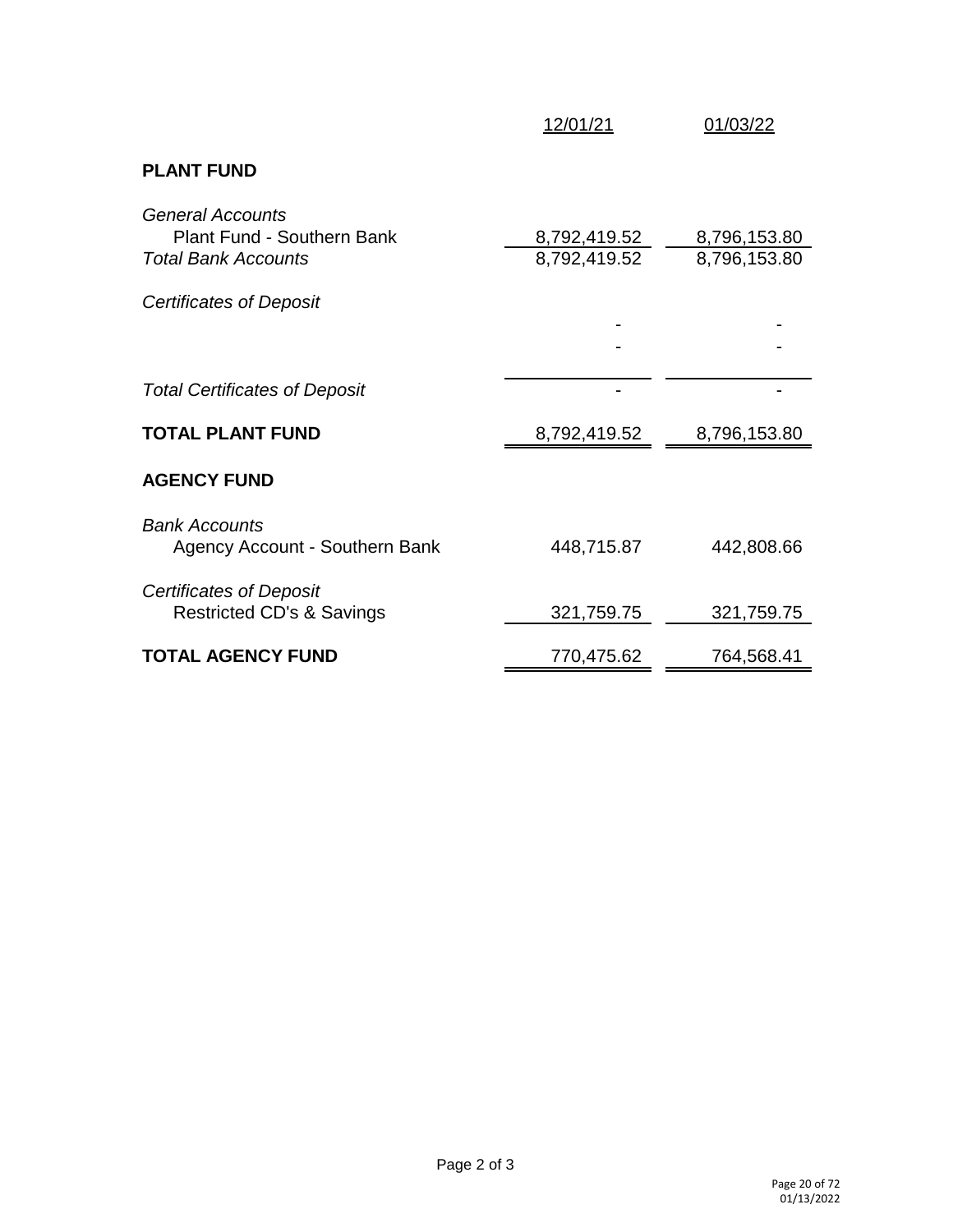

Page 21 of 72 01/13/2022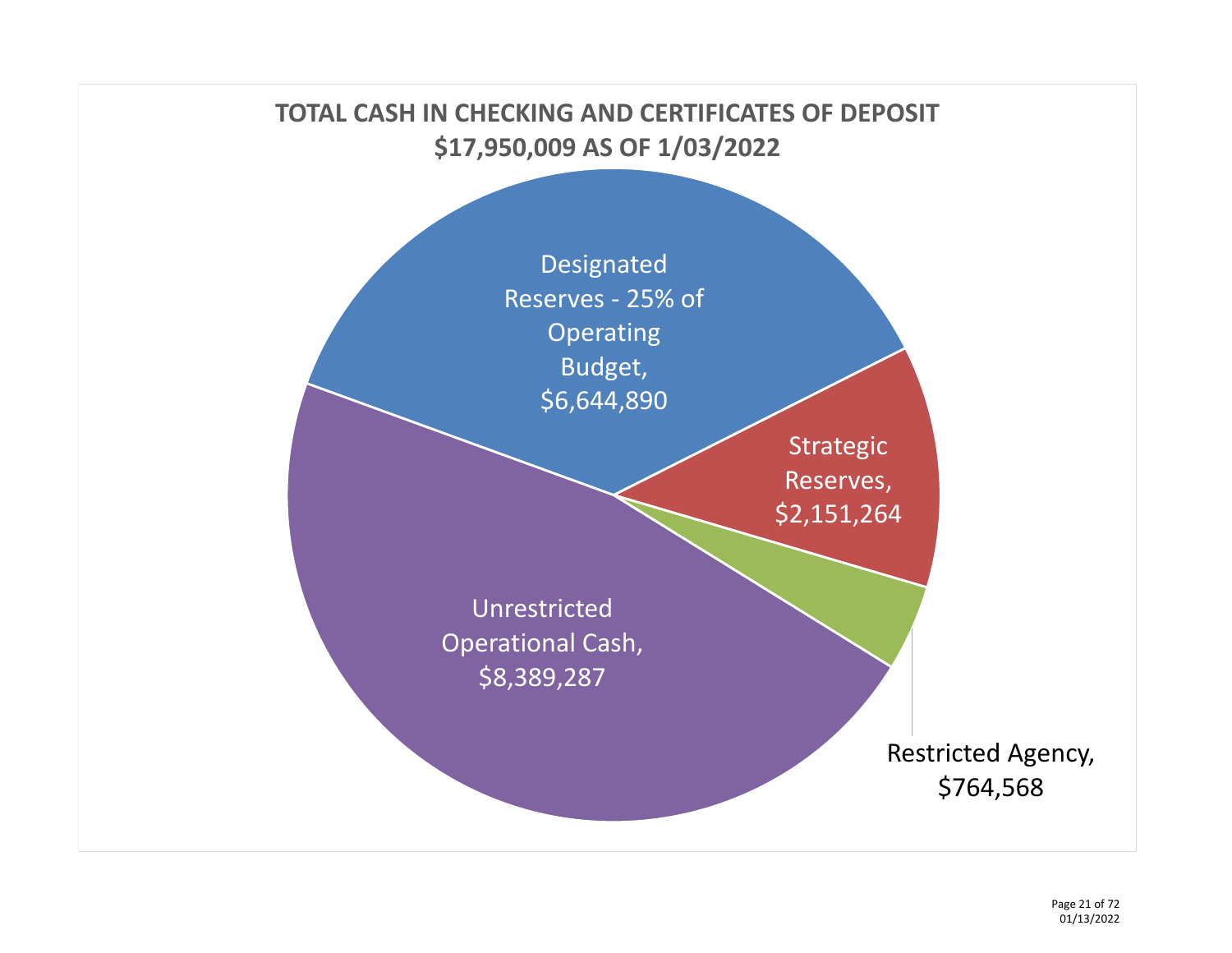#### THREE RIVERS COLLEGE CERTIFICATE OF DEPOSIT

# **CERTIFICATES OF DEPOSIT AS OF December 31, 2021**

|  | CD# | BANK | . . <del>. .</del><br>RAIL | $- - -$<br>DAIL | TERM | JUN"<br>AMO | <b>DESCRIPTION</b> |
|--|-----|------|----------------------------|-----------------|------|-------------|--------------------|
|--|-----|------|----------------------------|-----------------|------|-------------|--------------------|

Total Contingency Fund **Continues and Continues Continues and Continues Continues Continues Continues Continues Continues Continues Continues Continues Continues Continues Continues Continues Continues Continues Continues** 



### **SCHOLARSHIP/ENDOWMENT CERTIFICATES AS OF December 31, 2021**

| CD# | <b>BANK</b>                          | <b>RATE</b> | DATE     | <b>TERM</b>       | AMOUNT | <b>DESCRIPTION</b>       |
|-----|--------------------------------------|-------------|----------|-------------------|--------|--------------------------|
|     | 22134 First Midwest Bank of P.B.     | 0.50        | 01/08/98 | 01/08/22          |        | 10,000.00 Jerome Burford |
|     | 352394707389 US Bank of Poplar Bluff | 0.25        | 08/19/88 | 02/18/22          |        | 2,061.55 James Warren    |
|     | 63761112 US Bank of Poplar Bluff     | 0.25        | 02/23/89 | 02/22/22          |        | 2,500.00 A. Garner       |
|     | 22246 First Midwest Bank of P.B.     | 1.05        | 02/25/98 | 02/25/22          |        | 1,658.87 Missy Braden    |
|     | 2136801 First Midwest Bank of P.B.   | 0.40        | 03/05/97 | 03/05/22          |        | 5,000.00 Thelma Jackson  |
|     | 2017004363 Commerce Bank             | 0.30        | 03/30/88 | 03/30/22          |        | 10,000.00 Myrtle Corbett |
|     | 423137249 Regions Bank               | 0.01        | 05/12/88 | 04/02/22          |        | 2,833.00 Combined Sch    |
|     | 9525 First Missouri State Bank       | 0.85        | 05/06/93 | 05/06/22          |        | 2,000.00 Carl Wiseman    |
|     | 10140 First Midwest Bank of P.B.     | 1.00        | 11/06/89 | 05/06/22          |        | 5,000.00 Charlotte Stone |
|     | 5017843040 Commerce Bank             | 0.01        |          | 05/01/97 05/07/22 |        | 2,900.00 Miles Hays      |
|     | 2012008906 Commerce Bank             | 0.05        |          | 05/11/81 05/11/22 |        | 4,526.11 P.C. Hays, Sr.  |
|     | 2016007496 Commerce Bank             | 0.03        |          | 05/14/90 05/14/22 |        | 3,835.00 Bill Vinson     |
|     | 25103 First Midwest Bank of P.B.     | 0.40        |          | 05/14/99 05/14/22 |        | 5,000.00 Thelma Jackson  |
|     | 21031218 US Bank of Poplar Bluff     | 0.25        |          | 05/15/94 05/15/22 |        | 2,192.00 Greg Starnes    |
|     | 2038701 First Midwest Bank of P.B.   | 0.65        |          | 05/16/96 05/16/22 |        | 5,000.00 Thelma Jackson  |
|     | 21028105 US Bank of Poplar Bluff     | 0.25        |          | 05/22/91 05/22/22 |        | 29,782.32 Myrtle Rutland |
|     | 21028106 US Bank of Poplar Bluff     | 0.25        |          | 05/22/91 05/22/22 |        | 20,000.00 Myrtle Rutland |
|     | 7236 First Missouri State Bank       | 0.50        |          | 05/26/89 05/26/22 |        | 16,350.00 Jackie Watson  |
|     | 110260320 Southern Bank              | 0.85        |          | 06/02/86 06/02/22 |        | 1,000.00 Hulen Spencer   |
|     | 2016012267 Commerce Bank             | 0.025       |          | 06/04/92 06/04/22 |        | 2,350.00 Bill Vinson     |
|     | 423135383 Regions Bank               | 1.49        |          | 12/04/04 06/04/22 |        | 1,650.00 R. Couperus     |
|     | 110274305 Southern Bank              | 0.90        |          | 05/30/86 06/30/22 |        | 5,200.00 Mabel Swindel   |
|     | 21030291 US Bank of Poplar Bluff     | 0.25        |          | 07/07/93 07/07/22 |        | 1,405.00 Joshua Bowman   |
|     | 2019003547 Commerce Bank             | 0.40        |          | 07/08/90 07/08/22 |        | 4,000.00 P.C. Hays, Jr.  |
|     | 423137157 Regions Bank               | 1.24        |          | 01/14/85 07/14/22 |        | 2,500.00 Dr. Miller      |
|     | 2170801 First Midwest Bank of P.B.   | 0.50        |          | 07/11/97 07/30/22 |        | 10,925.00 Mabel Swindel  |
|     | 2012008112 Commerce Bank             | 0.30        |          | 08/11/92 08/11/22 |        | 1,000.00 Myra C. Hays    |
|     | 21024477 US Bank of Poplar Bluff     | 0.25        |          | 08/22/89 08/22/22 |        | 10,000.00 Myrtle Rutland |
|     | 8036 First Missouri State Bank       | 0.50        |          | 08/23/90 08/23/22 |        | 4,000.00 Jackie Watson   |
|     | 1721901 First Midwest Bank of P.B.   | 0.50        |          | 08/25/92 08/25/22 |        | 3,000.00 Odd Fellows     |
|     | 110270576 Southern Bank              | 0.60        |          | 08/27/85 08/27/22 |        | 5,000.00 Belle Hinrichs  |
|     | 14776 First Missouri State Bank      | 0.50        |          | 08/28/02 08/28/22 |        | 5,000.00 Helvey-Miller   |
|     | 21815 First Midwest Bank of P.B.     | 0.35        |          | 09/22/98 09/22/22 |        | 5,000.00 Jerome Burford  |
|     | 423137256 Regions Bank               | 0.01        |          | 05/12/88 10/02/22 |        | 1,024.34 Fred Morrow     |
|     | 24325 First Midwest Bank of P.B.     | 0.35        | 10/15/99 | 10/15/22          |        | 10,324.77 Norman Gamblin |
|     | 2197201 First Midwest Bank of P.B.   | 0.35        | 10/31/97 | 10/31/22          |        | 1,065.00 Gertrude Cox    |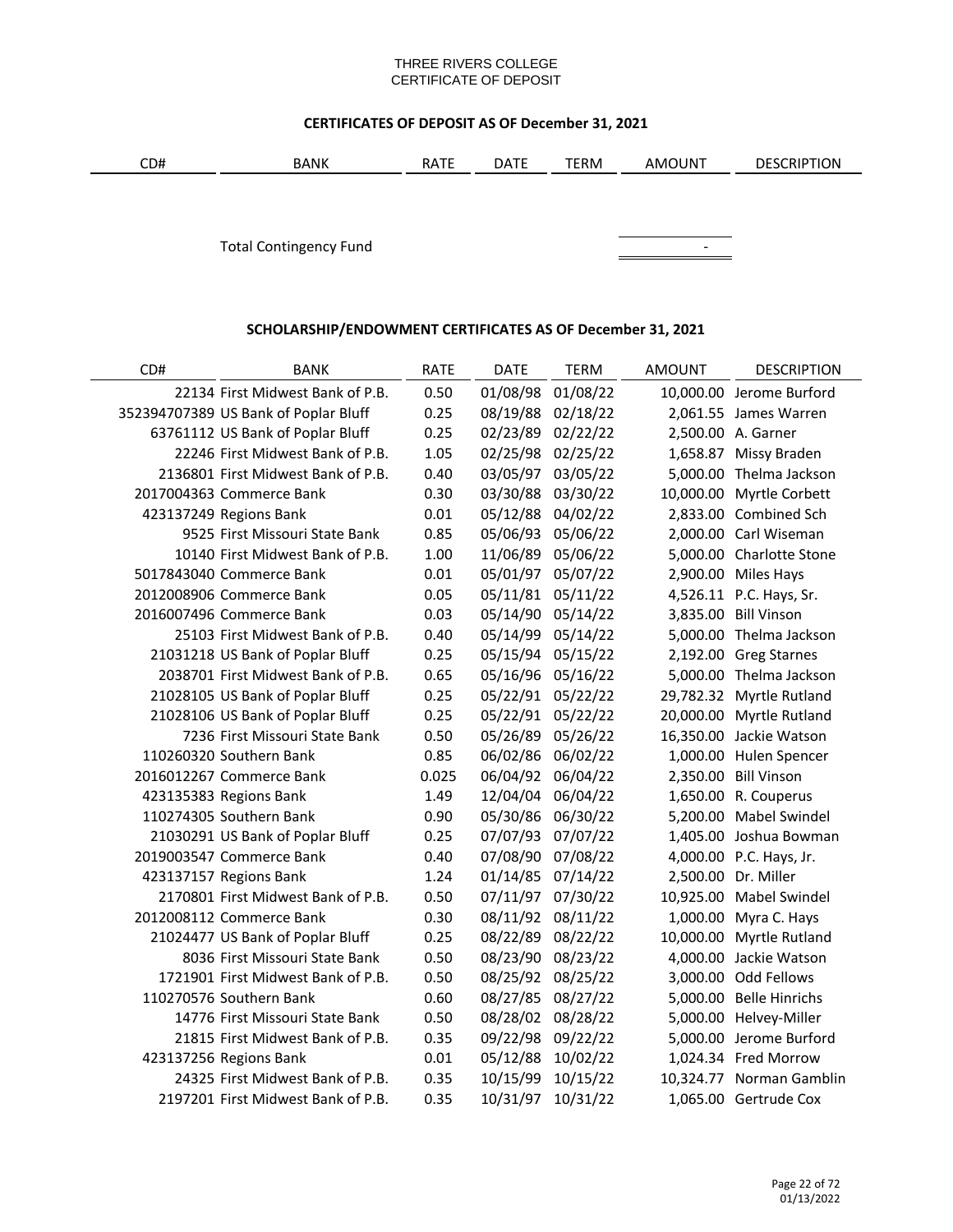#### THREE RIVERS COLLEGE CERTIFICATE OF DEPOSIT

| CD# | <b>BANK</b>                       | <b>RATE</b> | <b>DATE</b> | TERM     | AMOUNT   | <b>DESCRIPTION</b>         |
|-----|-----------------------------------|-------------|-------------|----------|----------|----------------------------|
|     | 23353 First Midwest Bank of P.B.  | 0.35        | 11/06/00    | 11/06/22 |          | 4,000.00 Coll. Achievement |
|     | 21028354 US Bank of Poplar Bluff  | 0.40        | 12/03/91    | 12/03/22 |          | 2,310.00 C.T. McDaniel     |
|     | 10369 First Missouri State Bank   | 1.10        | 12/05/95    | 12/05/22 |          | 5,000.00 Helvey-Miller     |
|     | 451038849 US Bank of Poplar Bluff | 0.40        | 12/08/99    | 12/08/22 |          | 1.110.00 C.T. McDaniel     |
|     | 2016012160 Commerce Bank          | 0.25        | 12/11/91    | 12/11/22 | 7,700.00 | <b>Bill Vinson</b>         |
|     | 43712 First Midwest Bank of P.B.  | 0.85        | 04/27/09    | 12/14/22 |          | 67.447.79 Holder-Rowland   |
|     | 5016847453 Commerce Bank          | 0.25        | 12/22/97    | 12/22/22 |          | 10.000.00 Harold Prim      |
|     | 110239662 Southern Bank           | 1.00        | 01/05/91    | 01/05/23 |          | 1,412.53 Bulow Mem.        |
|     | 63760768 US Bank of Poplar Bluff  | 1.24        | 03/06/89    | 03/05/23 |          | 6,468.04 Butler Co Co-op   |
|     | 63760632 US Bank of Poplar Bluff  | 1.54        | 07/02/89    | 07/01/23 |          | 1.226.80 A. Garner         |
|     | 2017004259 Commerce Bank          | 0.30        | 12/09/89    | 12/09/23 |          | 1,000.00 P.I. Church       |
|     | 63760695 US Bank of Poplar Bluff  | 1.73        | 04/04/85    | 04/05/24 | 1.001.63 | Lonnie Davis               |
|     | 2018004893 Commerce Bank          | 0.35        | 04/10/88    | 04/10/24 |          | 3,000.00 Myra C. Hays      |
|     | 423137173 Regions Bank            | 0.15        | 12/09/85    | 12/09/24 | 5,000.00 | Mary Hinrichs              |

Total Agency Fund CD's and the state of the Same State of the Same State of the Same State of the Same State of Same State of the Same State of the Same State of the Same State of the Same State of the Same State of the Sa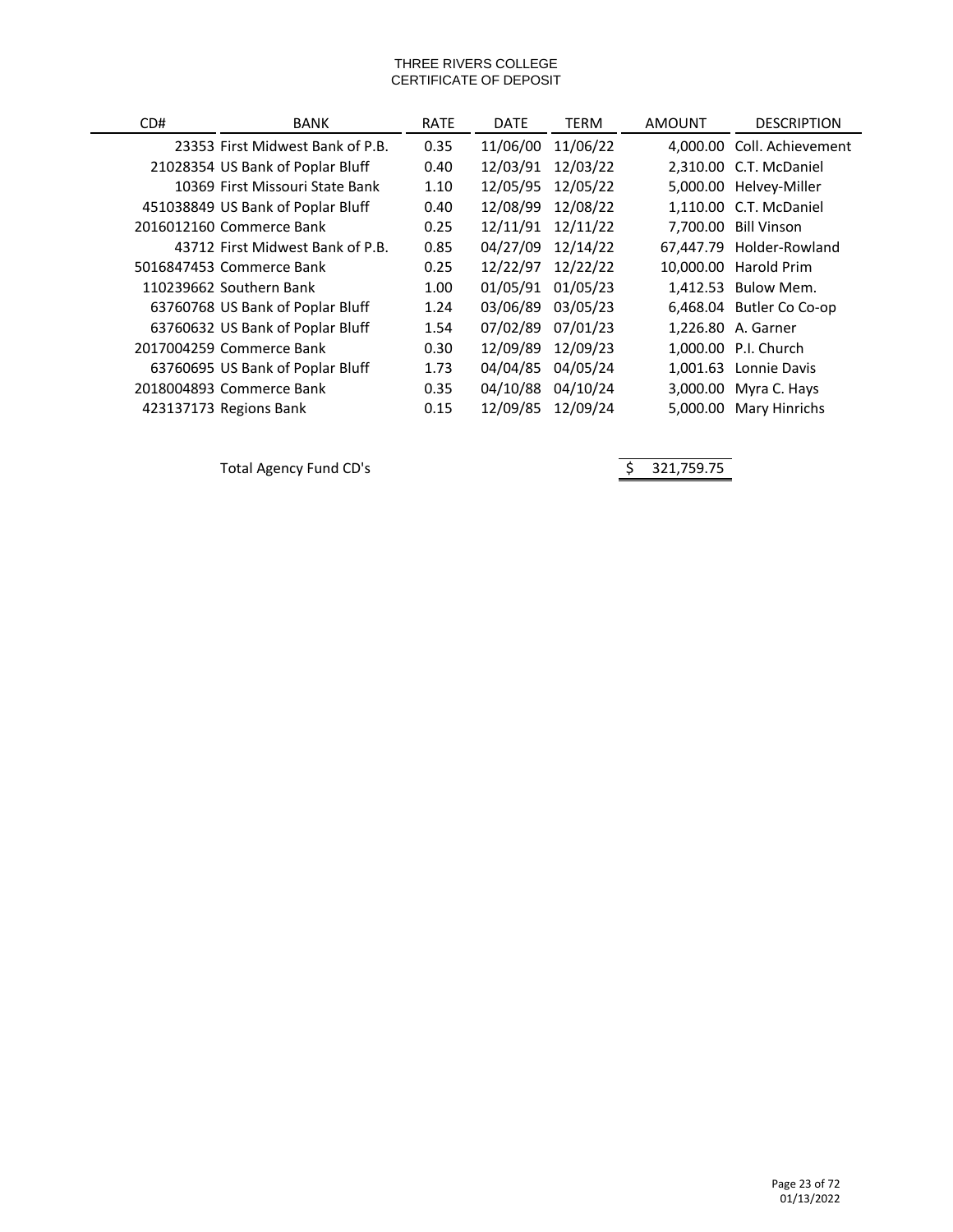#### **Three Rivers College CD Report As of December 31, 2021**

#### **Investment CDs**

| <b>Bank Account Interest Rate</b> |                      |
|-----------------------------------|----------------------|
| <b>Account</b>                    | <b>Interest Rate</b> |
| all except Federal                |                      |
| Funds                             | 0.50%                |
|                                   |                      |

#### **CDs Maturing**

| <b>Bank</b>  | <b>Certificate Number</b> | Endowment | <b>Maturity Date</b> | Amount |
|--------------|---------------------------|-----------|----------------------|--------|
|              |                           |           |                      |        |
|              |                           |           |                      |        |
|              |                           |           |                      |        |
|              |                           |           |                      |        |
| <b>Total</b> |                           |           |                      |        |

#### **Responses**

| <b>Bank</b> |  |  |
|-------------|--|--|
| Contact     |  |  |
| Comment     |  |  |
| Amount      |  |  |
| 3 months    |  |  |
| 6 months    |  |  |
| 9 months    |  |  |
| 1 year      |  |  |

#### **CDs Transferred**

**Endowment CDs Transferred to Endowment Trust**

**CDs Maturing**

| <b>Bank</b>  | <b>Certificate Number</b> | Endowment | <b>Maturity Date</b> | Amount |
|--------------|---------------------------|-----------|----------------------|--------|
|              |                           |           |                      |        |
|              |                           |           |                      |        |
|              |                           |           |                      |        |
|              |                           |           |                      |        |
| <b>Total</b> |                           |           |                      |        |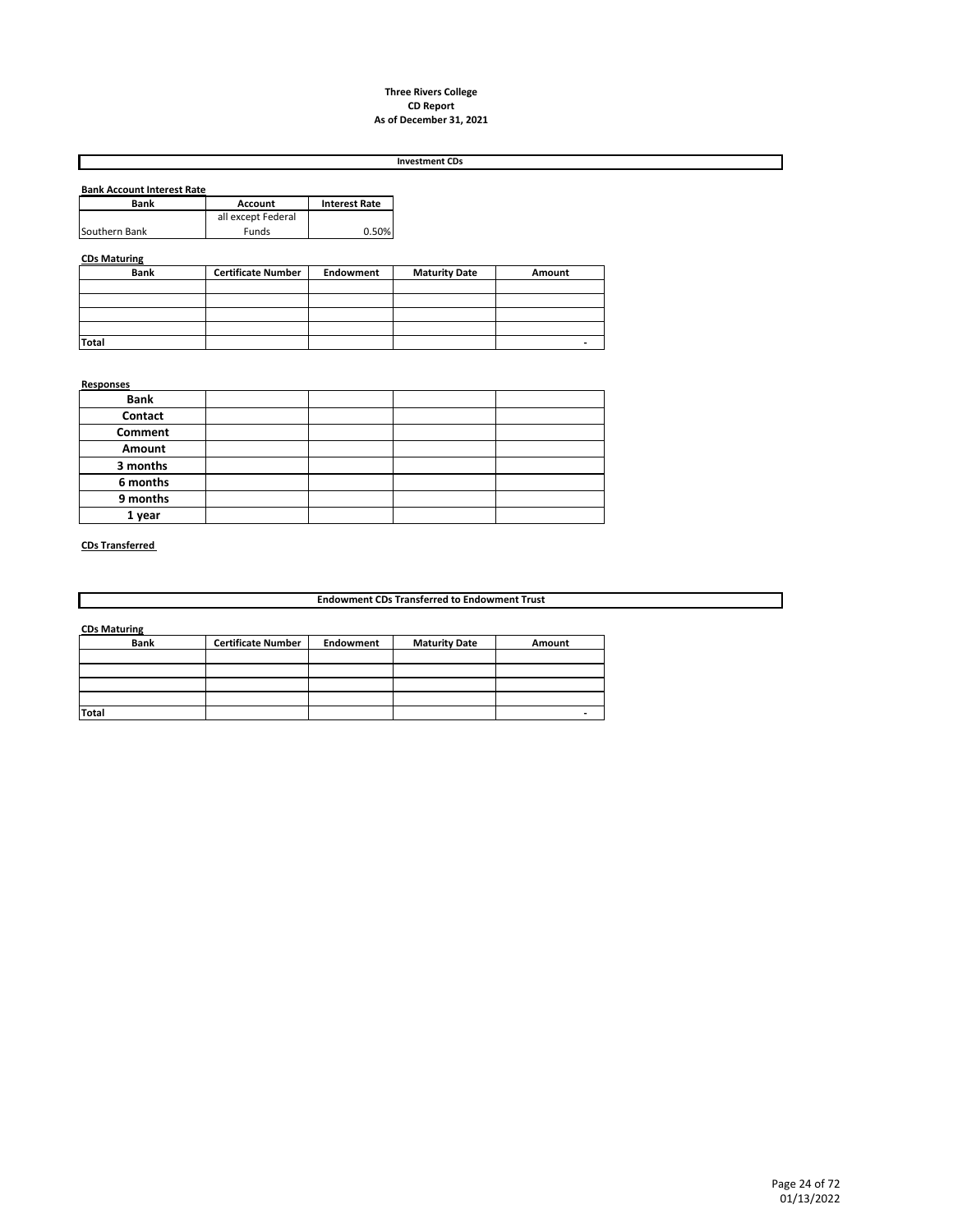# **THREE RIVERS COMMUNITY COLLEGE Summary of Checks Issued Month of NOVEMBER & DECEMBER 2021**

| <b>Current Fund:</b> | <b>General Fund - Southern Bank</b>         | \$1,973,256.14 |
|----------------------|---------------------------------------------|----------------|
| Housing Fund:        | Rivers Ridge - Southern Bank                | 6,029.84       |
| Plant Fund:          | <b>Construction Account - Southern Bank</b> |                |
| Agency Fund:         | Agency Account - Southern Bank              | 49,578.55      |
|                      | <b>Grand Total</b>                          | \$2,028,864.53 |

This is to certify that the above is supported by invoices, purchase orders, and other pertinent data on file in the College Business Office. Approved by the Board of Trustees, this 19th day of January 2022.

Chairman, Board of Trustees

Secretary, Board of Trustees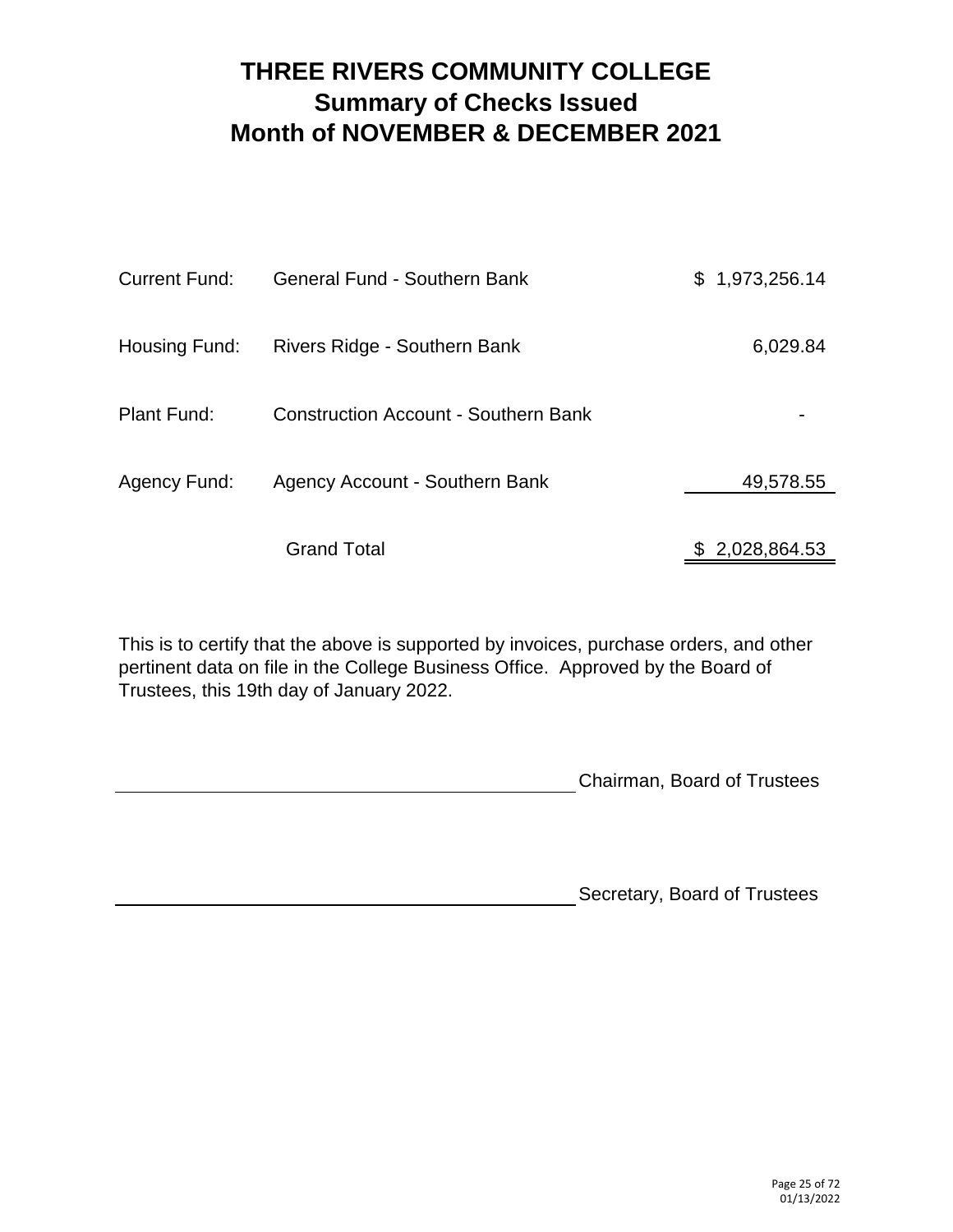#### **THREE RIVERS COLLEGE BID REPORT AS OF JANUARY 11, 2022**

| <b>Library RFID System</b> |                                           |              |            |
|----------------------------|-------------------------------------------|--------------|------------|
| Status:                    | Closed                                    |              |            |
| Open Date:                 | 9/27/2021                                 |              |            |
| Close Date:                | 10/11/2021                                |              |            |
| Funding Source:            | <b>CARES</b>                              |              |            |
| <b>Bids Submitted:</b>     | <b>Bibleoteca</b>                         | Norcross, GA |            |
|                            | FE Technologies                           | Raleigh, NC  |            |
|                            | Mk Solutions                              | York, PA     |            |
| Recommendation             | FE Technologies                           | \$           | 61,011.00  |
| Bid Awarded:               | Yes                                       |              |            |
| <b>Athletic Insurance</b>  |                                           |              |            |
| Status:                    |                                           |              |            |
| Open Date:                 | 1/3/2022                                  |              |            |
| Close Date:                | 1/11/2022                                 |              |            |
| Funding Source:            | General Revenue                           |              |            |
| Bids Submitted:            | Gallagher Student Health and Special Risk | Quincy, MA   |            |
| Bid Awarded:               | No                                        |              |            |
| Recommendation:            | Gallagher Student Health and Special Risk | \$           | 103,602.00 |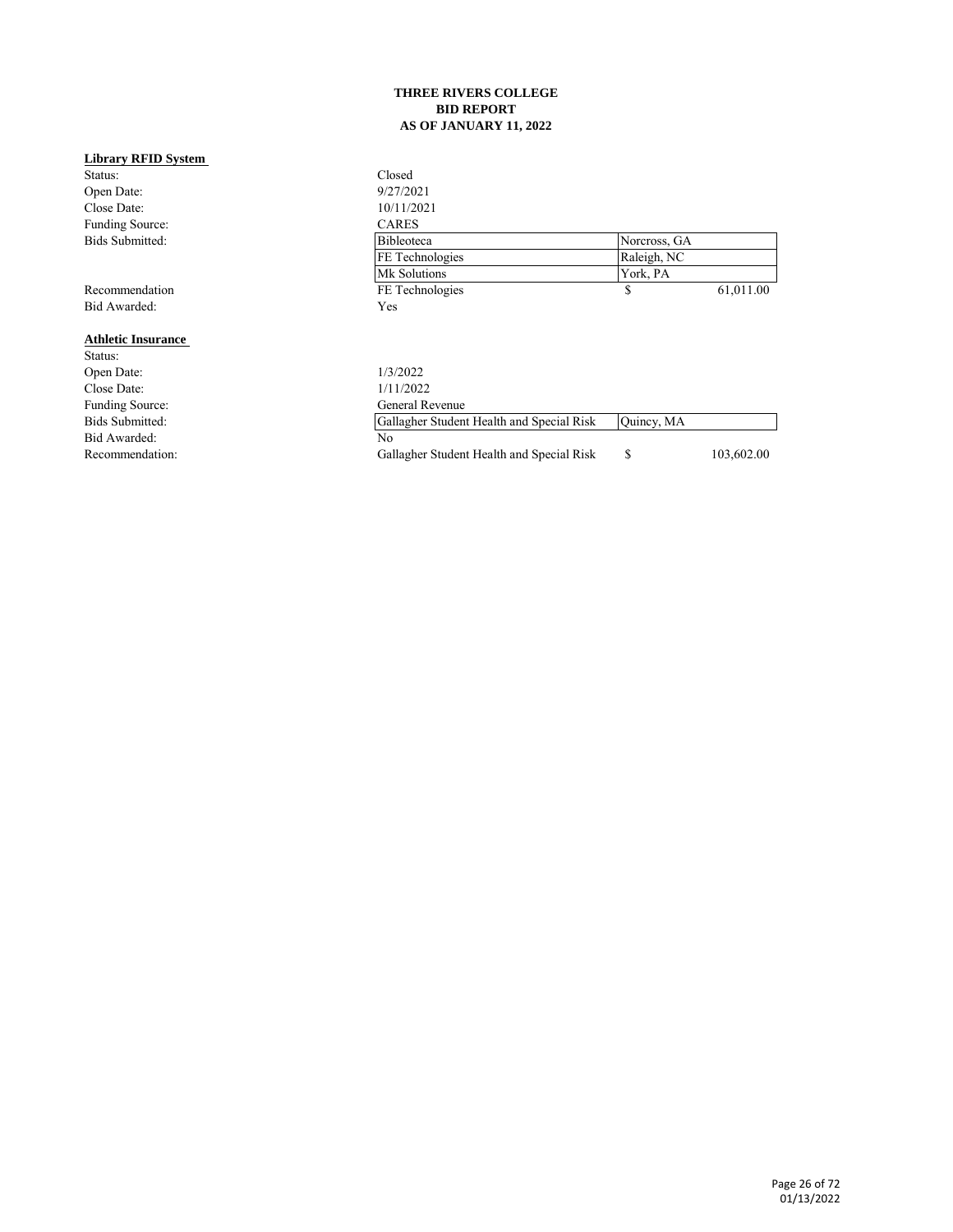# **January 2022 President's Report**

- Counselor's Conference
- Christmas Breakfast
- Spring 2022 Convocation
- 1<sup>st</sup> Day of Classes

# • **Upcoming Events**

- o Hall of Fame Banquet January 21, 2022
- o Alumni Reunion January 22, 2022
- o Red Cross Blood Drive January 27, 2022
- o Tango Argentina February 3, 2022
- o District 20 FBLA Conference February 4, 2020
- o Music Department Jazz Fest, Evening 1 February 10, 2022
- o Cornet Chop Suey February 11, 2022
- o Music Department Jazz Fest, Evening 2 February 12, 2022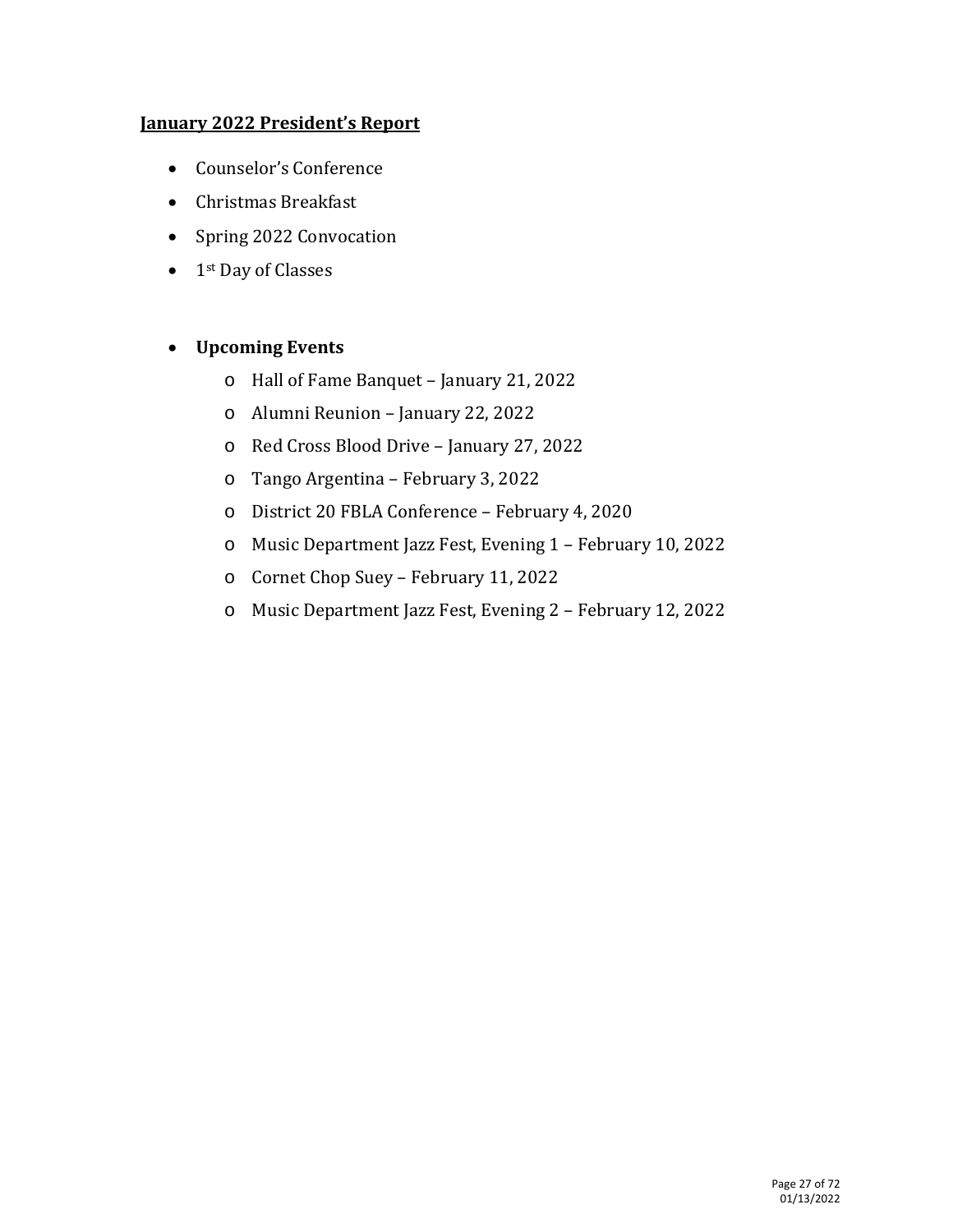### **A G E N D A Executive Session Wednesday, January, 19, 2022**

# **I. Executive Session**

- 1. Personnel and any other matters covered by RSMo Section 610.021
- 2. Real Estate/Property and other matters covered by RSMo Section 610.021.2
- 3. Legal and other matters covered by RSMo Section 610.021.1

# **II. Adjournment**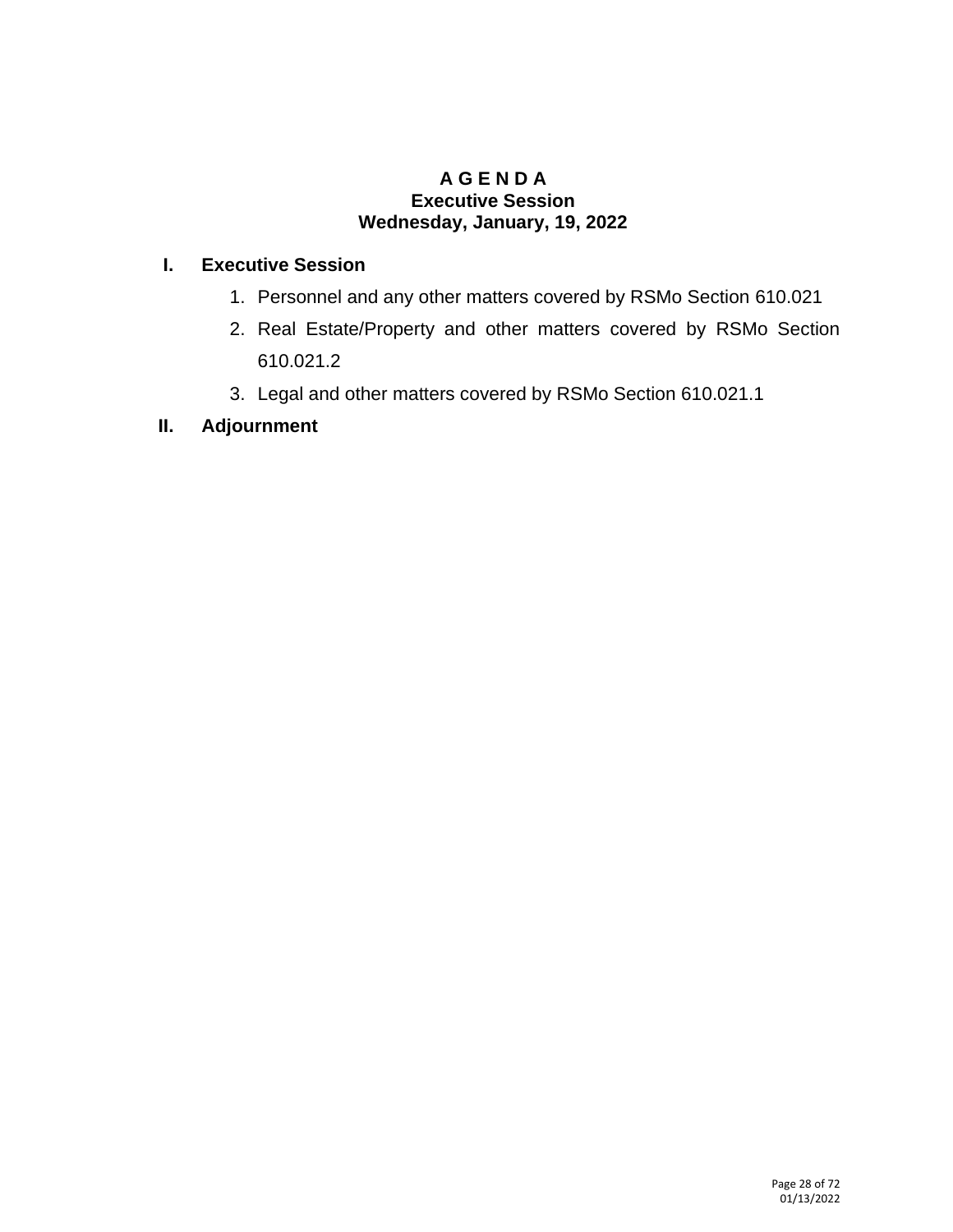### **VI. CONSIDERATION OF APPROVAL FOR ATHLETIC TEAMS INSURANCE**

### **BACKGROUND INFORMATION**

### **HISTORY**

The College advertised for bids for both Basic Sports Accident and Catastrophic Sports Accident policies. Responses were received as follows:

Bidders Meeting Bid Specifications:

| <b>Name of Broker</b>                             | Company                                  | <b>Deductible</b> | <b>Basic Sports</b><br><b>Accident Policy</b> | <b>Catastrophic Sports Accident Policy</b> |
|---------------------------------------------------|------------------------------------------|-------------------|-----------------------------------------------|--------------------------------------------|
| Gallagher Student Health &<br><b>Special Risk</b> |                                          |                   |                                               |                                            |
|                                                   | Arch Insurance Company                   | \$0               | \$140,000.00                                  |                                            |
|                                                   | Philadelphia                             | \$0               | \$170,043.00                                  | \$10,000.00                                |
|                                                   | Gaurantee Trust Life                     | \$0               | \$115,037.00                                  |                                            |
|                                                   | QBE Insurance<br>Corporation             | \$0               | \$141,247.00                                  |                                            |
|                                                   | Berkley Accident & Health                | \$0               | \$132,586.00                                  |                                            |
|                                                   | <b>Starr Indemnity</b>                   | \$0               | \$99,975.00                                   |                                            |
|                                                   | Mutual of Omaha                          | \$0               | \$126,390.00                                  | \$3,627.00                                 |
|                                                   | National Union Fire<br>Insurance Company | \$0               | \$130,761.00                                  |                                            |
|                                                   | Wellfleet                                | \$0               | \$158,994.00                                  | \$9,576.00                                 |
|                                                   | The Hartford                             | \$0               | \$125,357.00                                  |                                            |

#### **FINANCIAL IMPLICATIONS**

Our current policy has a zero deductible and premiums for the 12-month period for 2021 were \$109,500.00 for the Basic Sports Accident Policy and \$6,595.00 for the Catastrophic Policy, totaling \$116,095.00. Gallagher Student Health & Special Risk's total submitted bid, with a zero deductible, would result in a \$12,493.00 annual savings.

#### **ADMINISTRATIVE RECOMMENDATIONS**

As Gallagher Student Health & Special Risk is the incumbent and they are offering the best, comparative pricing, based on a zero deductible, it is recommended that the College accept the Basic Sports Accident policy bid from Gallagher Student Health & Special Risk through Starr Indemnity (\$99,975.00) as well as their proposed Catastrophic Sports Accident policy through Mutual of Omaha Insurance Company (\$3,627.00).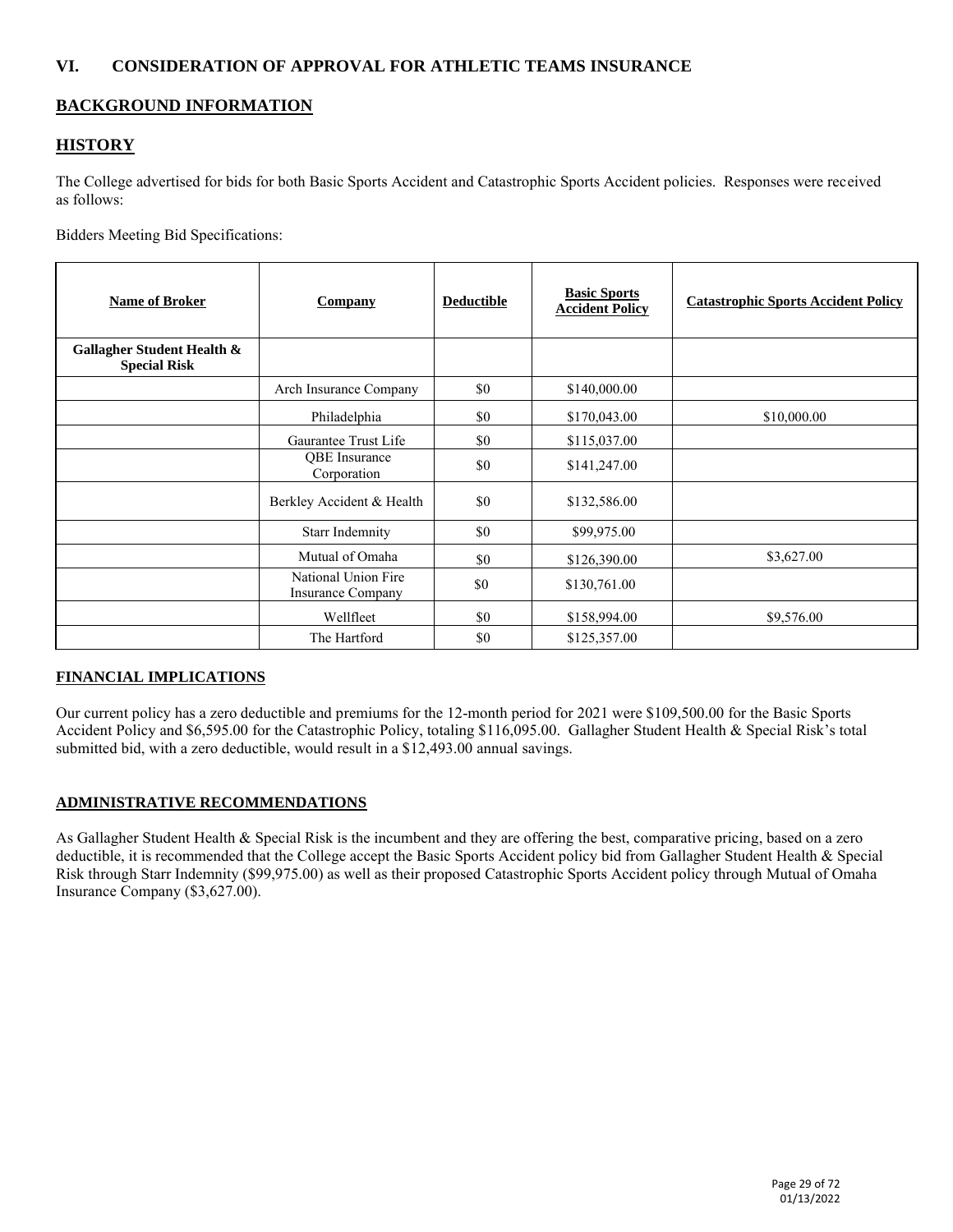### **V1. Consideration and approval of changes to SR2210 Admission Requirements**

# **BACKGROUND INFORMATION**—

# **HISTORY**

Originally approved in March 2010. References of Missouri State Statues added in April 2015. Revisions of Administration titles in September 2015 and College name in September 2016. Inclusion of compliance with Missouri House Bill 106 and Higher Learning Commission: Policy on Student Consumer Protection, and the non-decimation Policy and statement to reinforce the College's commitment for equal opportunity in November 2019. The revisions is minor edits to align with SR2210 Admission Requirements.

### **POSSIBLE ALTERNATIVES**

None

# **FINANCIAL IMPLICATIONS**

None

# **ADMINISTRATIVE RECOMMENDATIONS**

Approve changes as presented.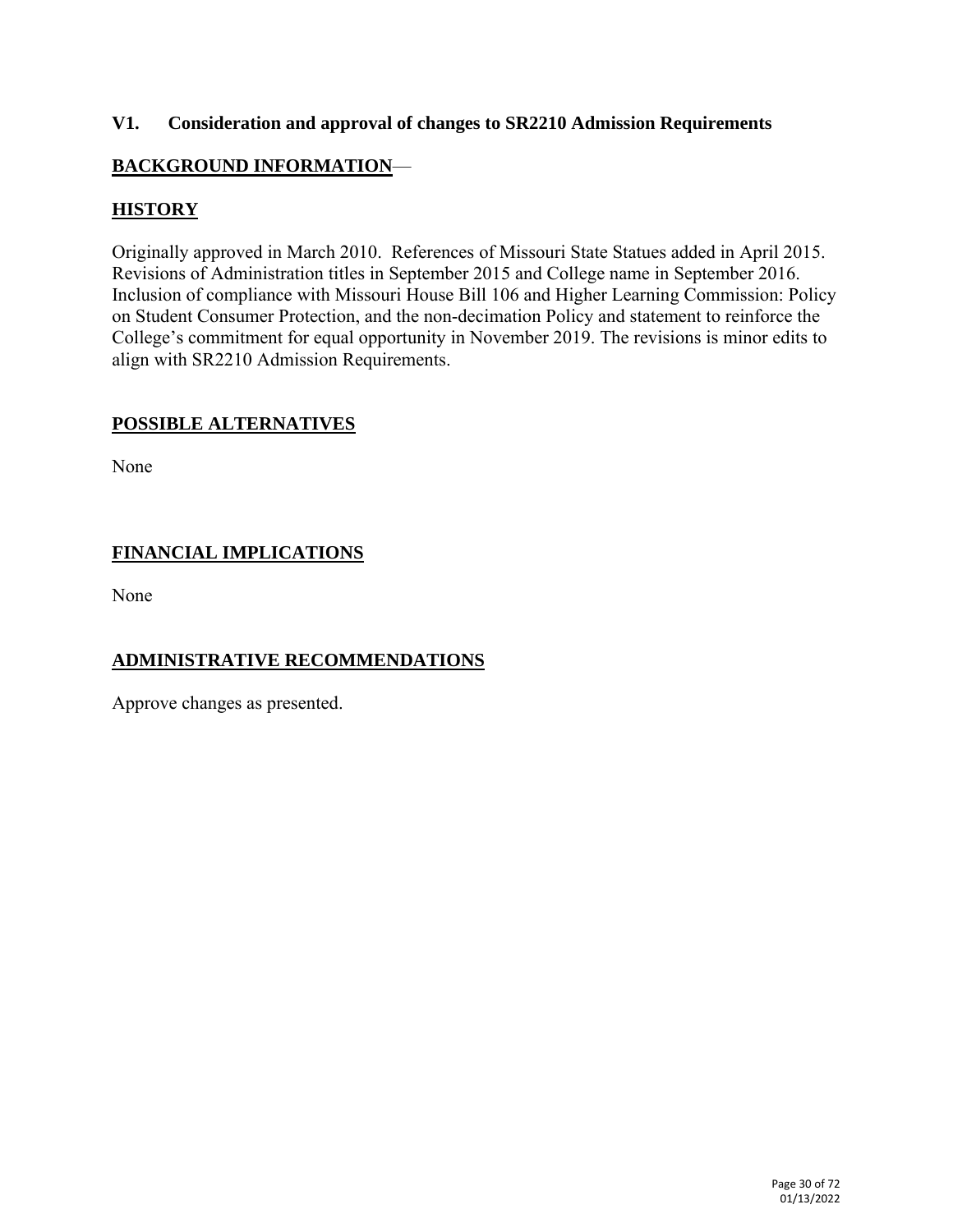Three Rivers College subscribes to an open access concept in order to provide full educational opportunities. The Board of Trustees authorizes the College President to establish policy and regulations for admission which encourages the enrollment of all persons who can benefit from the educational programs of the College. The College strictly adheres to all local, state, accreditation and federal policy and rules that may apply to college admissions. The College commits itself to the policy that there shall be no unlawful discrimination against any person because of race, color, gender, sexual orientation, religion, age, disability, or national origin.

The College may restrict or deny admission to any applicant based on criteria which the College may or may not have in its direct control. The College may deny admission to any student based on a review of the student's intake information and whose record of behavior indicates that his or her admission would disrupt the orderly process of the College's programs, would interfere with the rights and privileges of other students, creates a threat or potential danger to the college community, is statutorily barred from the College, or if such denial of access is considered to be in the best interest of the College.

The College complies with Missouri House Bill 1606 regarding accessibility to prospective students of all program information through the College Scorecard disclosure that includes the number of credit hours, program length, employment rate, wage data, and graduates employed in careers related to their program of study found on the *Consumer Information Page.*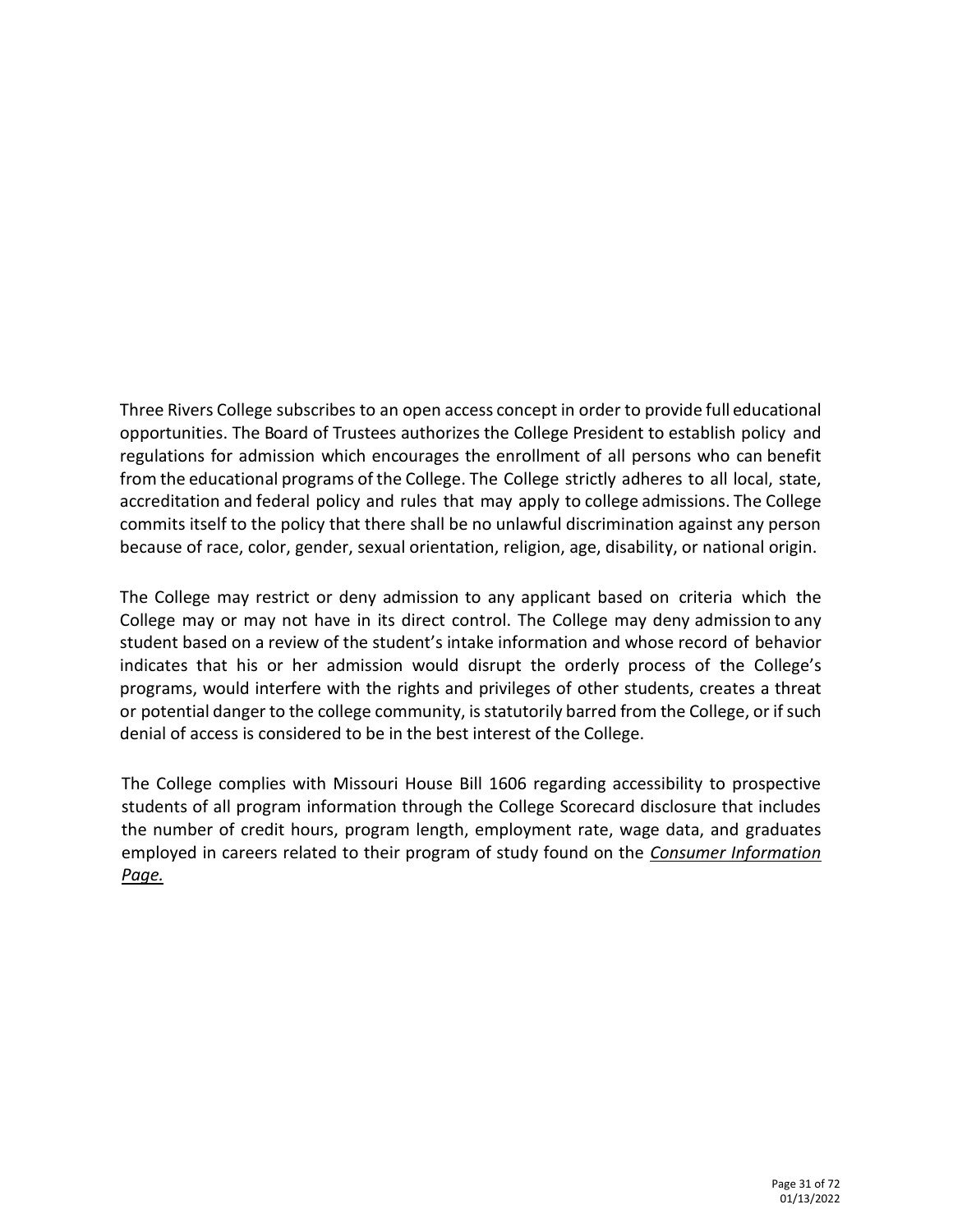### **DOCUMENT HISTORY:**

| 03-11-2010: | Initial approval of policy SP 2210 Admission Requirements.                                                                                                                                                                                                            |
|-------------|-----------------------------------------------------------------------------------------------------------------------------------------------------------------------------------------------------------------------------------------------------------------------|
| 04-15-2015: | References in template Missouri State Statute 174.130; 167.031 to<br>167.071; 199.290; 199.350; 199.170 in relation to the mandatory<br>admissions procedure. The second paragraph was added.                                                                         |
| 09-16-2015: | Revision of position title Dean of Student Success to Chief Student<br>Services Officer.                                                                                                                                                                              |
| 09-21-2016: | The College Board of Trustees approved the name change of the College<br>from Three Rivers Community College to Three Rivers College.                                                                                                                                 |
| 11-20-2019  | Inclusion of information regarding compliance with Missouri House Bill<br>1606; and the Higher Learning Commission: Policy on Student Consumer<br>Protection, and the non-decimation Policy and statement to reinforce<br>the College's commitment equal opportunity. |
| 01-19-2022  | Minor edits to align with SR 2210 Admission Requirements.                                                                                                                                                                                                             |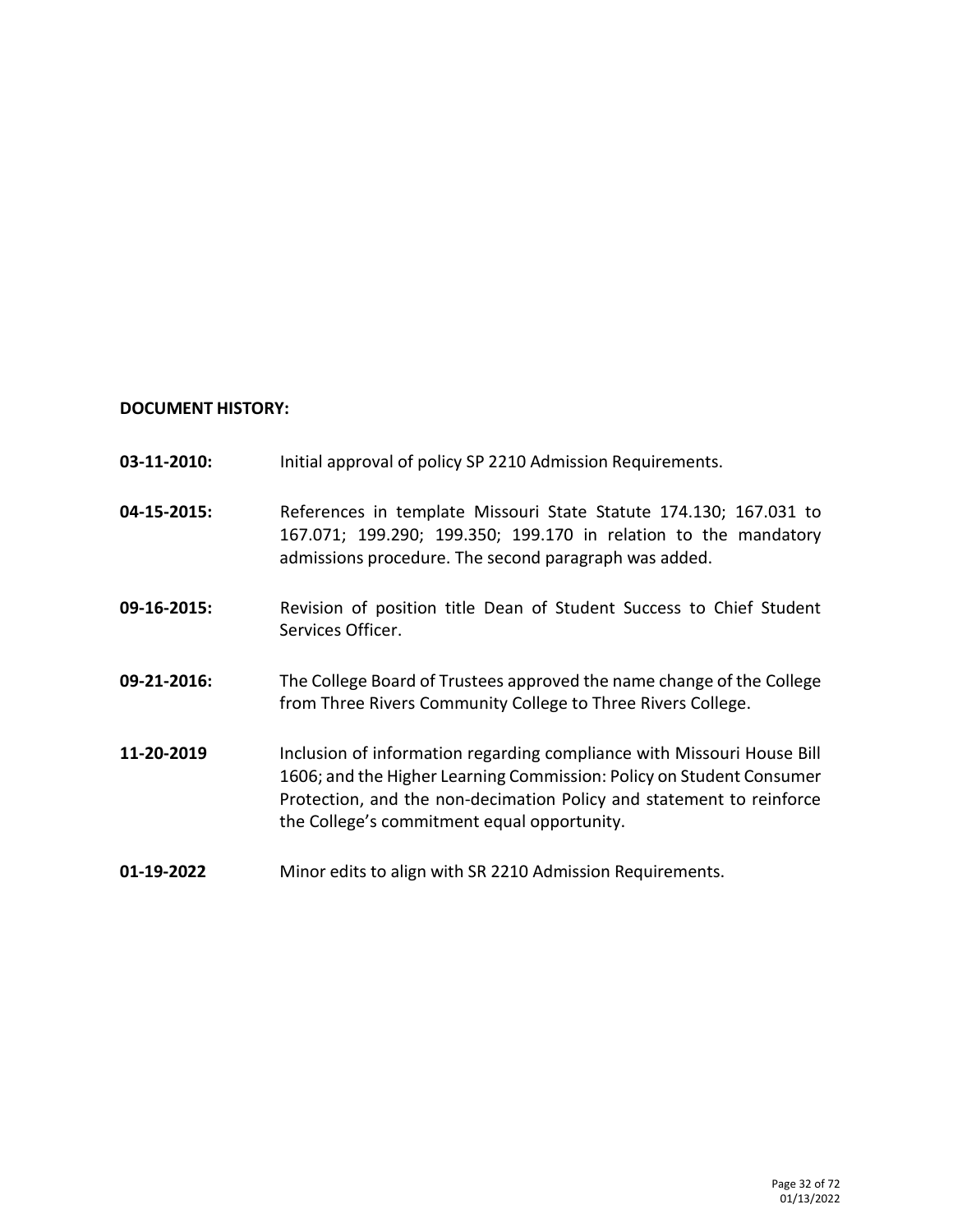| Administrative Officer                                                                                                                                                                                                         |                                                                                    |                                                                                         |
|--------------------------------------------------------------------------------------------------------------------------------------------------------------------------------------------------------------------------------|------------------------------------------------------------------------------------|-----------------------------------------------------------------------------------------|
| Professional Staff – new position                                                                                                                                                                                              |                                                                                    |                                                                                         |
| Faculty<br>$\overline{\phantom{a}}$                                                                                                                                                                                            |                                                                                    |                                                                                         |
| <b>Support Staff</b>                                                                                                                                                                                                           |                                                                                    |                                                                                         |
| Lackson Contract Program: Lackson Contract Program: Lackson Contract Contract Contract Contract Contract Contract Contract Contract Contract Contract Contract Contract Contract Contract Contract Contract Contract Contract  |                                                                                    |                                                                                         |
| Special Program New York Contract to the Special Program                                                                                                                                                                       |                                                                                    |                                                                                         |
| NAME: Leann Clark Learn Clark                                                                                                                                                                                                  |                                                                                    |                                                                                         |
| POSITION TITLE: Director, Workforce Development                                                                                                                                                                                |                                                                                    |                                                                                         |
| SALARY: \$48,700                                                                                                                                                                                                               |                                                                                    |                                                                                         |
| FULL-TIME <sub>X</sub>                                                                                                                                                                                                         | PART-TIME:                                                                         |                                                                                         |
| 9 months 10 months 11 months 12 months X                                                                                                                                                                                       |                                                                                    |                                                                                         |
| Other: experience of the contract of the contract of the contract of the contract of the contract of the contract of the contract of the contract of the contract of the contract of the contract of the contract of the contr |                                                                                    |                                                                                         |
| STARTING DATE: January 3, 2022                                                                                                                                                                                                 |                                                                                    |                                                                                         |
| <b>QUALIFICATIONS:</b><br>Degree                                                                                                                                                                                               | Ed. Institution                                                                    | Major                                                                                   |
| EXPERIENCE                                                                                                                                                                                                                     |                                                                                    |                                                                                         |
| $07/2019$ - present<br>Agency                                                                                                                                                                                                  |                                                                                    | South Central Missouri Community Action Lead Workforce Development<br><u>Specialist</u> |
| $04/2017 - 04/2019$                                                                                                                                                                                                            | Poplar Bluff, MO<br><b>Ozark Foothills Industrial Medicine</b><br>Poplar Bluff, MO | <b>Business Development</b><br>Coordinator                                              |
| $11/2012 - 03/2017$                                                                                                                                                                                                            | Penmac Staffing<br>Poplar Bluff, MO                                                | <b>Staffing Specialist/Branch</b><br>Manager/Area Manager                               |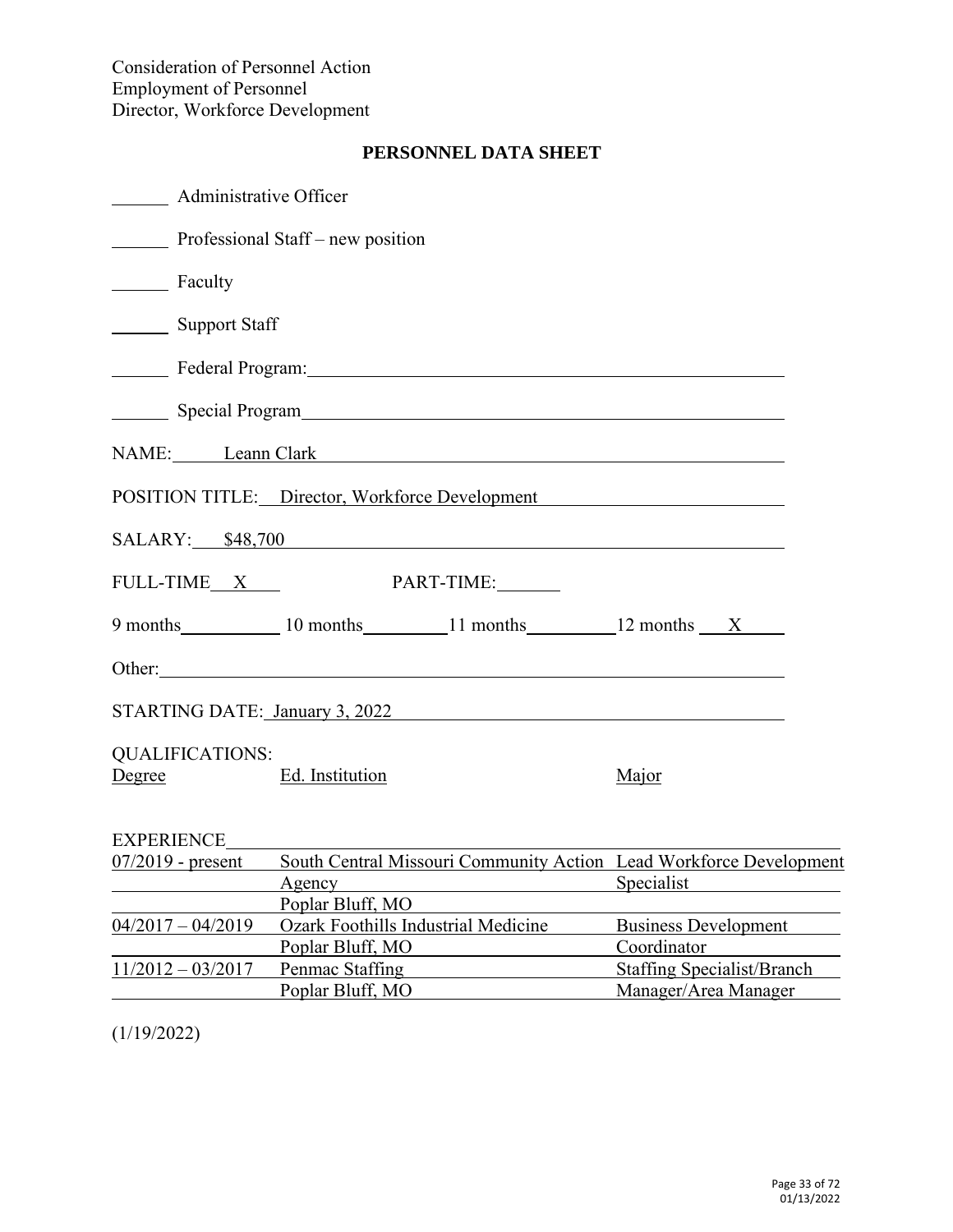|            | <b>Administrative Officer</b>                                                    |                                                                                                                                                                                                                               |                                              |  |  |
|------------|----------------------------------------------------------------------------------|-------------------------------------------------------------------------------------------------------------------------------------------------------------------------------------------------------------------------------|----------------------------------------------|--|--|
|            | <b>Professional Staff</b>                                                        |                                                                                                                                                                                                                               |                                              |  |  |
| Faculty    |                                                                                  |                                                                                                                                                                                                                               |                                              |  |  |
|            | X Support Staff – replacement for Amanda Vazquez; resignation approved 6/23/2021 |                                                                                                                                                                                                                               |                                              |  |  |
|            |                                                                                  | Federal Program: The Contract of the Contract of the Contract of the Contract of the Contract of the Contract of the Contract of the Contract of the Contract of the Contract of the Contract of the Contract of the Contract |                                              |  |  |
|            |                                                                                  |                                                                                                                                                                                                                               |                                              |  |  |
|            |                                                                                  | NAME: Bridget Curnutt                                                                                                                                                                                                         |                                              |  |  |
|            |                                                                                  | POSITION TITLE: Communications Specialist/Visual                                                                                                                                                                              |                                              |  |  |
|            | SALARY: \$18.30/hour                                                             |                                                                                                                                                                                                                               |                                              |  |  |
|            | FULL-TIME X                                                                      | PART-TIME:                                                                                                                                                                                                                    |                                              |  |  |
|            |                                                                                  | 9 months 10 months 11 months 12 months X                                                                                                                                                                                      |                                              |  |  |
|            |                                                                                  | Other:                                                                                                                                                                                                                        |                                              |  |  |
|            |                                                                                  | STARTING DATE: January 3, 2022                                                                                                                                                                                                |                                              |  |  |
| Degree     | <b>QUALIFICATIONS:</b>                                                           | Ed. Institution                                                                                                                                                                                                               | Major                                        |  |  |
| EXPERIENCE |                                                                                  |                                                                                                                                                                                                                               |                                              |  |  |
|            | $06/2021$ - present                                                              | <b>Anchored Balance Design</b>                                                                                                                                                                                                | Owner-Freelance Graphic                      |  |  |
|            |                                                                                  | Neelyville, MO                                                                                                                                                                                                                | Designer                                     |  |  |
|            |                                                                                  | 01/1995 - 06/2021 Daily American Republic                                                                                                                                                                                     | Composition Dir/Supervisor;                  |  |  |
|            |                                                                                  | Poplar Bluff, MO                                                                                                                                                                                                              | Graphic Designer/Paginator/Trainer           |  |  |
|            | $04/1990 - 01/1995$                                                              | Clay County Courier<br>Corning, AR                                                                                                                                                                                            | Night Supervisor/Home<br>Magazine department |  |  |
|            |                                                                                  |                                                                                                                                                                                                                               |                                              |  |  |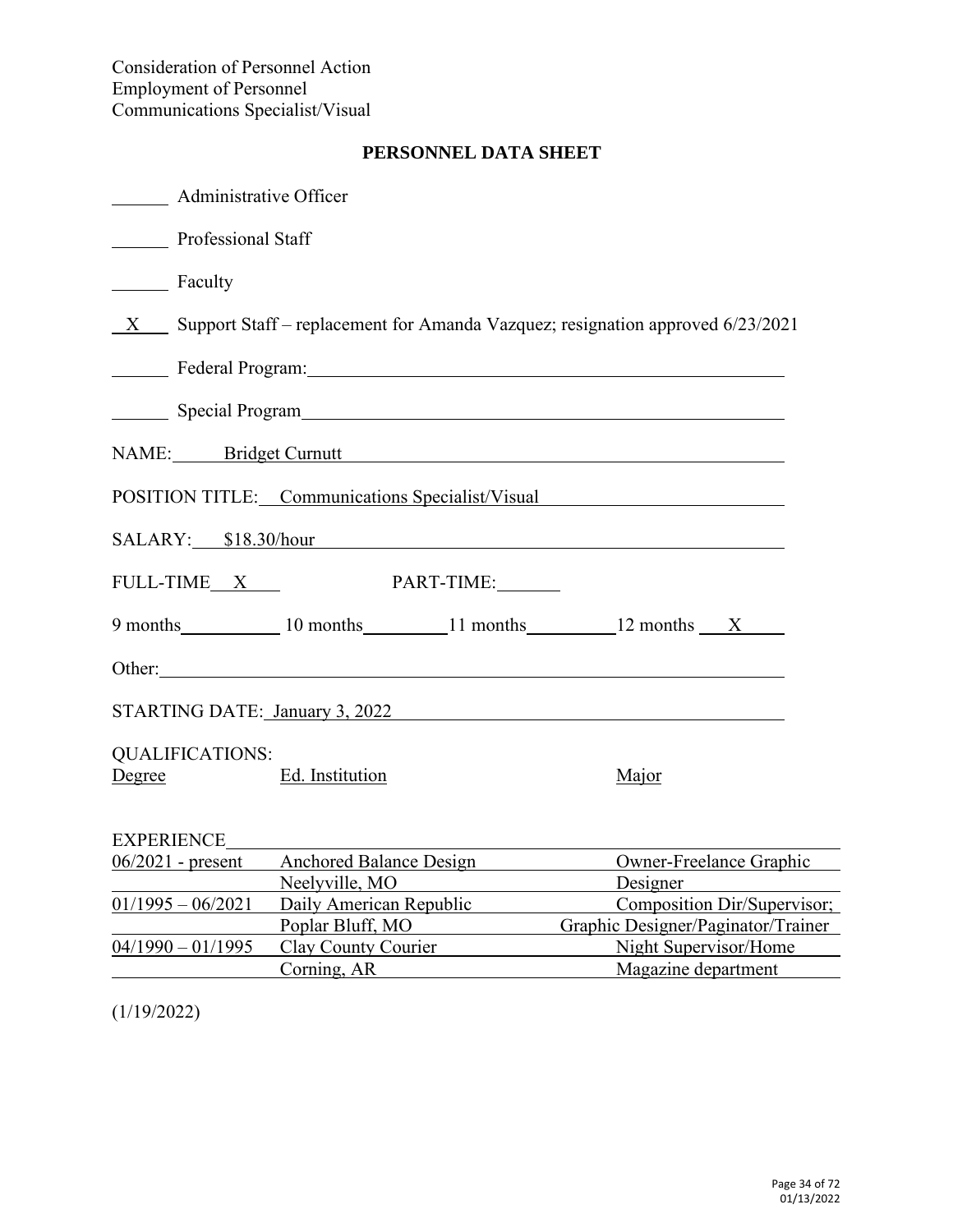| <b>Manufally</b> Administrative Officer          |                                                   |                                                               |  |  |  |
|--------------------------------------------------|---------------------------------------------------|---------------------------------------------------------------|--|--|--|
| Professional Staff                               |                                                   |                                                               |  |  |  |
|                                                  | $X$ Faculty – new position                        |                                                               |  |  |  |
| <b>Support Staff</b><br>$\overline{\phantom{a}}$ |                                                   |                                                               |  |  |  |
|                                                  | Federal Program: National Assembly Program:       |                                                               |  |  |  |
|                                                  |                                                   |                                                               |  |  |  |
|                                                  | NAME: Ashley Fowler                               |                                                               |  |  |  |
|                                                  | POSITION TITLE: Temporary Instructor, CDL Program |                                                               |  |  |  |
|                                                  | SALARY: \$37,905                                  |                                                               |  |  |  |
| FULL-TIME X                                      | PART-TIME:                                        |                                                               |  |  |  |
|                                                  | 9 months 10 months 11 months 12 months X          |                                                               |  |  |  |
|                                                  |                                                   |                                                               |  |  |  |
|                                                  | STARTING DATE: January 3, 2022                    |                                                               |  |  |  |
| <b>QUALIFICATIONS:</b><br>Degree                 | Ed. Institution                                   | Major                                                         |  |  |  |
| <b>EXPERIENCE</b>                                |                                                   |                                                               |  |  |  |
| $08/2021$ - present                              | MO Department of Social Services<br>Kennett, MO   | Benefit Program Technician                                    |  |  |  |
| $11/2014 - 06/2021$                              | Missouri State Highway Patrol<br>Poplar Bluff, MO | Driver Examiner III; Recruiter;<br>Field Trainer/CDL Examiner |  |  |  |
| $06/2010 - 10/2014$                              | Just Teazin Salon<br>Holcomb, MO                  | <b>Owner Operator</b>                                         |  |  |  |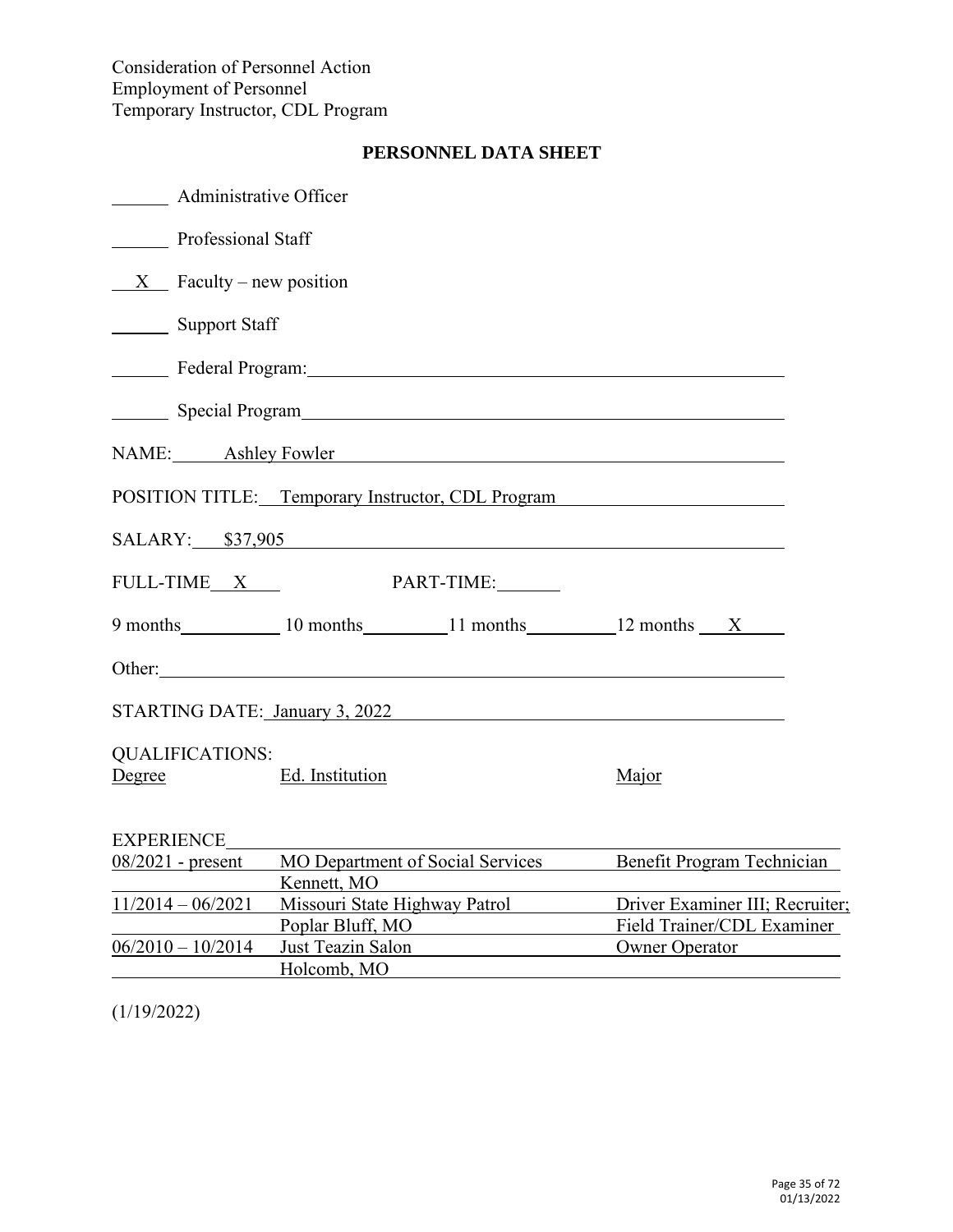| <b>Administrative Officer</b>                                                                                                                                                                                                  |                                                                                                                                                                                                                                      |                                                 |  |  |  |  |
|--------------------------------------------------------------------------------------------------------------------------------------------------------------------------------------------------------------------------------|--------------------------------------------------------------------------------------------------------------------------------------------------------------------------------------------------------------------------------------|-------------------------------------------------|--|--|--|--|
|                                                                                                                                                                                                                                | <b>Professional Staff</b>                                                                                                                                                                                                            |                                                 |  |  |  |  |
| <b>Example</b> Faculty                                                                                                                                                                                                         |                                                                                                                                                                                                                                      |                                                 |  |  |  |  |
| $X \quad$ Support Staff                                                                                                                                                                                                        |                                                                                                                                                                                                                                      |                                                 |  |  |  |  |
| $X$ Federal Program: Educational Talent Search – US Department of Education                                                                                                                                                    |                                                                                                                                                                                                                                      |                                                 |  |  |  |  |
| Special Program and the state of the state of the state of the state of the state of the state of the state of the state of the state of the state of the state of the state of the state of the state of the state of the sta |                                                                                                                                                                                                                                      |                                                 |  |  |  |  |
|                                                                                                                                                                                                                                |                                                                                                                                                                                                                                      |                                                 |  |  |  |  |
| NAME: Abigail Heuiser<br>Abigail Heuiser                                                                                                                                                                                       |                                                                                                                                                                                                                                      |                                                 |  |  |  |  |
| POSITION TITLE: Part-time Education Coordinator - ETS<br>SALARY: \$15.00/hour                                                                                                                                                  |                                                                                                                                                                                                                                      |                                                 |  |  |  |  |
|                                                                                                                                                                                                                                |                                                                                                                                                                                                                                      |                                                 |  |  |  |  |
| FULL-TIME                                                                                                                                                                                                                      | PART-TIME: X                                                                                                                                                                                                                         |                                                 |  |  |  |  |
|                                                                                                                                                                                                                                | 9 months 10 months 11 months 12 months X                                                                                                                                                                                             |                                                 |  |  |  |  |
|                                                                                                                                                                                                                                | Other: <u>contract the contract of the contract of the contract of the contract of the contract of the contract of the contract of the contract of the contract of the contract of the contract of the contract of the contract </u> |                                                 |  |  |  |  |
|                                                                                                                                                                                                                                | STARTING DATE: January 16, 2022                                                                                                                                                                                                      |                                                 |  |  |  |  |
| <b>QUALIFICATIONS:</b>                                                                                                                                                                                                         |                                                                                                                                                                                                                                      |                                                 |  |  |  |  |
| Degree                                                                                                                                                                                                                         | Ed. Institution                                                                                                                                                                                                                      | Major                                           |  |  |  |  |
| AA                                                                                                                                                                                                                             | Three Rivers College                                                                                                                                                                                                                 | <b>General Education</b>                        |  |  |  |  |
|                                                                                                                                                                                                                                | Poplar Bluff, MO                                                                                                                                                                                                                     |                                                 |  |  |  |  |
| <b>BS</b>                                                                                                                                                                                                                      | Southeast Missouri State University Education – Middle School<br>Cape Girardeau, MO                                                                                                                                                  |                                                 |  |  |  |  |
|                                                                                                                                                                                                                                |                                                                                                                                                                                                                                      |                                                 |  |  |  |  |
| <b>EXPERIENCE</b>                                                                                                                                                                                                              |                                                                                                                                                                                                                                      |                                                 |  |  |  |  |
| $03/2021$ - present                                                                                                                                                                                                            | The Mozark Companies                                                                                                                                                                                                                 | Project Manager                                 |  |  |  |  |
|                                                                                                                                                                                                                                | Poplar Bluff, MO                                                                                                                                                                                                                     |                                                 |  |  |  |  |
| $08/2006 - 12/2020$                                                                                                                                                                                                            | Boys & Girls Club                                                                                                                                                                                                                    | <b>Education Coordinator/</b>                   |  |  |  |  |
|                                                                                                                                                                                                                                | Poplar Bluff, MO                                                                                                                                                                                                                     | <b>Grant Administrator/Resource Development</b> |  |  |  |  |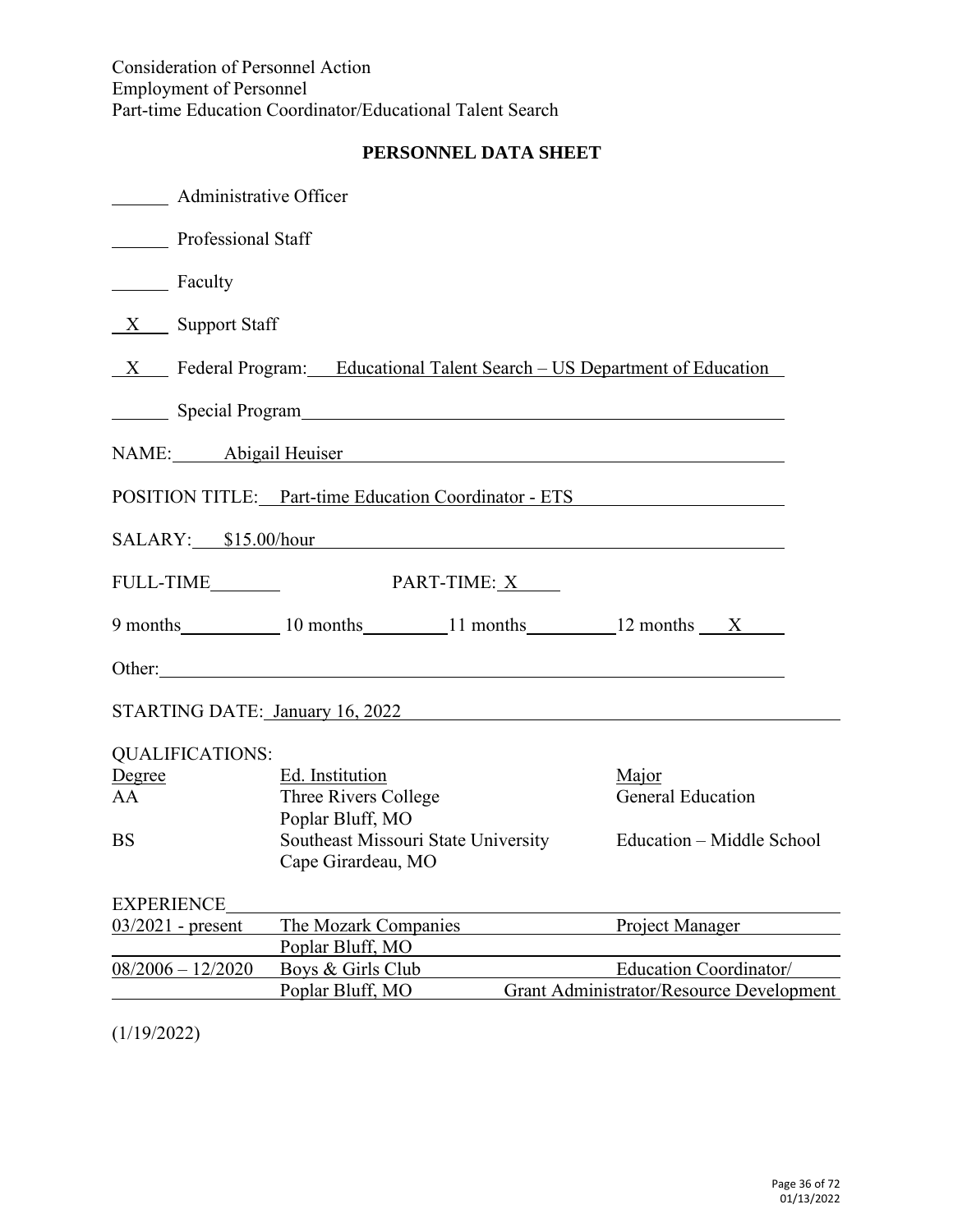# **PERSONNEL DATA SHEET**

| ________ Administrative Officer  |                                                                                                                                                                                                                                |                                             |
|----------------------------------|--------------------------------------------------------------------------------------------------------------------------------------------------------------------------------------------------------------------------------|---------------------------------------------|
| Professional Staff               |                                                                                                                                                                                                                                |                                             |
| Faculty                          |                                                                                                                                                                                                                                |                                             |
|                                  | $X$ Support Staff – replacement for Erick Reed; resignation approved 4/15/2020                                                                                                                                                 |                                             |
|                                  | Federal Program: National According to the Contract of the Contract of the Contract of the Contract of the Contract of the Contract of the Contract of the Contract of the Contract of the Contract of the Contract of the Con |                                             |
|                                  | Special Program                                                                                                                                                                                                                |                                             |
|                                  | NAME: Shawn Hunter                                                                                                                                                                                                             |                                             |
|                                  | POSITION TITLE: Skilled Construction Specialist/Maintenance                                                                                                                                                                    |                                             |
|                                  | SALARY: \$16.50/hour                                                                                                                                                                                                           |                                             |
| FULL-TIME X                      | PART-TIME:                                                                                                                                                                                                                     |                                             |
|                                  | 9 months 10 months 11 months 12 months X                                                                                                                                                                                       |                                             |
|                                  | Other:                                                                                                                                                                                                                         |                                             |
|                                  | STARTING DATE: December 6, 2021                                                                                                                                                                                                |                                             |
| <b>QUALIFICATIONS:</b><br>Degree | Ed. Institution                                                                                                                                                                                                                | Major                                       |
| <b>EXPERIENCE</b>                |                                                                                                                                                                                                                                |                                             |
| $2019 - 2021$                    | Poplar Bluff, MO                                                                                                                                                                                                               | Poplar Bluff R1 School District Maintenance |
| $2019 - 2019$                    | 46 Services<br>Round Rock, TX                                                                                                                                                                                                  | Blow out prevention                         |
| $08/2016 - 07/2018$              | Three Rivers College<br>Poplar Bluff, MO                                                                                                                                                                                       | Grounds Keeping/Maintenance                 |

(1/19/2022)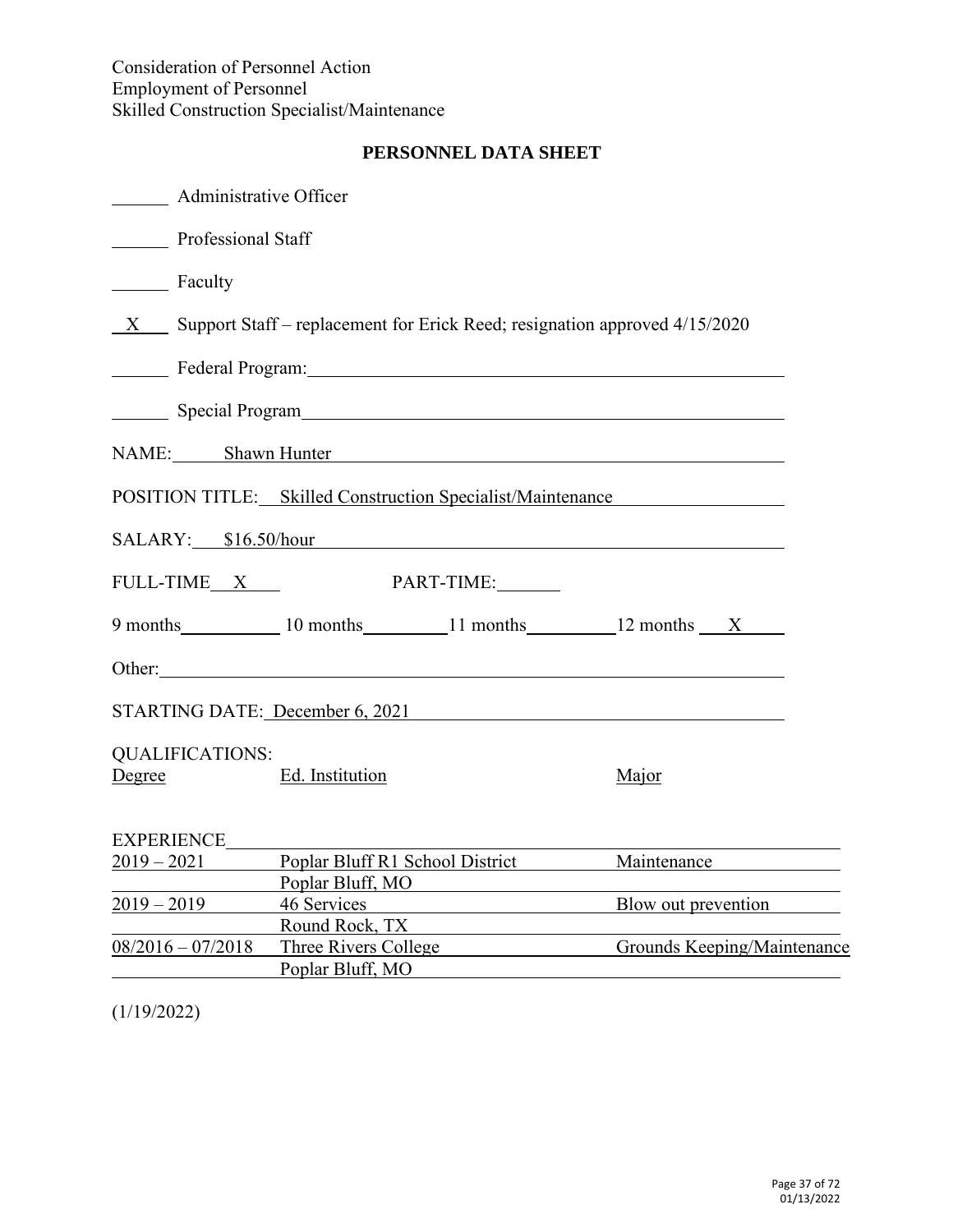# **PERSONNEL DATA SHEET**

| <b>Administrative Officer</b> |                                                                                                                                                                                                                                |                                  |
|-------------------------------|--------------------------------------------------------------------------------------------------------------------------------------------------------------------------------------------------------------------------------|----------------------------------|
| <b>Professional Staff</b>     |                                                                                                                                                                                                                                |                                  |
| Faculty                       |                                                                                                                                                                                                                                |                                  |
|                               | X Support Staff – replacement for Tracy King; retirement approved 4/21/2021                                                                                                                                                    |                                  |
|                               | Federal Program: New York Contract and Security Program in the Contract of the Contract of the Contract of the Contract of the Contract of the Contract of the Contract of the Contract of the Contract of the Contract of the |                                  |
|                               |                                                                                                                                                                                                                                |                                  |
|                               | NAME: Miranda Moore                                                                                                                                                                                                            |                                  |
|                               | POSITION TITLE: Executive Assistant to the Dean of Student Services                                                                                                                                                            |                                  |
|                               | SALARY: \$18.00/hour                                                                                                                                                                                                           |                                  |
| FULL-TIME <sub>X</sub>        | PART-TIME:                                                                                                                                                                                                                     |                                  |
|                               | 9 months 10 months 11 months 12 months X                                                                                                                                                                                       |                                  |
|                               |                                                                                                                                                                                                                                |                                  |
|                               | STARTING DATE: December 6, 2021                                                                                                                                                                                                |                                  |
| <b>QUALIFICATIONS:</b>        |                                                                                                                                                                                                                                |                                  |
| Degree                        | Ed. Institution                                                                                                                                                                                                                | Major                            |
| AA                            | Three Rivers College<br>Poplar Bluff, MO                                                                                                                                                                                       | <b>General Education</b>         |
| <b>BS</b>                     | Hannibal-LaGrange University<br>Hannibal, MO                                                                                                                                                                                   | Criminal Justice                 |
| MEd                           | William Woods University<br>Fulton, MO                                                                                                                                                                                         | <b>Education Administration</b>  |
| <b>EXPERIENCE</b>             |                                                                                                                                                                                                                                |                                  |
| $8/2021$ – present            | State of Missouri/Children's Division                                                                                                                                                                                          | Social Service Specialist        |
|                               | Piedmont, MO                                                                                                                                                                                                                   |                                  |
| $08/2016 - 06/2021$           | Greenville R-II                                                                                                                                                                                                                | <b>Special Education Teacher</b> |
|                               | Williamsville, MO                                                                                                                                                                                                              |                                  |
| $08/2008 - 06/2016$           | Poplar Bluff R-1<br>Poplar Bluff, MO                                                                                                                                                                                           | <b>Special Education Teacher</b> |

(1/19/2022)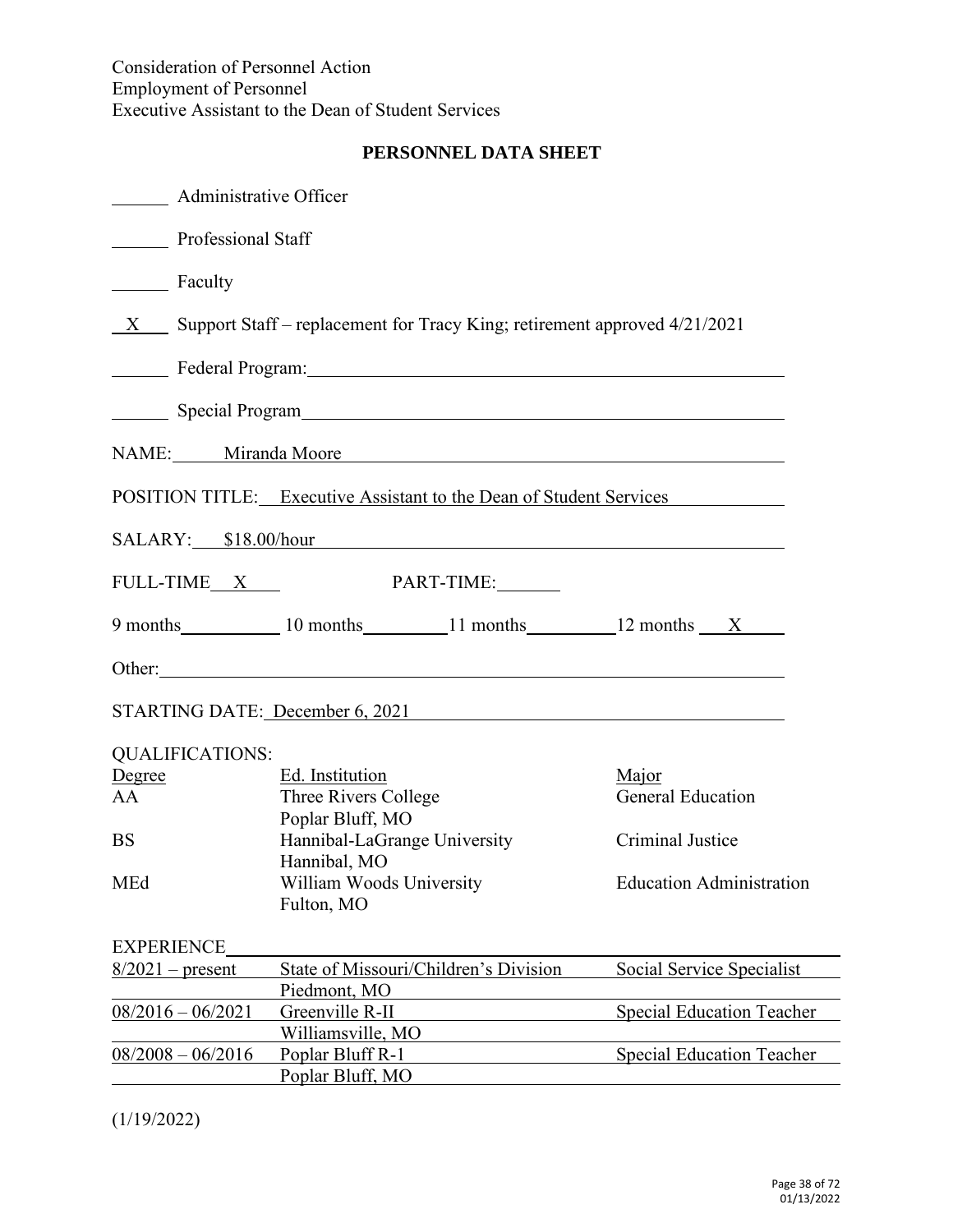Transfer of Position Coordinator, Admissions/Recruitment to Director, ACHIEVE

# **BACKGROUND INFORMATION HISTORY**

Due to the retirement of Larry Todd Allen, the position of Director, Achieve became vacant. Davina Bixby has been employed full time with the College since June 2019 in Student Services. Most recently she served as the Coordinator, Admissions/Recruitment. The Director of the Achieve position was advertised, and Ms. Bixby applied and was interviewed for the position. In conjunction with GAR1120 College Reorganization, the President has recommended the transfer of Davina Bixby. She will assume the new duties, effective January 10, 2022.

# **FINANCIAL IMPLICATIONS**

This is a full-time, exempt, grant position funded by the Department of Education.

#### **ADMINISTRATIVE RECOMMENDATION**

Approve the internal transfer of Davina Bixby.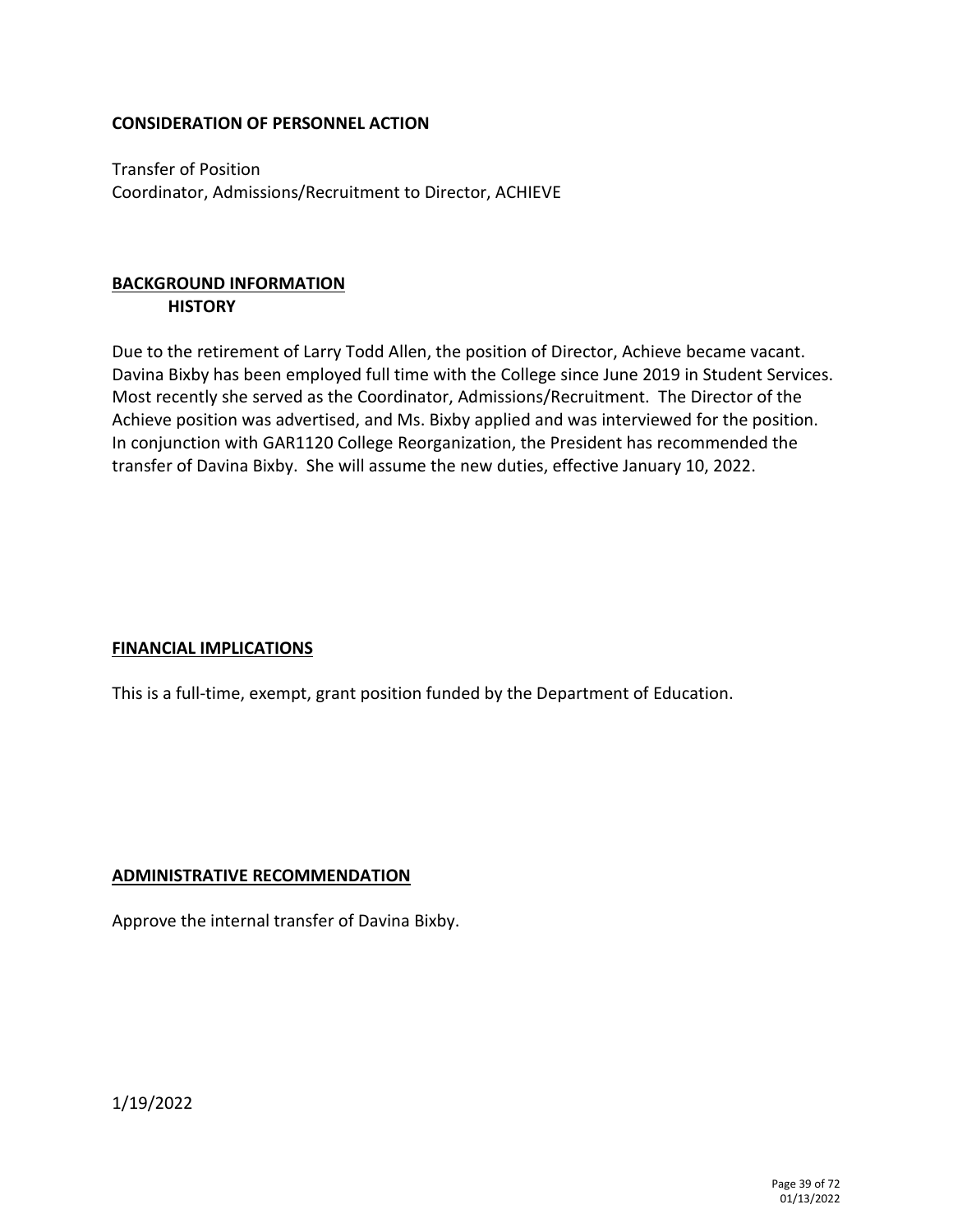Transfer of Position Assistant Network Administrator to Project Technician

# **BACKGROUND INFORMATION HISTORY**

Due to department reorganization, the position of Project Technician became vacant. Kevin Crafford has been employed full time with the College since December 2014 in Technology & Computer Services. Most recently he served as the Assistant Network Administrator. In conjunction with GAR1120 College Reorganization, the President has recommended the transfer of Kevin Crafford. He assumed the new duties, effective January 1, 2022.

#### **FINANCIAL IMPLICATIONS**

This is a full-time, exempt staff position.

#### **ADMINISTRATIVE RECOMMENDATION**

Approve the internal transfer of Kevin Crafford.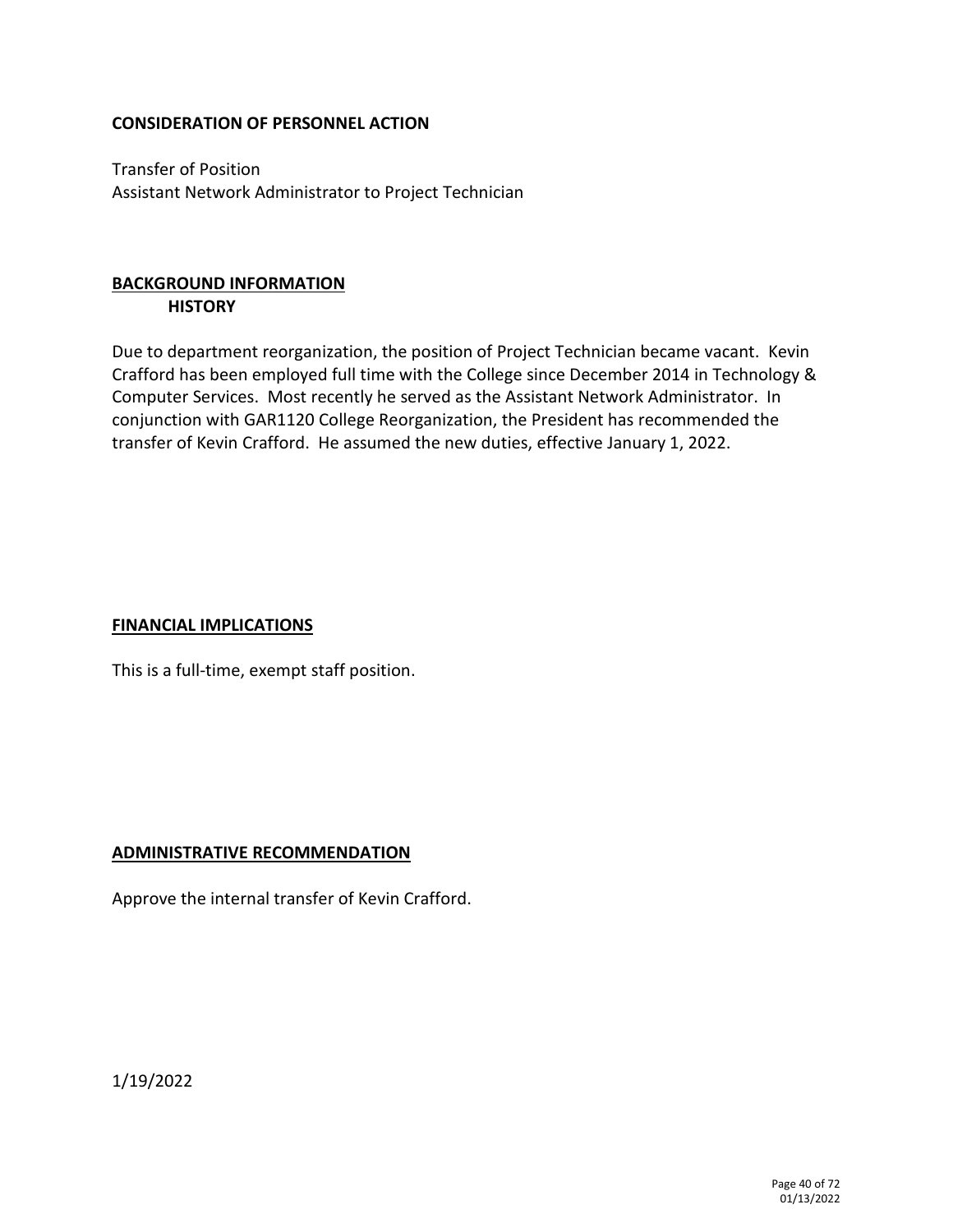Transfer of Position Director, Distance Learning Services to Technology & Computer Services Distance Learning Specialist

#### **BACKGROUND INFORMATION HISTORY**

Ben Gordon has been employed full time with the College since September 2010 in Technology & Computer Services. Most recently he served as the Director, Distance Learning Services. The Technology & Computer Services position was advertised, and Mr. Gordon requested the transfer. In conjunction with GAR1120 College Reorganization, the President has recommended the transfer of Ben Gordon. He will assume the new duties, effective January 1, 2022.

# **FINANCIAL IMPLICATIONS**

This is a full-time, non-exempt, staff position.

#### **ADMINISTRATIVE RECOMMENDATION**

Approve the internal transfer of Ben Gordon.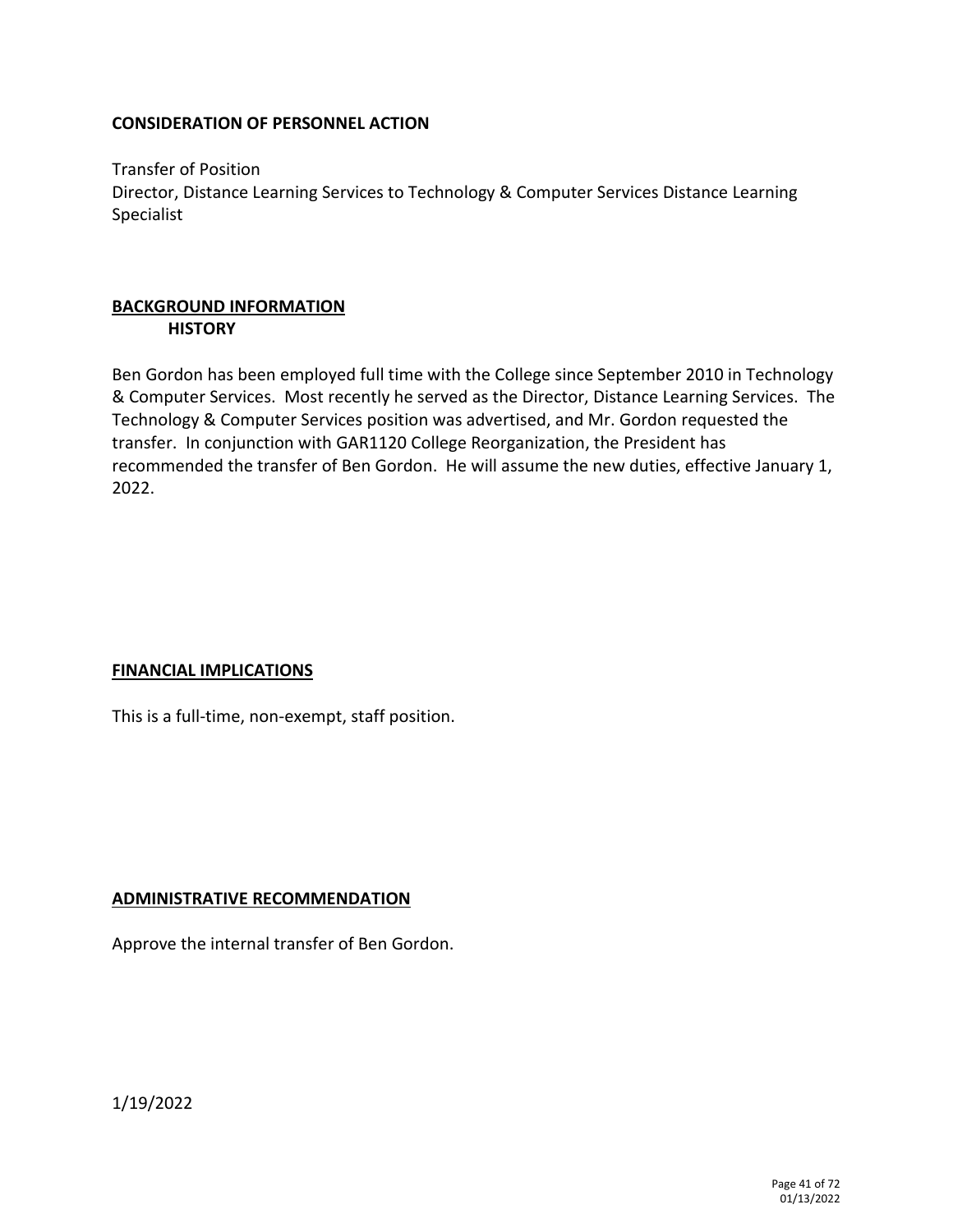Transfer of Position Information Systems Specialist to System Administrator

# **BACKGROUND INFORMATION HISTORY**

Due to retirement of Kathy Richardson the full-time position of System Administrator became vacant. James Huskey has been employed full time with the College since August 2017 in Technology & Computer Services. Most recently he served within system administration as an Information Systems Specialist. In conjunction with GAR1120 College Reorganization, the President has recommended the transfer of James Huskey. He assumed the new duties, effective January 1, 2022.

# **FINANCIAL IMPLICATIONS**

This is a full-time, exempt staff position.

#### **ADMINISTRATIVE RECOMMENDATION**

Approve the internal transfer of James Huskey.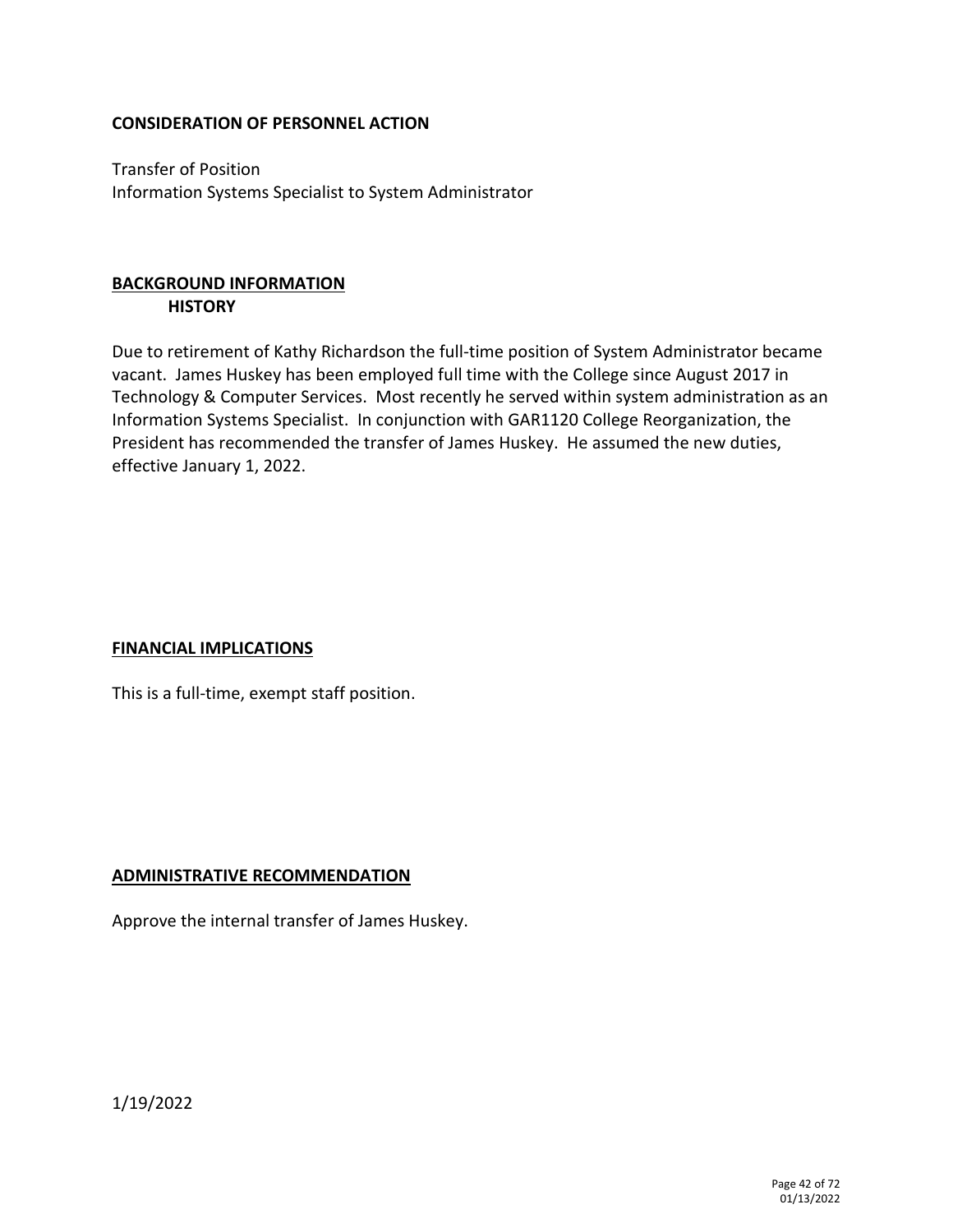Transfer of Position Executive Assistant to Instruction to Executive Assistant to CAO/Dean of Instruction

# **BACKGROUND INFORMATION HISTORY**

Due to the transfer of Edie Dilbeck, the position of Executive Assistant to the CAO/Dean of Instruction became vacant. The position was advertised, and Ms. Wooldridge applied and was interviewed for the position. Michelle Wooldridge has been employed full time with the College since July 2016. In conjunction with GAR1120 College Reorganization, the President has recommended the transfer of Michelle Wooldridge. She assumed the new duties, effective January 1, 2022.

# **FINANCIAL IMPLICATIONS**

This is a full-time, exempt staff position.

#### **ADMINISTRATIVE RECOMMENDATION**

Approve the internal transfer of Michelle Wooldridge.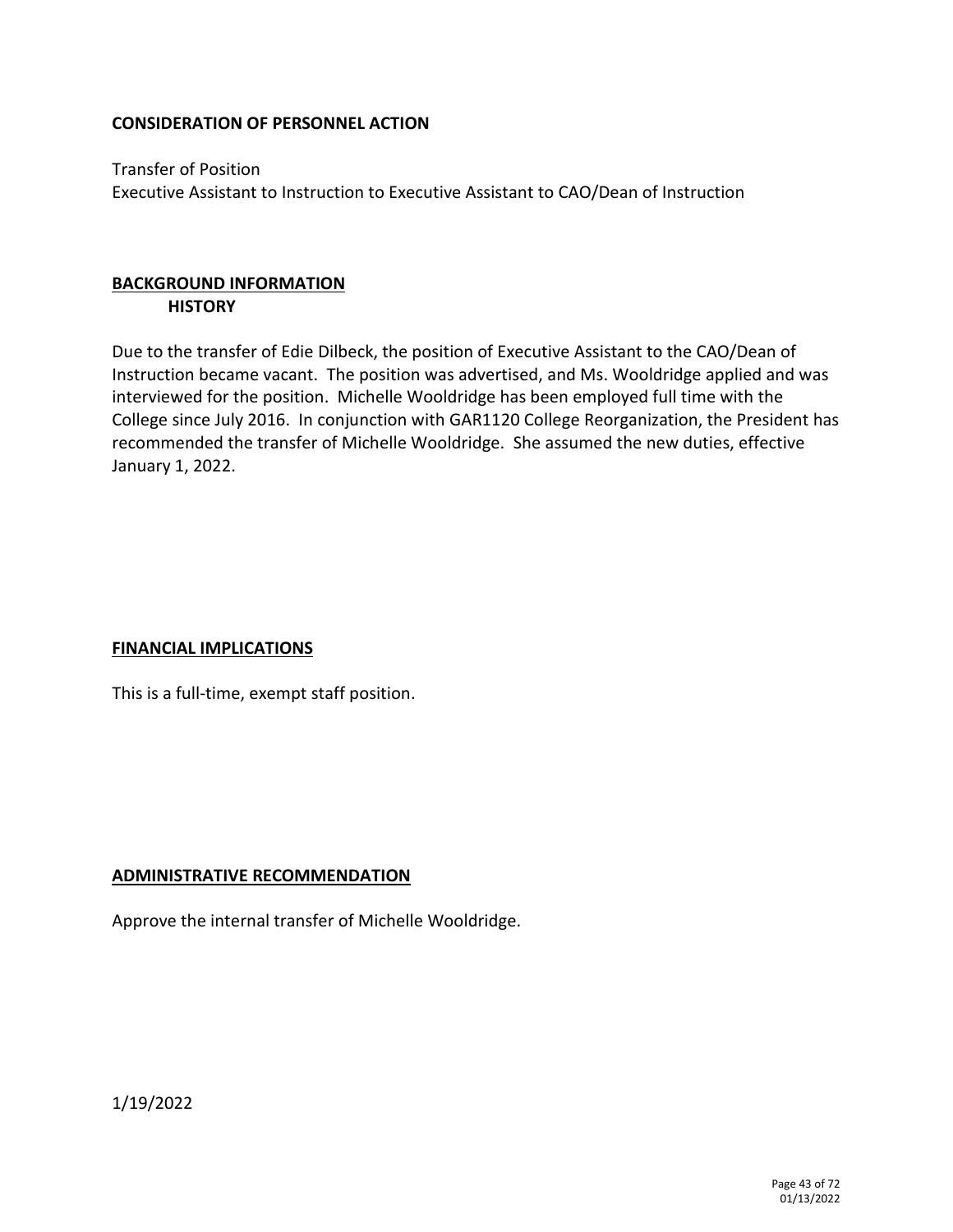Acceptance of Resignation SIM Lab Coordinator

# **BACKGROUND INFORMATION HISTORY**

Ms. Larissa Brown has been employed with the College full-time since July 2015, in the nursing and allied health department. Since July 2021, Ms. Brown has served in her current role as the Simulation Laboratory Coordinator. Larissa Brown has submitted her resignation, effective January 7, 2022.

Ms. Brown will remain as an adjunct faculty member for nursing.

#### **FINANCIAL IMPLICATIONS**

This is a full-time, 12-month faculty position.

#### **ADMINISTRATIVE RECOMMENDATION**

Accept Ms. Brown's resignation and proceed with review of the position and the appropriate replacement process.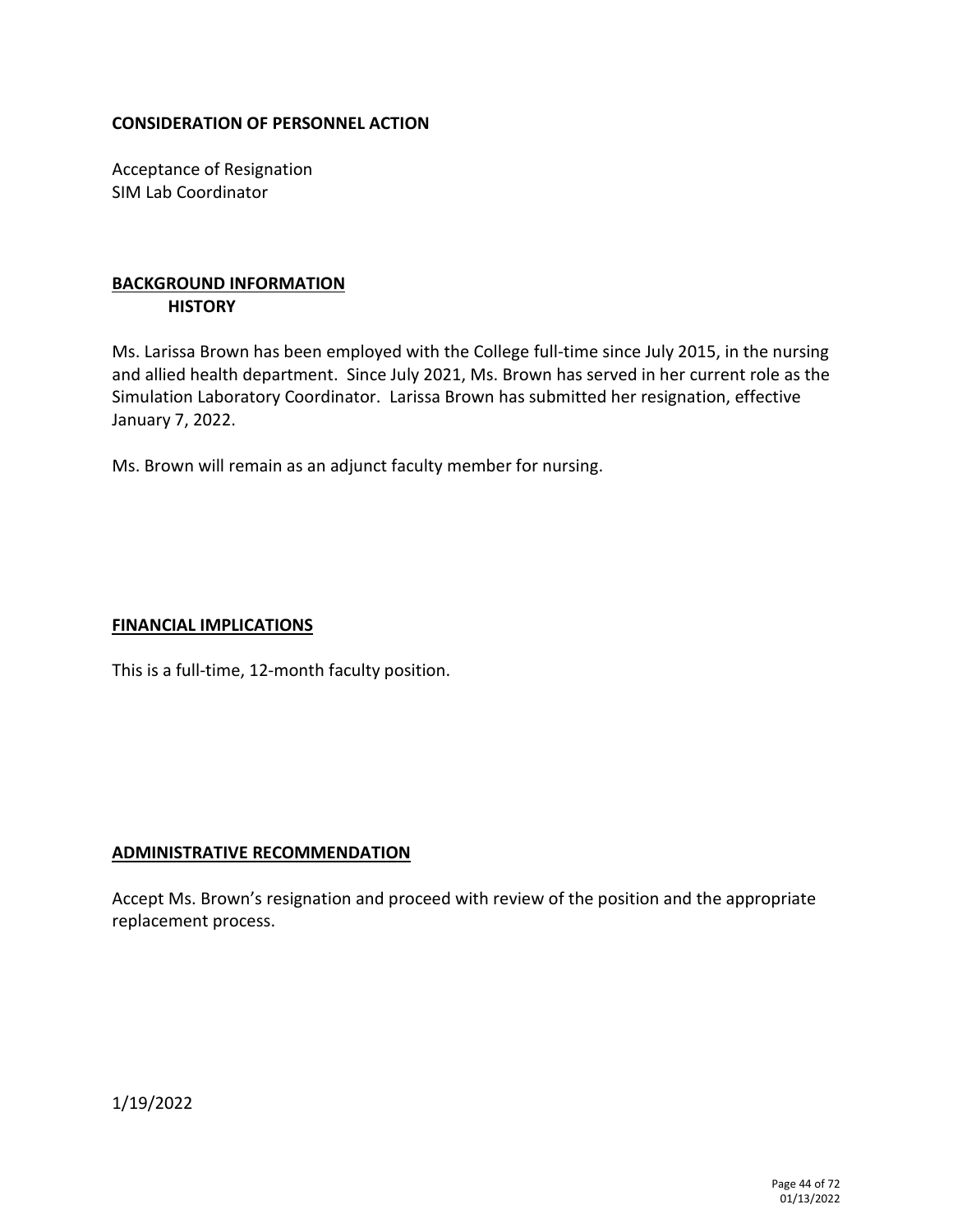1/7/2022

Dr. Phelan,

Please consider this my notice of my resignation from the Simulation Lab Coordinator position.

I have enjoyed my time here at Three Rivers College immensely but feel it is time to move on to other opportunities.

Let me know what I can do to help with this transition.

Thank you,

Larissa Brown, MSN, RN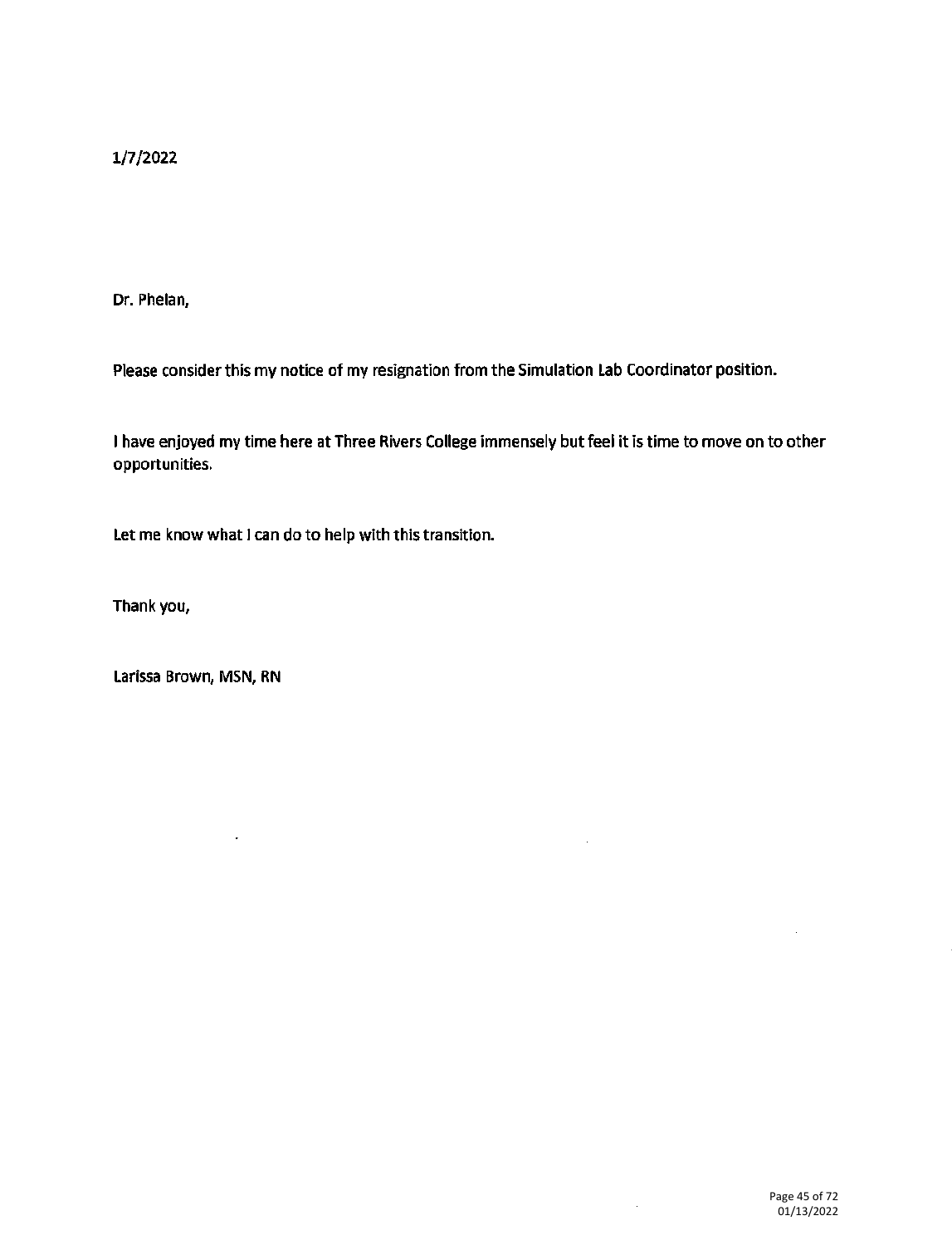Acceptance of Resignation Department Chair, Nursing and Allied Health

# **BACKGROUND INFORMATION HISTORY**

Dr. Staci Foster has been employed most recently with the College full-time since July 2015, as the Department Chair, Nursing and Allied Health. Dr. Foster has submitted her resignation, effective December 14, 2021.

#### **FINANCIAL IMPLICATIONS**

This is a full-time, 12-month exempt staff position.

#### **ADMINISTRATIVE RECOMMENDATION**

Accept Dr. Foster's resignation and proceed with review of the position and the appropriate replacement process.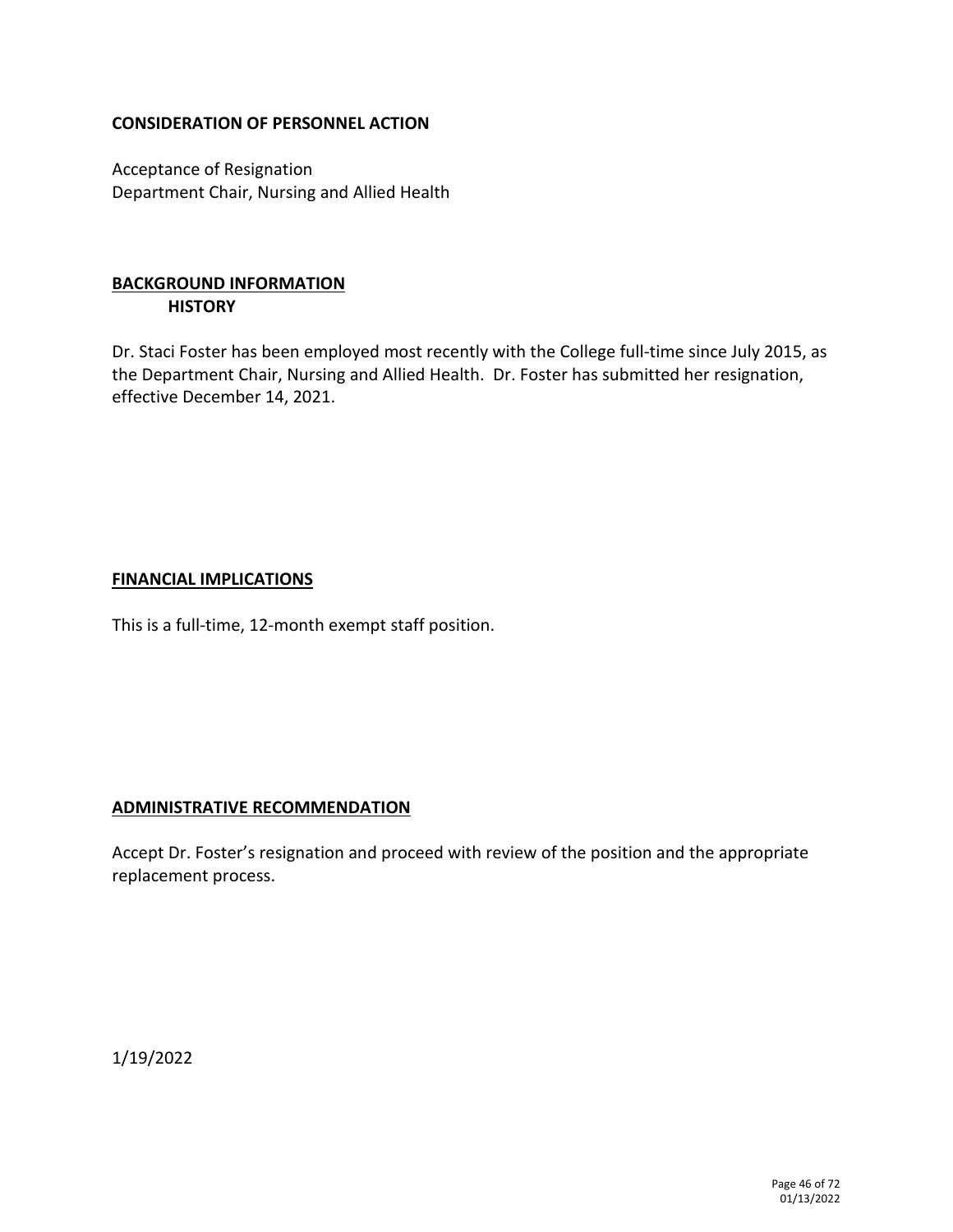December 14, 2021

Three Rivers College 2080 Three Rivers Blvd. Poplar Bluff, MO 63901

Dr. Payne,

Please accept this letter of resignation effective today. It has been a pleasure to work for Three Rivers College for many years. I have enjoyed the team that I have created. I wish them nothing but the best.

Sincerely,

Staci Foster, PhD, RN, CNE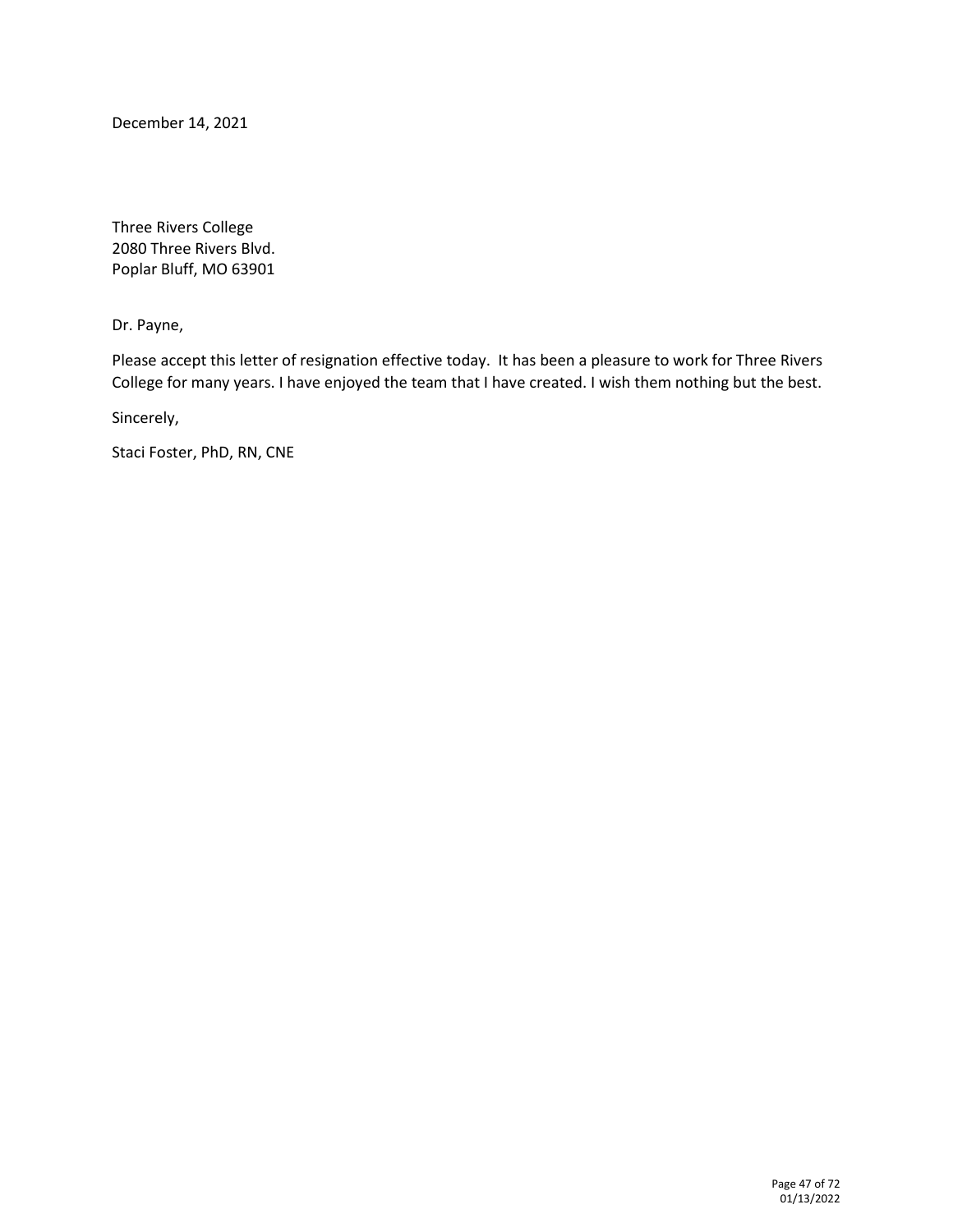Acceptance of Resignation Program Academic Advisor - Achieve

# **BACKGROUND INFORMATION HISTORY**

Ms. Karen Holman has been employed with the College full-time since November 2020, as the Program Academic Advisor with Achieve. Ms. Holman has submitted her resignation, effective January 7, 2022.

#### **FINANCIAL IMPLICATIONS**

This is a full-time, 12-month exempt position and is grant funded by the Department of Education.

#### **ADMINISTRATIVE RECOMMENDATION**

Accept Ms. Holman's resignation and proceed with review of the position and the appropriate replacement process.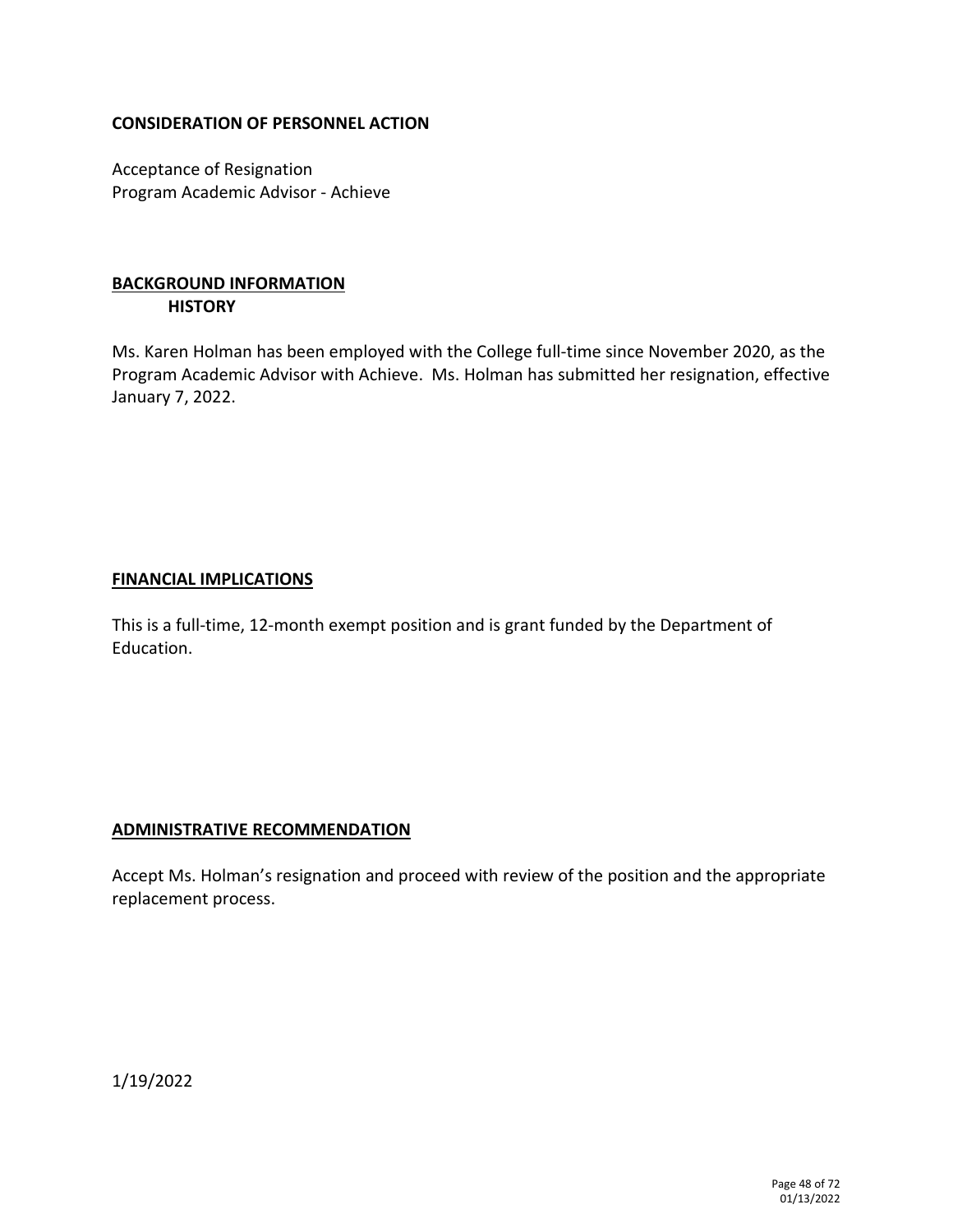

# **THREE RIVERS COLLEGE**

Poplar Bluff Campus 2080 Three Rivers Blvd. | Poplar Bluff, MO 63901 Phone: 573-840-9600 | Toll Free: 877-879-8722 trcc.edu

Dear Dr. Phelan,

I am writing to notify you that I am resigning from my position as the Project Academic Advisor for the ACHIEVE program, effective January 7.

Three Rivers is a very special place, and I appreciate the opportunity to learn and grow in my role here. I have met many students whose lives are being changed because of this college, and I am grateful to have been part of their journey.

Please let me know if there is any way I can assist with the transition process. I wish you and Three Rivers all the best.

Sincerely, Karen Holman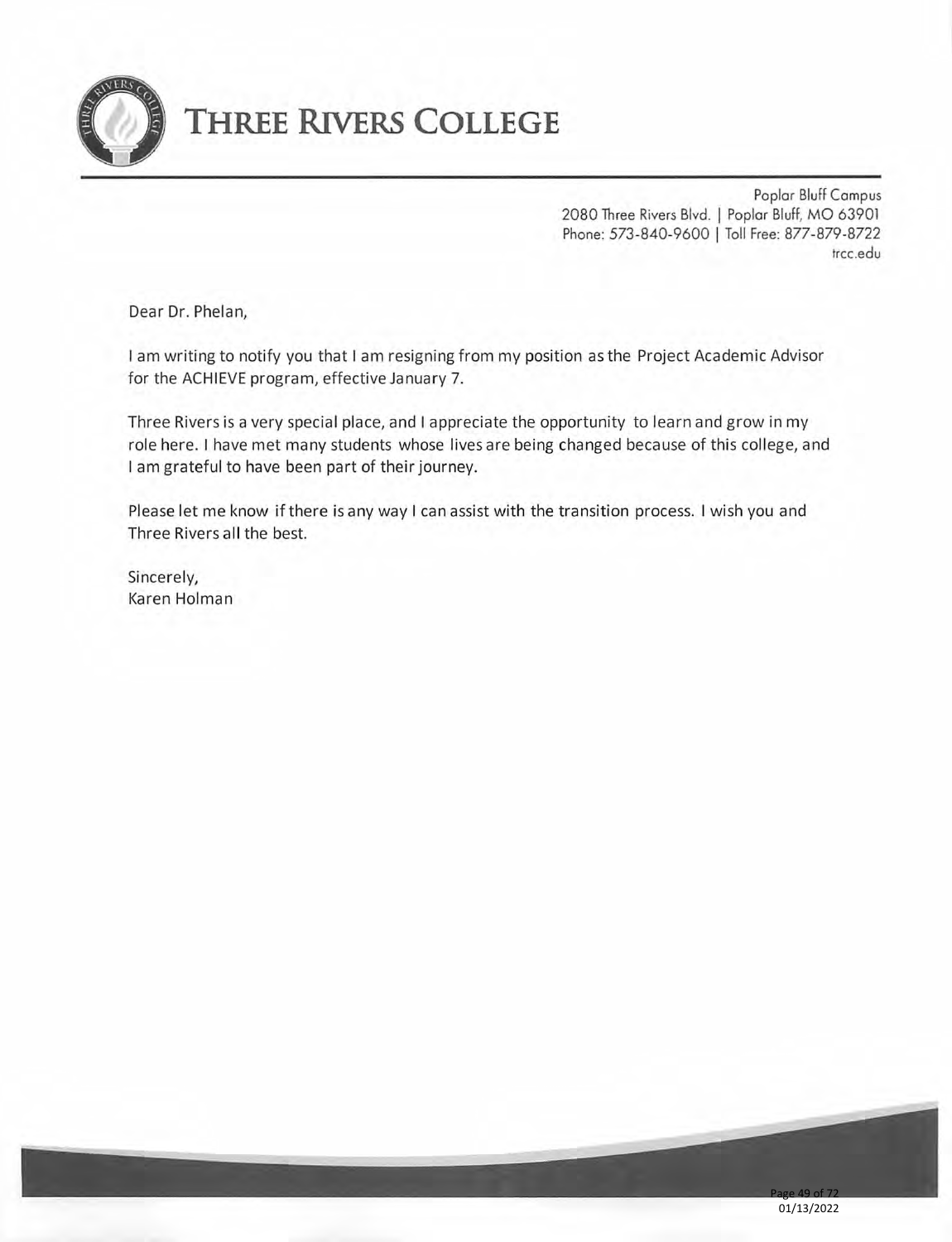Acceptance of Resignation Instructor of Nursing

# **BACKGROUND INFORMATION HISTORY**

Ms. Kimberly Jinkerson has been employed with the College full-time since July 2020, as an Instructor of Nursing. Ms. Jinkerson has submitted her resignation, effective January 4, 2022.

#### **FINANCIAL IMPLICATIONS**

This is a full-time, 10-month faculty position.

#### **ADMINISTRATIVE RECOMMENDATION**

Accept Ms. Jinkerson's resignation and proceed with review of the position and the appropriate replacement process.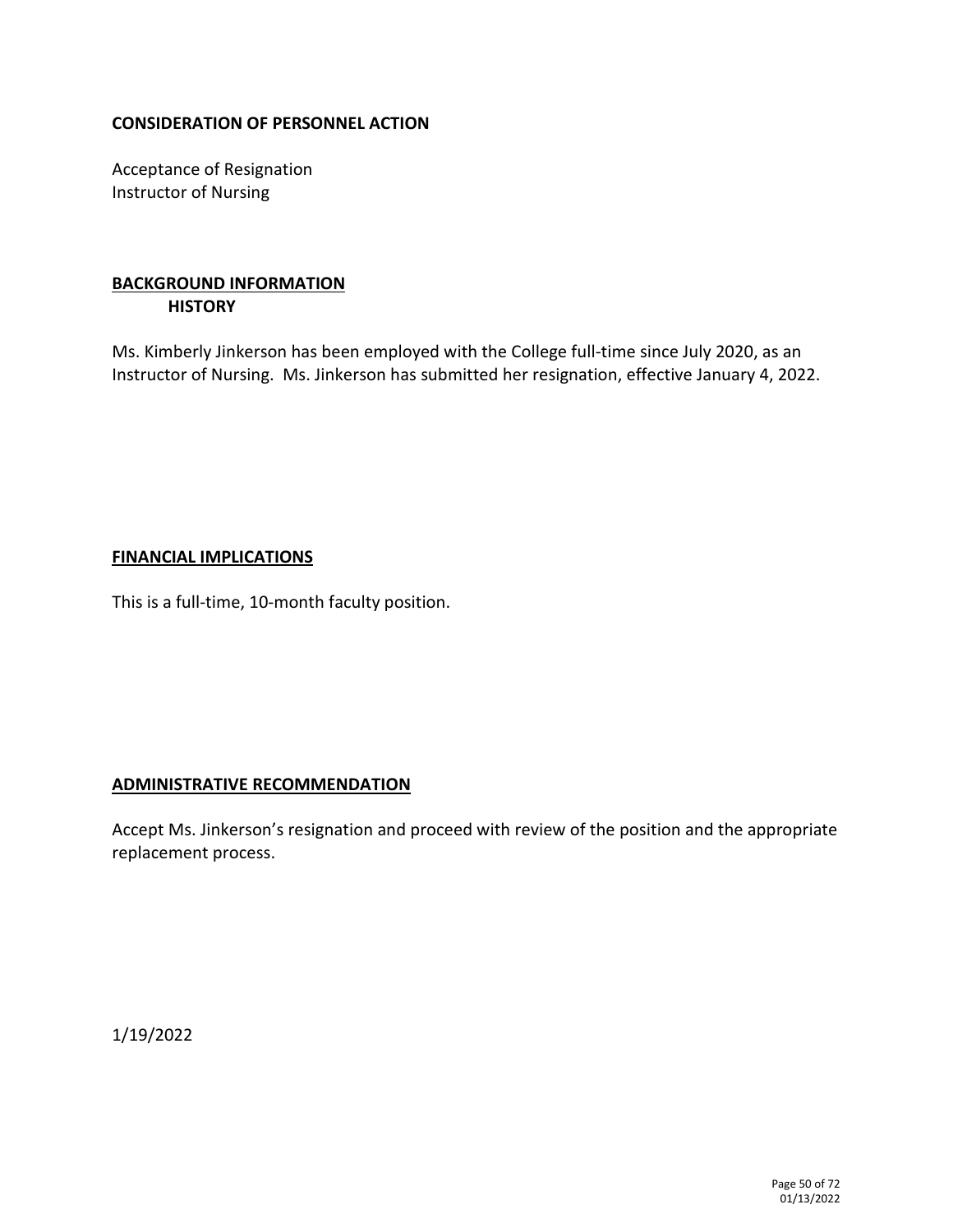Kim Jinkerson 1959 County Road 415 Ellsinore, Missouri 63937

**January 3, 2022** 

**Three Rivers College** Attn: Human Resources 2080 Three Rivers Blvd. Poplar Bluff, Missouri 63901

Re: Letter of Resignation

To whom it may concern:

Please accept this as a formal notice of my resignation from the position of Nurse Instructor at Three Rivers College, effective two weeks from December 21, 2021. Thank You for accepting my resignation via email. I felt as though informing you as quickly as possible was crucial for planning the upcoming semester.

I Thank Three Rivers College for the personal growth I have obtained since working here. It has been a very rewarding experience and I feel that my students have taught, stretched and shaped me for my future endeavors.

Sincerely, **Kim Jinkerson**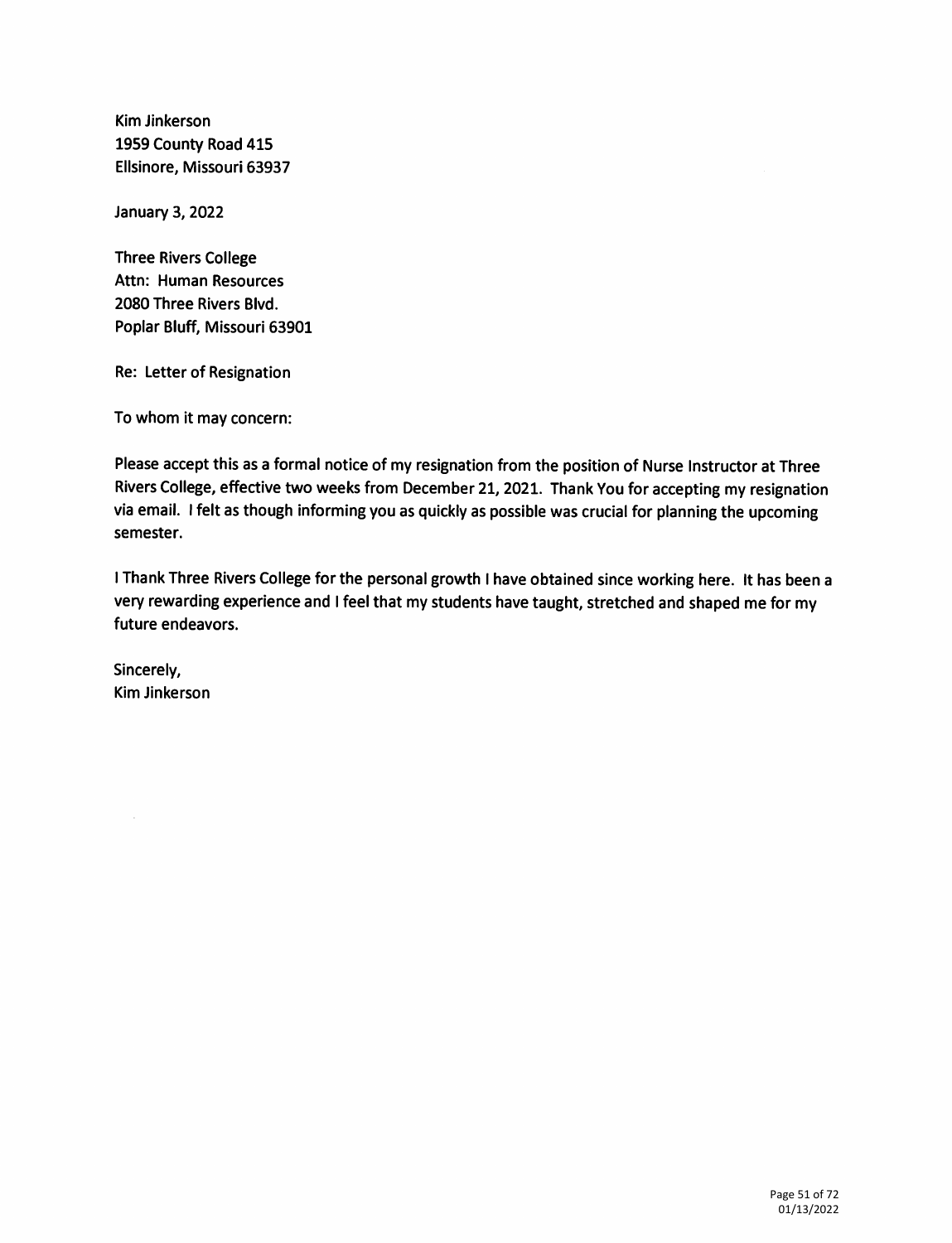Acceptance of Resignation Assistant Professor, Nursing

# **BACKGROUND INFORMATION HISTORY**

Ms. Melinda McElhaney-McKinney has been employed with the College full-time since August 2018, in the nursing and allied health department. Prior to August, Ms. McElhaney-McKinney serve in the Practical Nursing Program in Kennett. Melinda has submitted her resignation, effective December 31, 2021.

#### **FINANCIAL IMPLICATIONS**

This is a full-time, 10-month faculty position.

#### **ADMINISTRATIVE RECOMMENDATION**

Accept Ms. McElhaney-McKinney's resignation and proceed with review of the position and the appropriate replacement process.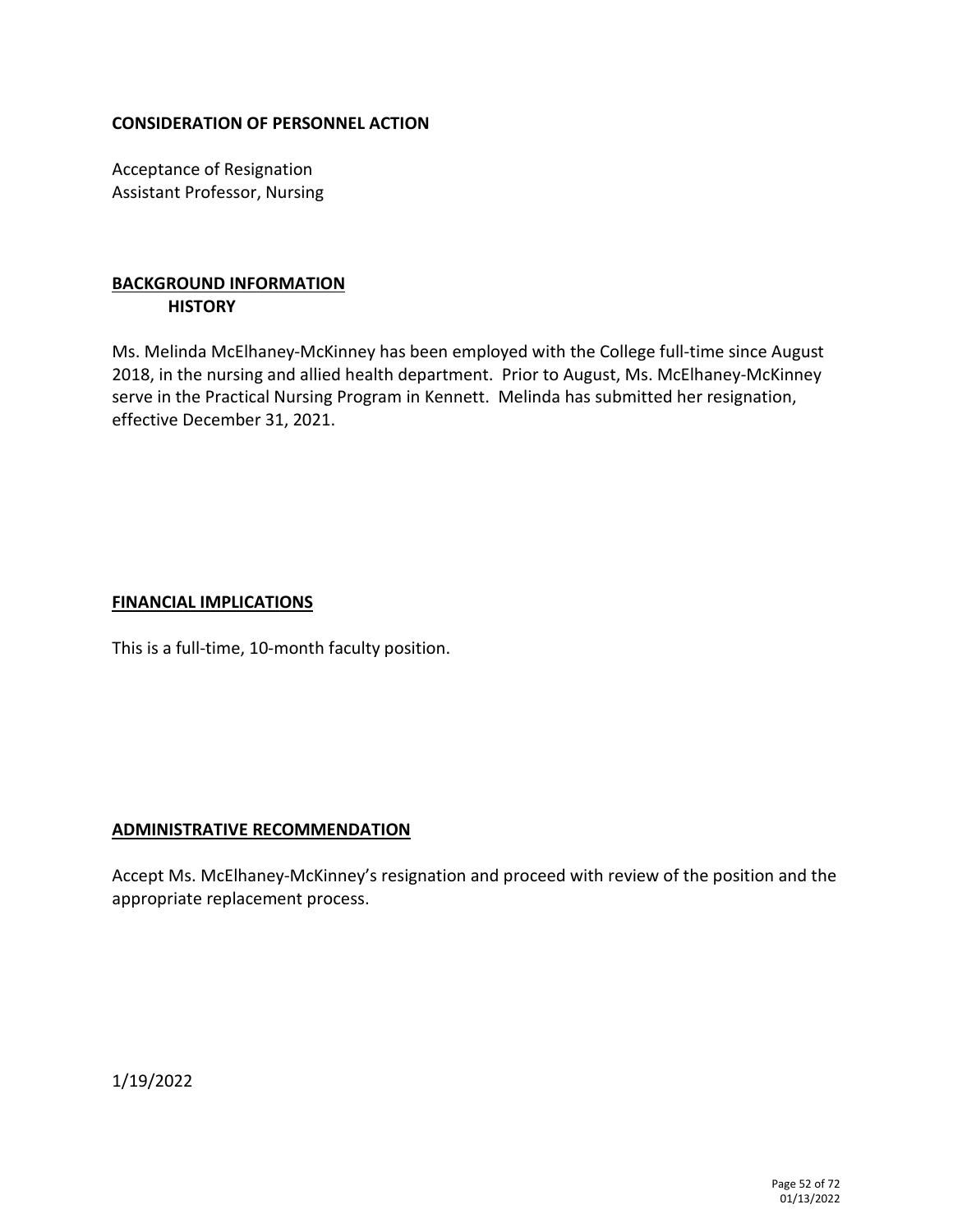December 16, 2021

Dr. Payne President **Three Rivers College** 

Dr. Payne,

I am writing to inform you that I am resigning my position as Assistant Professor of Nursing effective 01/09/2021.

Thank you for the opportunity to work at Three Rivers College. I have gained a wealth of knowledge, skills, and close working relationships.

I will truly miss my college and all my peers.

Sincerely, Melinda 25N, RI mi

Melinda McElhaney-McKinney MSN, RN; Assistant Professor **Nursing Instructor Three Rivers College** Email: mmcelhaney-mckinney@trcc.edu Phone: 573-840-9672 ext 8314 Fax: 573-840-9055 trcc.edu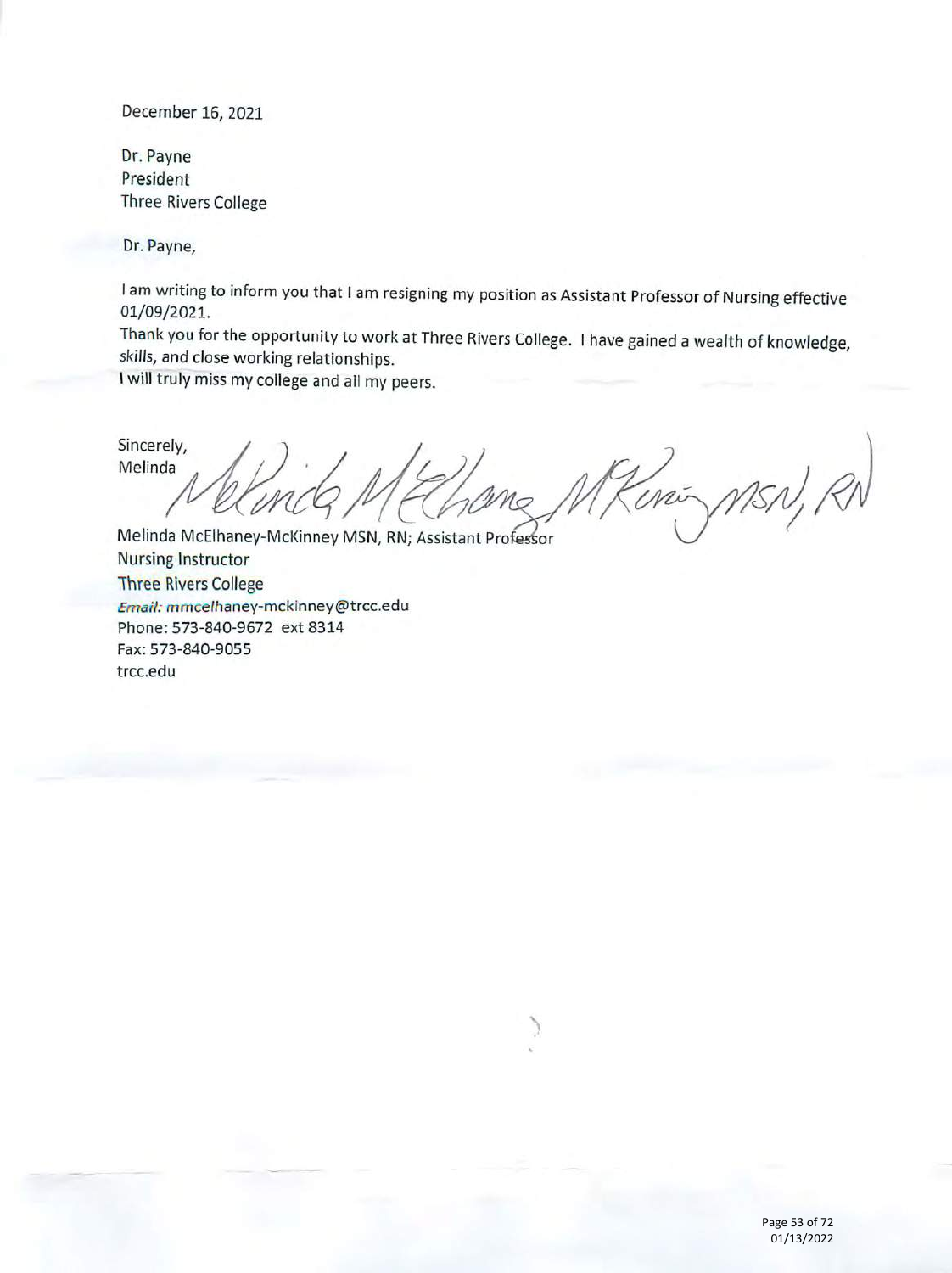Acceptance of Resignation Director of Nursing

# **BACKGROUND INFORMATION HISTORY**

Ms. Kim Shackleford has been employed with the College full-time since July 2015, as the Director of Nursing. Ms. Shackleford has submitted her resignation, effective December 31, 2021.

Ms. Shackleford will remain as an adjunct faculty member for nursing.

#### **FINANCIAL IMPLICATIONS**

This is a full-time, 10-month faculty position.

#### **ADMINISTRATIVE RECOMMENDATION**

Accept Ms. Shackleford's resignation and proceed with review of the position and the appropriate replacement process.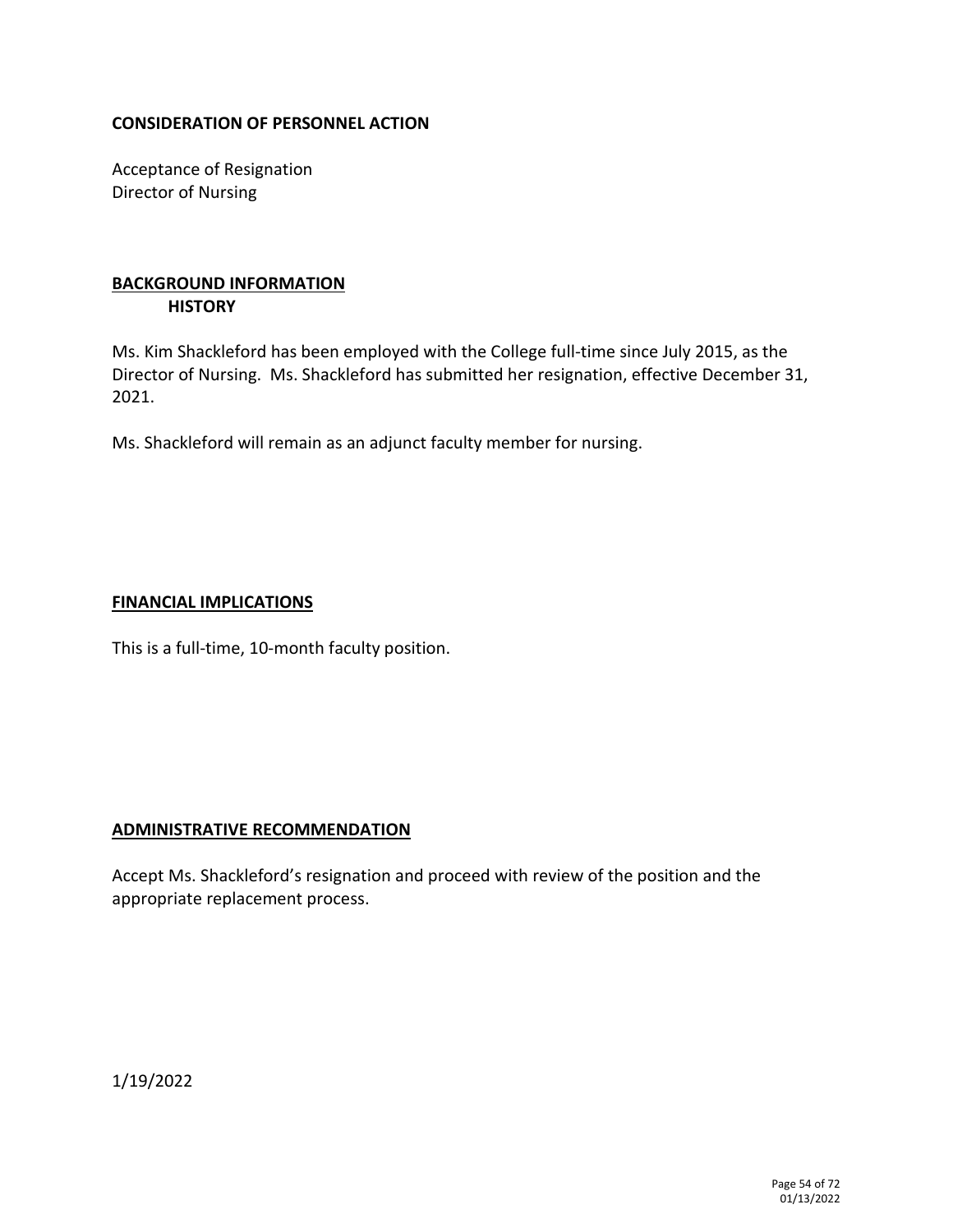December 16, 2021

Dr. Payne,

Please accept this as my formal resignation as the Director of Nursing at Three Rivers College. I am grateful for your support and deeply appreciate all of the valuable experiences that I have gained with my years at Three Rivers. It has been a sincere pleasure working with you and the team of nursing faculty.

I have taught the Community Health Worker course through workforce development for the past year. I am scheduled to teach that course again in the Spring of 2022. I would request the opportunity to continue to teach that grant. I am also available to this college for any adjunct teaching that is available. I am also available for any kind of consultation for those left in the nursing department.

With all my heart I hope for a bright future for Three Rivers College and the nursing program. I will always be an advocate for both.

Thank you for everything,

Kimberly Shackleford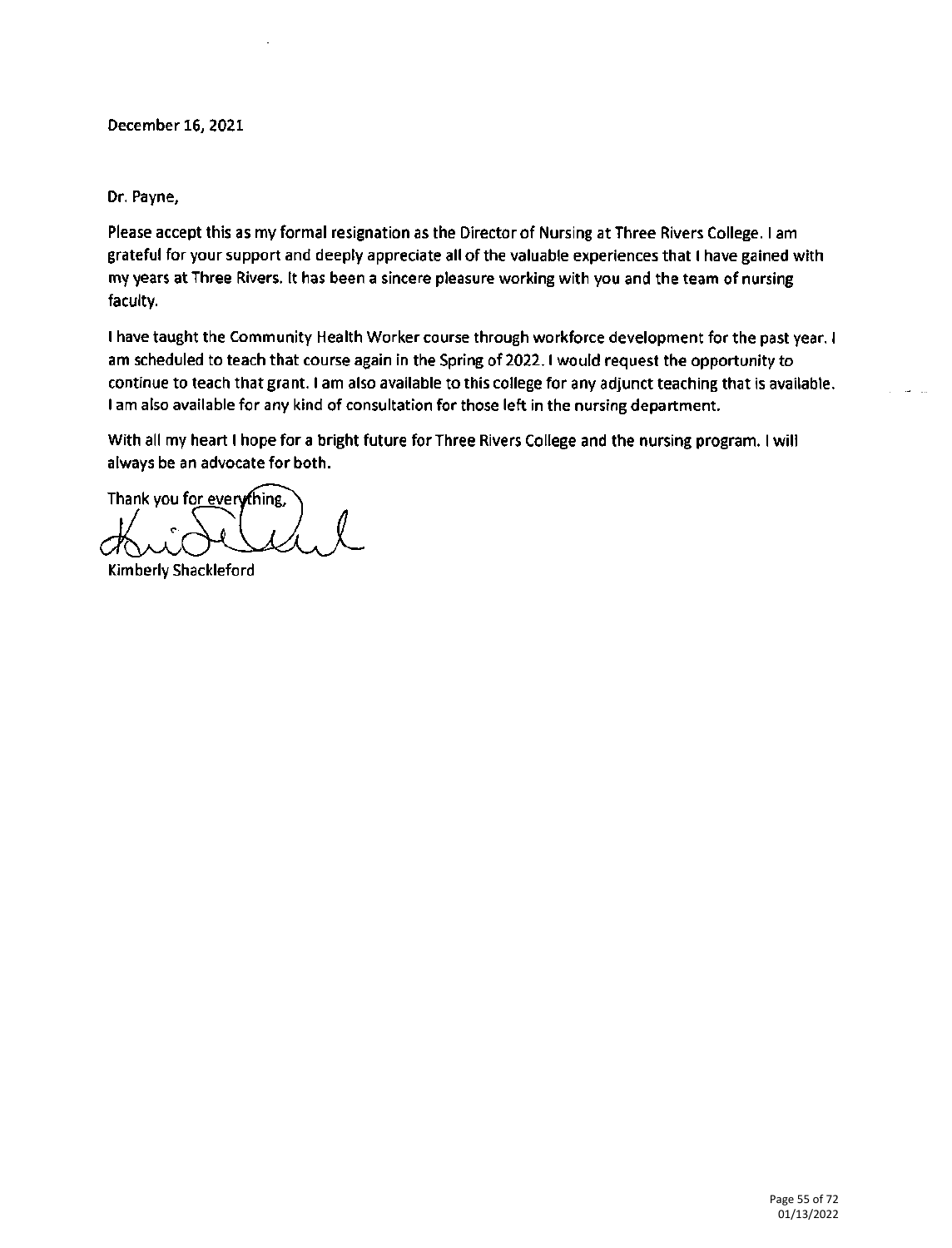Acceptance of Resignation Part-time Nursing Secretary

# **BACKGROUND INFORMATION HISTORY**

Ms. Dee Vanderburg has been employed with the College part-time since October 2015, in the nursing and allied health department. Ms. Vanderburg served full-time for a short period in a temporary capacity as well. Dee Vanderburg has submitted her resignation, effective December 15, 2021.

#### **FINANCIAL IMPLICATIONS**

This is a part-time, staff position.

#### **ADMINISTRATIVE RECOMMENDATION**

Accept Ms. Vanderburg's resignation and proceed with review of the position and the appropriate replacement process.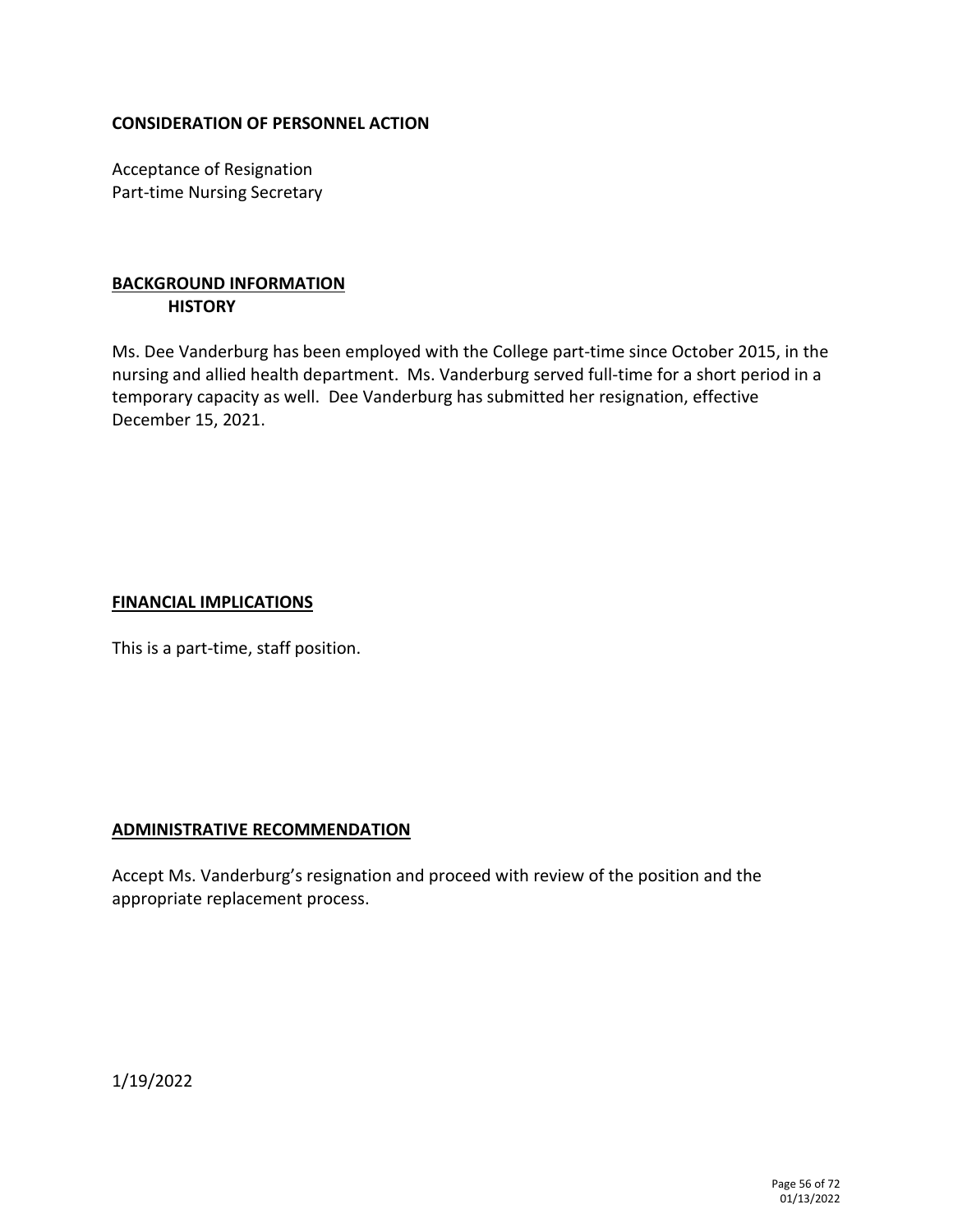#### Edie J. Dilbeck

From: Sent: To: Subject:

Dee Vanderburg Wednesday, November 24, 2021 9:05 AM Staci Foster resignation

Staci,

Please accept this as notice of my resignation as Part-Time Nursing Secretary effective at the end of the Fall 2021 semester. My last day will be December 15, 2021.

Thank you.

Dee Vanderburg **Part Time Nursing Secretary** Department of Nursing and Allied Health **Three Rivers College** Poplar Bluff, MO 63901 Email: dvanderburg@trcc.edu Phone: 573-840-9672 ext. 8312 Fax: 573-840-9055 trcc.edu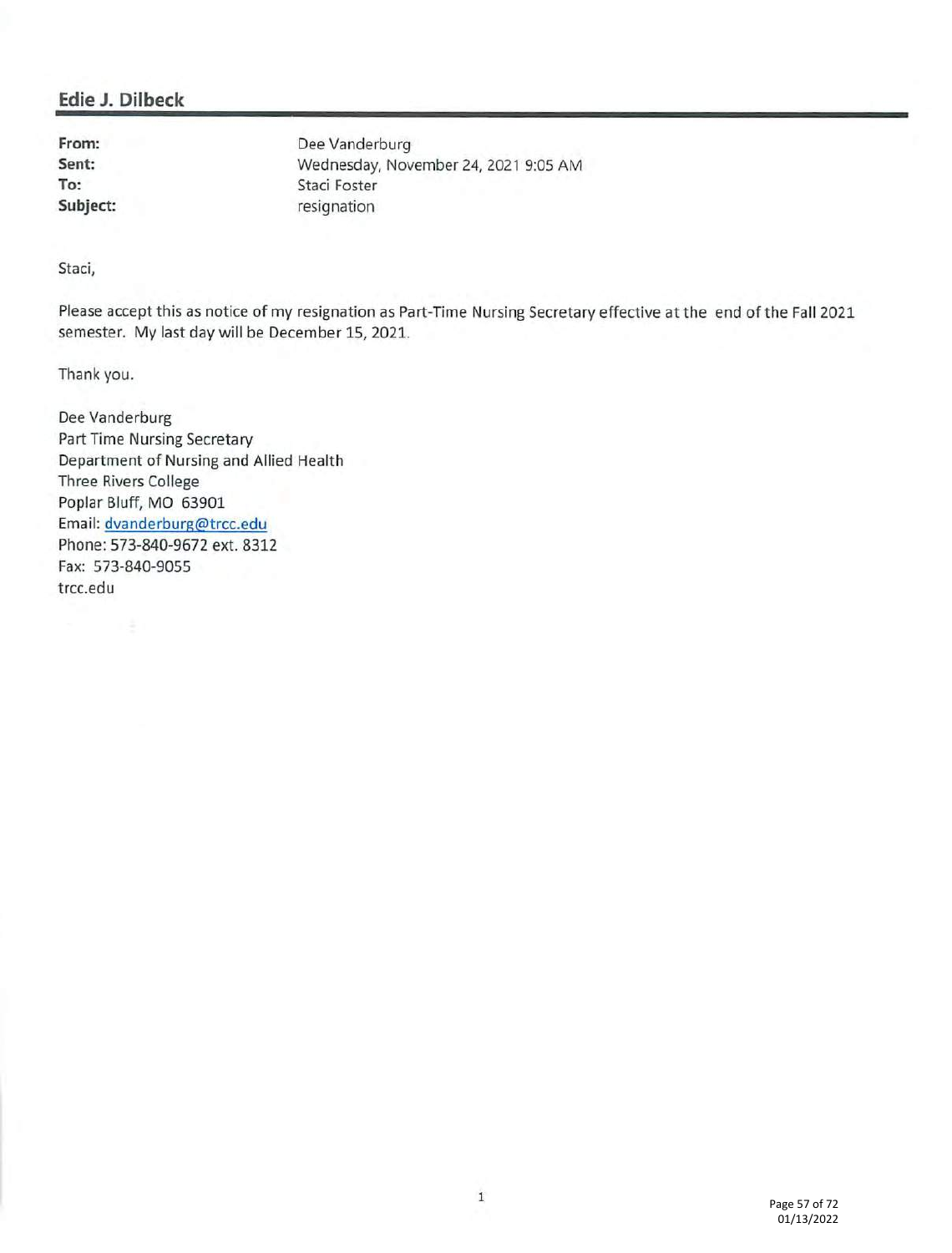Three Rivers College subscribes to an open access institution in order to provide full educational opportunities, and it establishes the following regulation for admissions that encourages the enrollment of all persons able to benefit from the education programs of the college. The Board of Trustees authorizes the College President to establish policy and regulations for admission which encourages the enrollment of all persons who can benefit from the educational programs of the college. The college strictly adheres to all local, state, accreditation and federal policy and rules that may apply to college admissions. The college commits itself to the policy that there shall be no unlawful discrimination against any person because of race, color, gender, sexual orientation, religion, age, disability, or national origin.

#### **Admission Requirements**

All students must submit a completed application to the College. In compliance with the Higher Learning Commission, Student Protection Policy no College personnel may complete or sign an application for a student. The applicant's Social Security Number is required to receive select services from the college.

High School/GED/HiSET transcriptsfrom a state orregional accredited institution are required for curricular students. Curricular students are degree or certificate seeking students who have been admitted to the college and are enrolled in college-level or transitional studies courses.

- Approved regional accrediting bodies are located on the US Department of Education website at [www.ed.gov](http://www.ed.gov/) and [www.chea.org.](http://www.chea.org/)
- Homeschool students are defined by state statutes, which vary by state. Statutes for the State of Missouri are specifically listed under special requirements.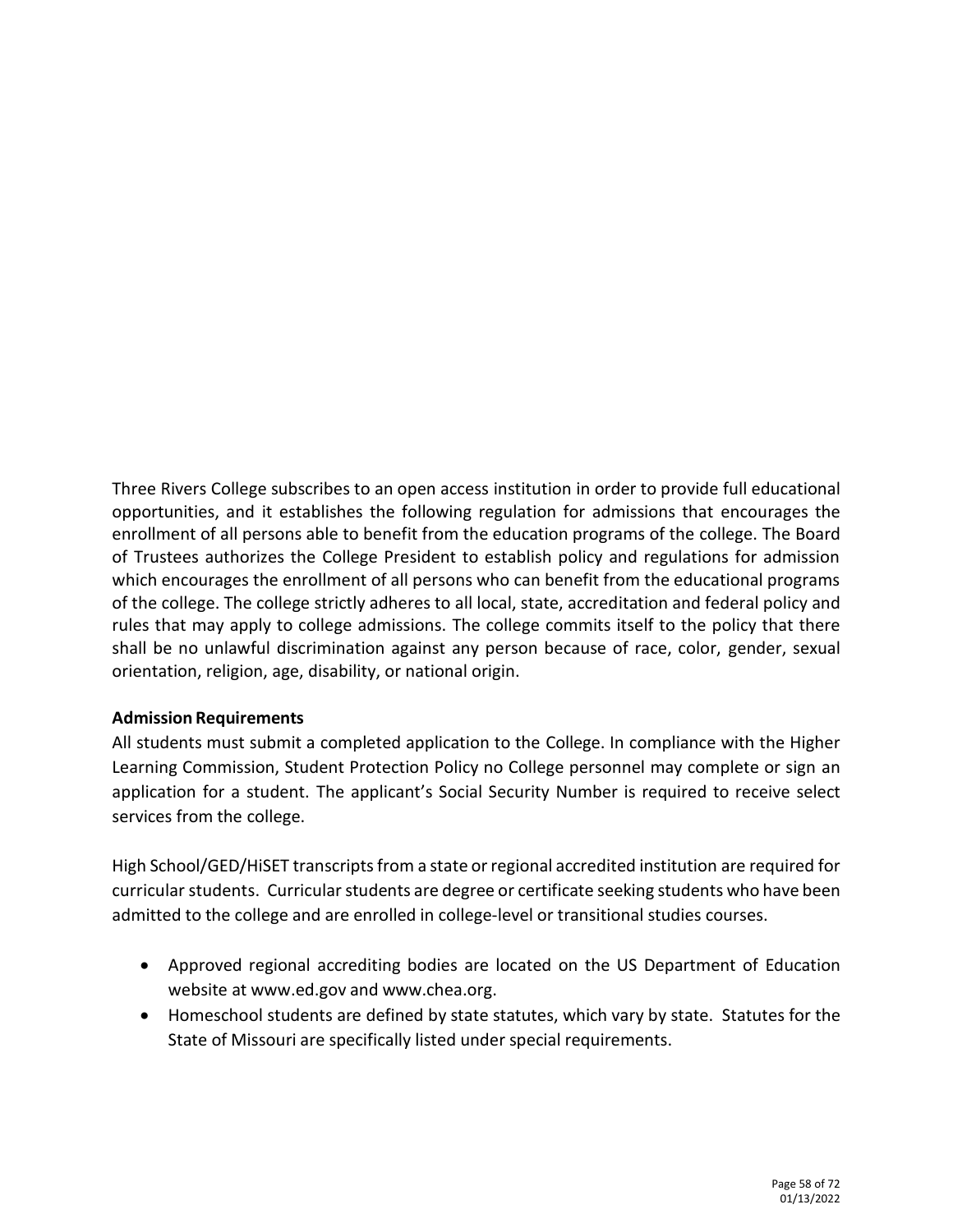Students attending high school outside of the U.S. must submit official records such as transcripts, diplomas and/or standardized exam results equivalent to a U.S. high school diploma. High school records not issued in English must be accompanied by an official English translation.

# **Special Requirements**

The College may require additional information for special student status as defined below:

- High school students 16 years of age or older who have completed "dual enrollment" requirements. Dual enrollment is a special program whereby high school and homeschool students may earn college course credit while still enrolled in high school.
- Students under 16 years of age who are enrolled in a gifted or accelerated learning program.
- Home-schooled students seeking a degree or certificate must provide a school transcript **"or"** provide evidence that a child is receiving regular instruction that the parent shall maintain as outlined in RSMo 167.031 to 167.071.
	- o As used in sections 167.031 to 167.071, RSMo, a "home school" is a school, whether incorporated or unincorporated, that:
		- a) Has as its primary purpose the provision of private or religious-based instruction;
		- b) Enrolls pupils between the ages of seven years and the compulsory attendance age for the district, of which no more than four are unrelated by affinity or consanguinity in the third degree; and
		- c) Does not charge or receive consideration in the form of tuition, fees, or other remuneration in a genuine and fair exchange for provision of instruction.
	- o Home-School Transcript requirements:
		- a) Home-schooling transcripts should include each course listed by academic year and graded (or listed as "in progress"). In addition, please list if each course is a half unit (half year) or full unit (full year).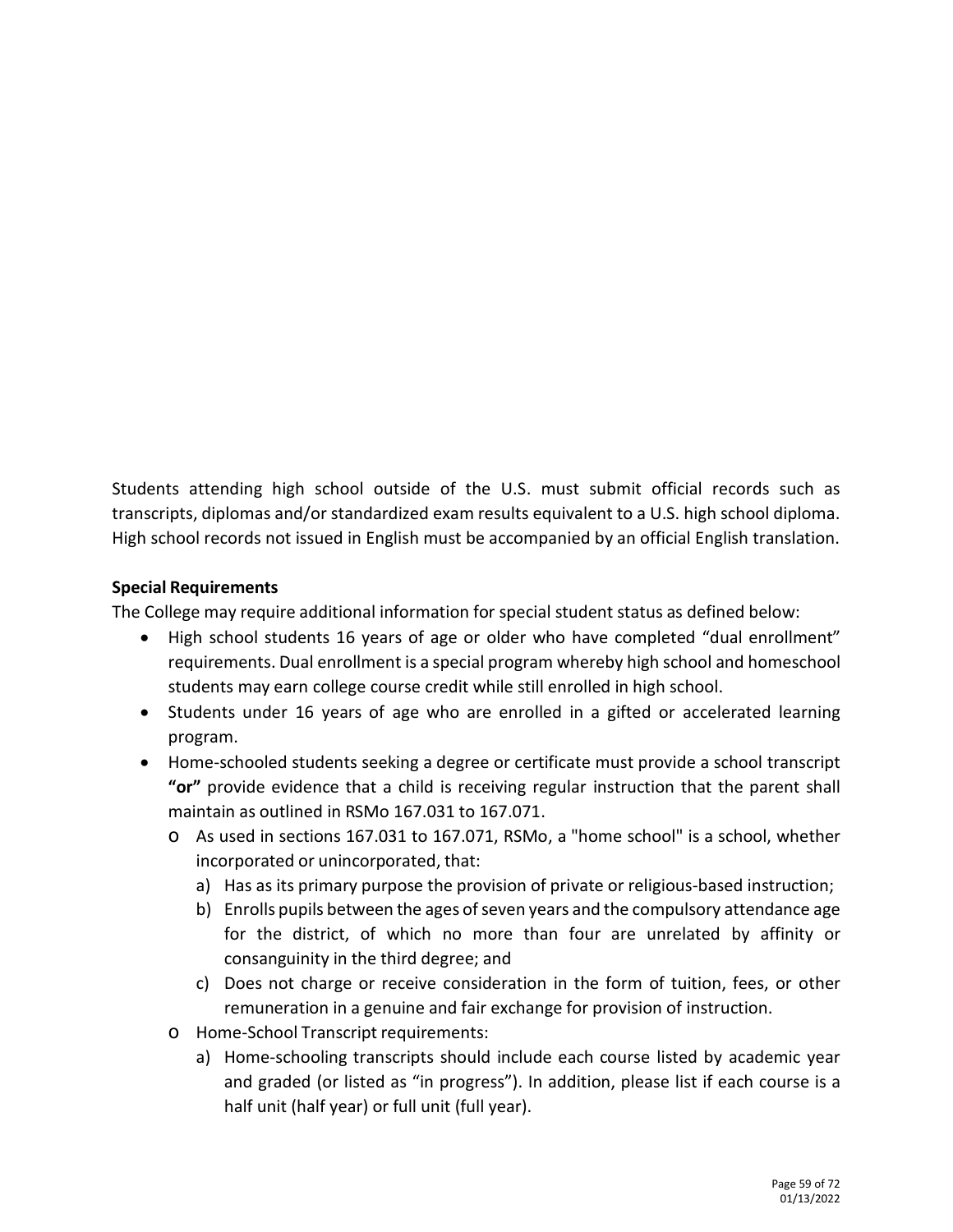- b) If a course title does not clearly reflect the subject content, home- schooled educators should include a description of the course.
- c) Transcripts must have a cumulative GPA.
- d) Transcripts may be typed or handwritten; however, if you are using a transcript service, have the service send an official transcript.
- e) The home-school educator should sign the official transcript.
- f) Transcripts must include an estimated completion or graduation date. A final transcript must be submitted showing graduation date and successful completion of all coursework.
- o As evidence that a child is receiving regular instruction, the parent shall, except as otherwise provided in this subsection, maintain the following records:
	- a) A plan book, diary, or other written record indicating subjects taught and activities engaged in; and
	- b) A portfolio of samples of the child's academic work; and
	- c) A record of evaluations of the child's academic progress; or
	- d) Other written, or credible evidence equivalent to subparagraphs a., b. and c.; and
	- e) Offer at least one thousand hours of instruction, at least six hundred hours of which will be in reading, language arts, mathematics, social studies and science or academic courses that are related to the aforementioned subject areas and consonant with the pupil's age and ability. At least four hundred of the six hundred hours shall occur at the regular home school location.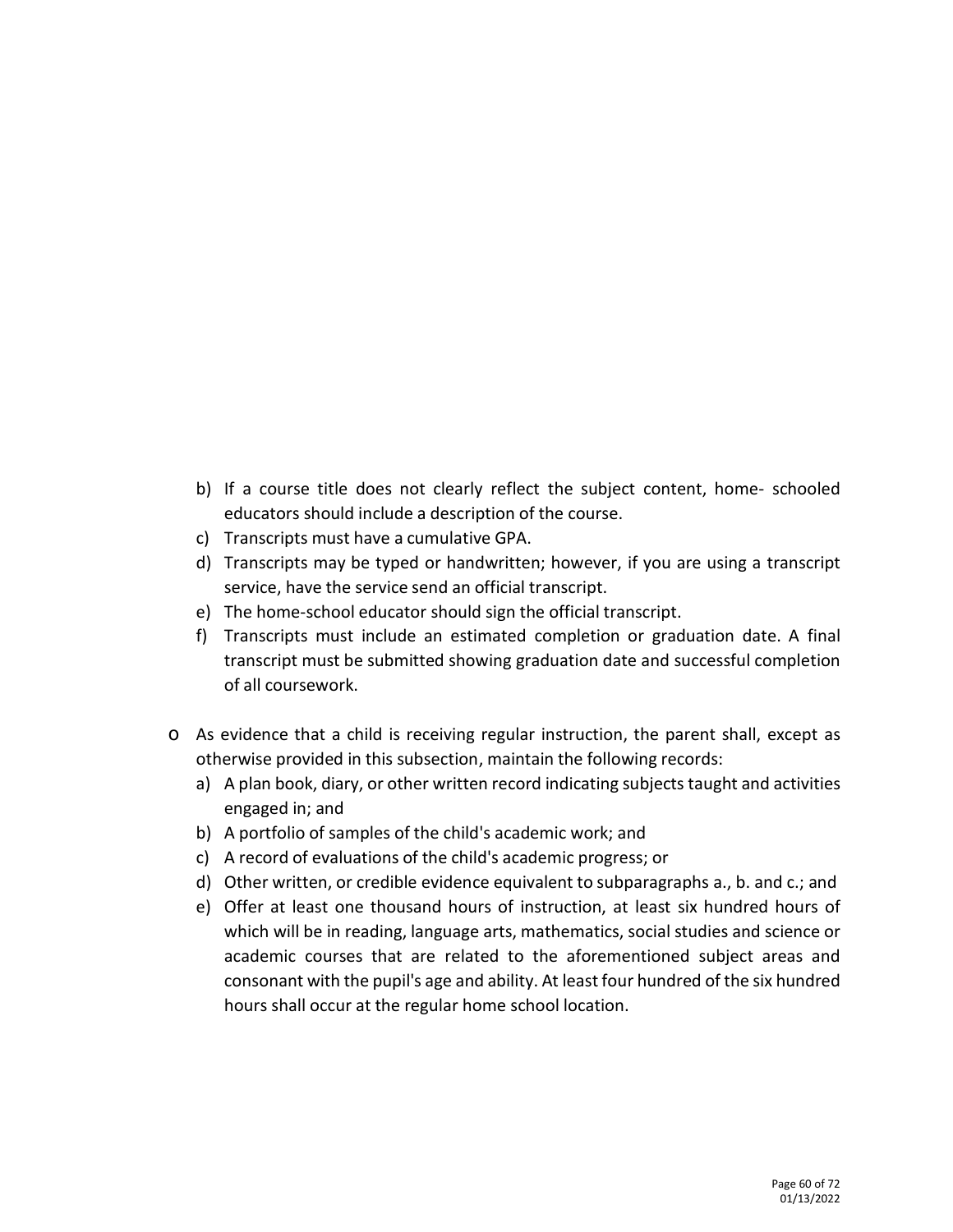# **Tuberculosis Screening, Treatment, and Prevention**

All new and returning students must answer the Tuberculosis Screening questionnaire included with the general college admissions application. The College must require this information as defined below:

Pursuant to Missouri State Statute 199.290, all institutions of higher education in Missouri shall implement a targeted testing program on their campuses for all on-campus students and faculty upon matriculation. If an institution does not have a student health center or similar facility, such person identified by the targeted testing program to be at high risk for latent tuberculosis infection or for developing tuberculosis disease shall be referred to a local public health agency for a course of action consistent with sections 199.170 to 199.350. Any new student applicant refusing to answer the questionnaire will not be admitted to the college. Refer to College Regulations, HSR 5110 Communicable Diseases and SR 2740 Student Rights and Responsibilities.

#### **Initial ID Verification**

Prior to enrolling in the first semester of courses at Three Rivers College, students must provide a valid photo ID at orientation or the initial registration appointment, in person or virtually:

- University/College issued Photo ID
- Official HS school-produced student identification card from the school currently attending
- Government issued driver's license or non-driver card
- Government issued photo work badges
- Government issued passport
- Government issued military or national identification card (Consulate, Permanent Resident Card, Immigrant Visa Card, Employment Authorization Card)
- Prison Photo ID (released with 45 days)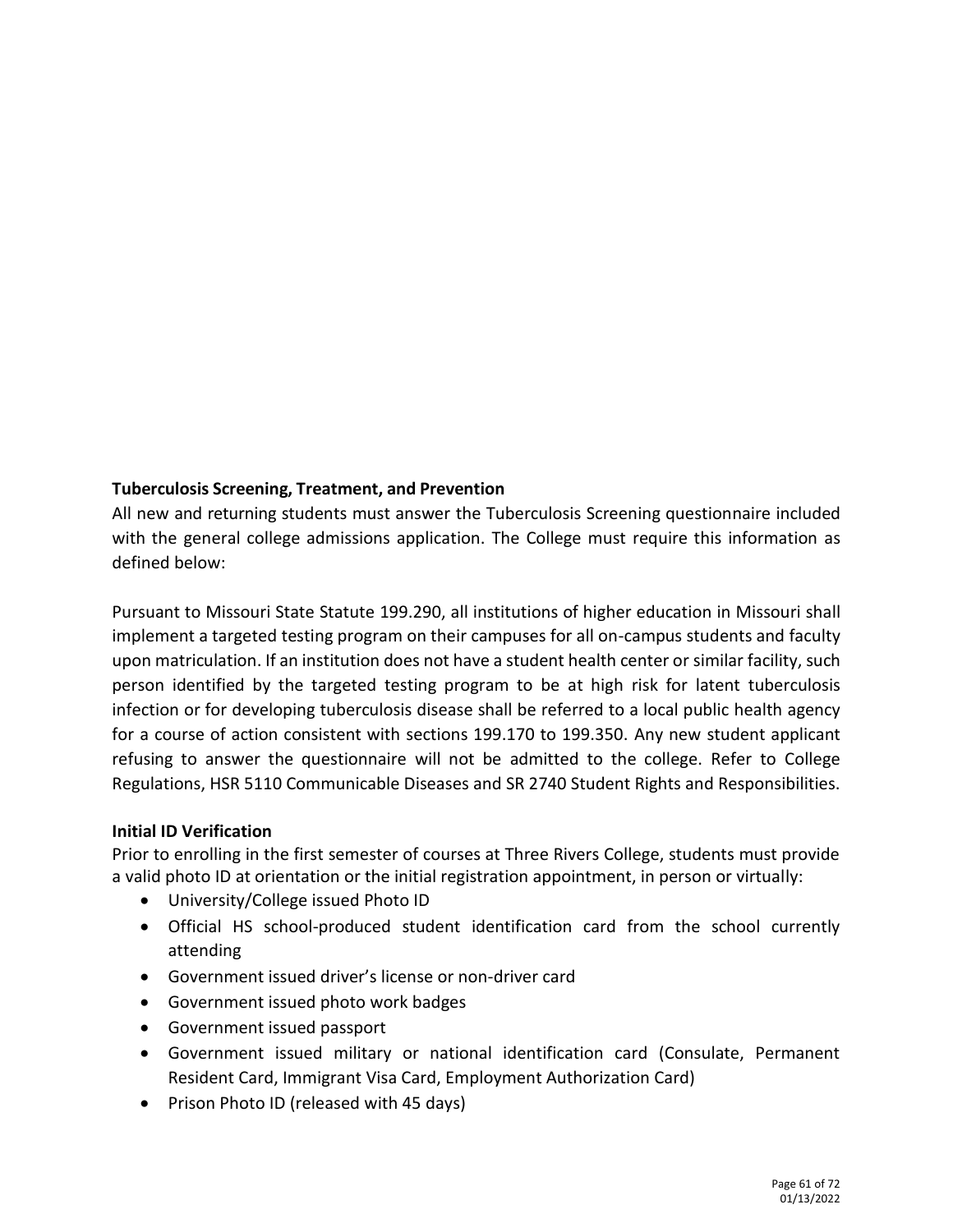- Tribal Photo ID (no photocopies accepted)
- On-file photo in the student database "Ellucian Colleague"

Students who complete the initial registration/orientation process will have their photo taken for input into the student database. Valid photo ID is required to have your picture taken for the student database.

# **Students unable to provide valid photo identification at the initial stage must have their identity validated by the Dean of Student Services.**

Students may enroll in courses only when identity has been verified, prerequisitesfor the courses are met, and space is available in the courses.

#### **Subsequent ID Validation**

Proof of ID may be requested to register or receive information and/or services.

#### **Admission to Specific Programs**

Because of the necessity to limit the number of students who enroll in select academic programs, students applying to these programs will be accepted according to the approved selection process as outlined in each program's section. Students should check with their advisor to determine which programs are limited admission.

#### **Accessibility to Prospective Students**

The College complies with Missouri House Bill 1606 regarding accessibility to prospective students of all program information through the College Scorecard disclosure that includes the number of credit hours, program length, employment rate, wage data, and graduates employed in careers related to their program of study found on the *Consumer Information Page.*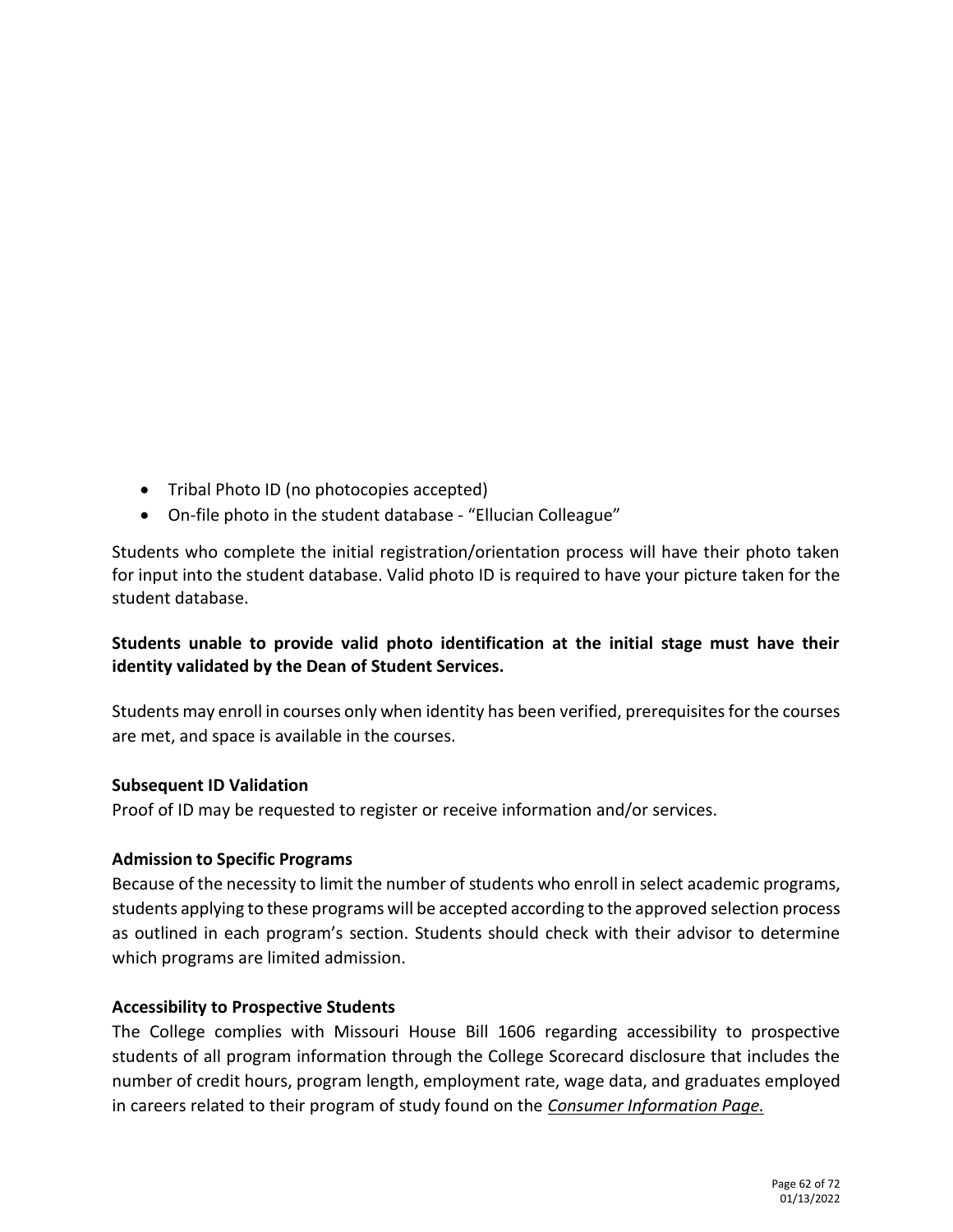#### **Curricular Students**

Curricular students are degree or certificate seeking students who have been admitted to the college and are enrolled in college-level or transitional studies courses.

#### **Non-Curricular Students**

Non-curricular students are those who have been admitted to the College but are not seeking a degree or certificate. Non-curricular students are not eligible to receive federal financial aid. Noncurricular students are classified according to the following student goals or conditions:

- Upgrading employment skills for present job.
- Developing skills for new job.
- Career exploration The College will provide counseling to help students make decisions concerning career goals. Students are expected to declare other educational goals prior to completing 30 credit hours of course work.
- Personal satisfaction and general knowledge.
- Visiting Visiting students are those who, while enrolled at a community college, maintain primary enrollment with other post-secondary institutions.
- Non-degree transfer Non-degree transfer students are those enrolled at the college with the intent to transfer to other post-secondary institutions prior to completing graduation requirements.
- General or curricular requirement pending (with college approval only) -This classification includes students who have not met all general or specific admission requirements as stated in the college catalog. Students should be enrolled in this category for one semester only.
- Dual Credit/Dual Enrollment Students currently enrolled in high school or home school who have not completed the requirements of secondary school graduation.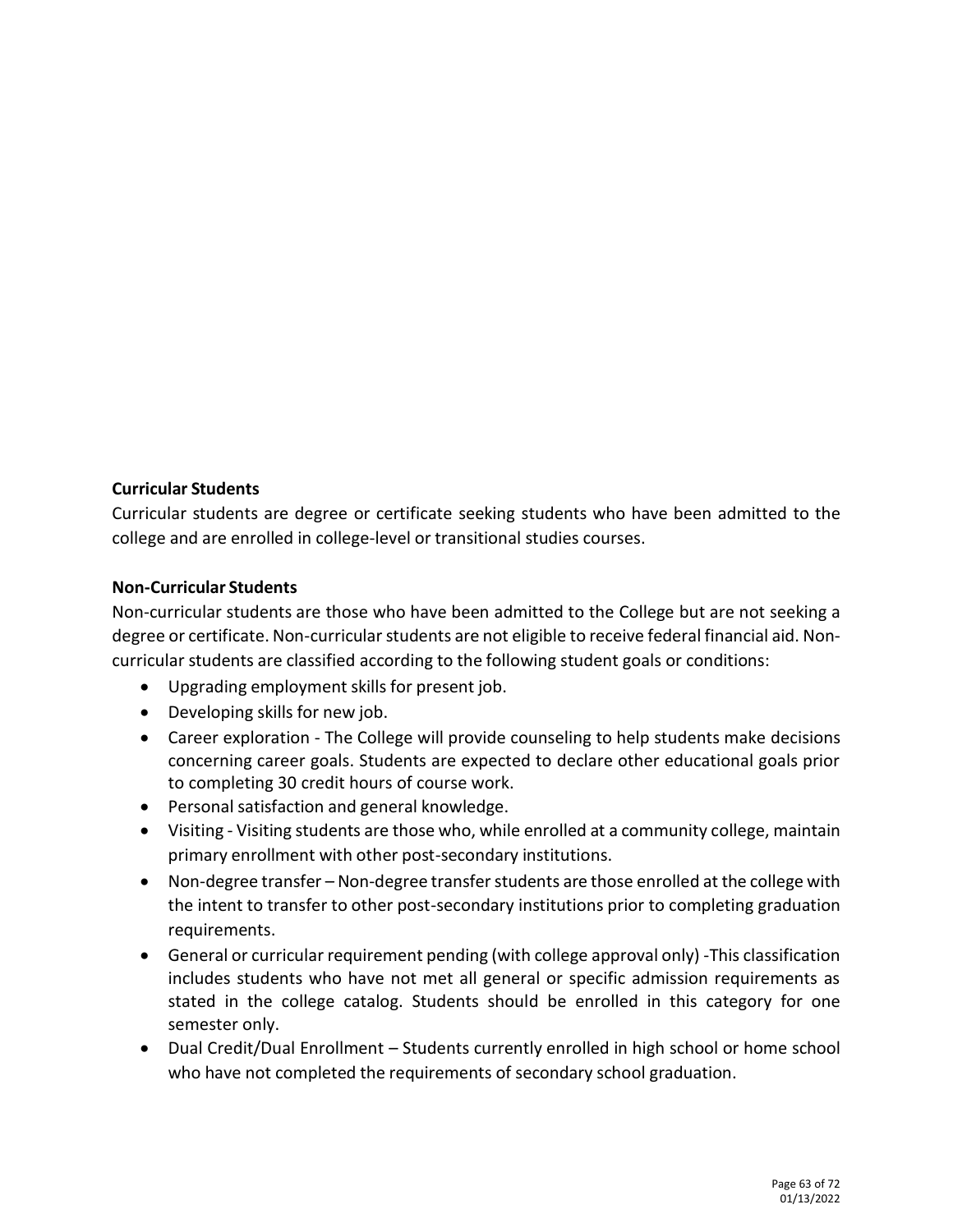• Auditing a course (with college approval only) - Under this classification, students enroll in courses without taking exams or receiving credit. Audits are permitted only if there are a sufficient number of students taking the class for credit.

#### **Freshman**

A student is classified as a freshman until 30 credits of study in a designated curriculum are completed.

# **Sophomore**

A student is considered a sophomore after 30 or more credits of course work in a curriculum are completed. Transferred credits are included providing they apply toward the requirements of the student's curriculum.

#### **Full-Time Student**

A full-time student is one enrolled in 12 or more credit hours in a designated financial aid term.

#### **Part-Time Student**

A part-time student is one enrolled in less than 12 credit hours in a designated financial aid term.

#### **Unclassified Students**

Students with advanced degrees may register for Three Rivers College classes and will be unclassified students. Three Rivers graduates enrolling in transfer courses will be unclassified students.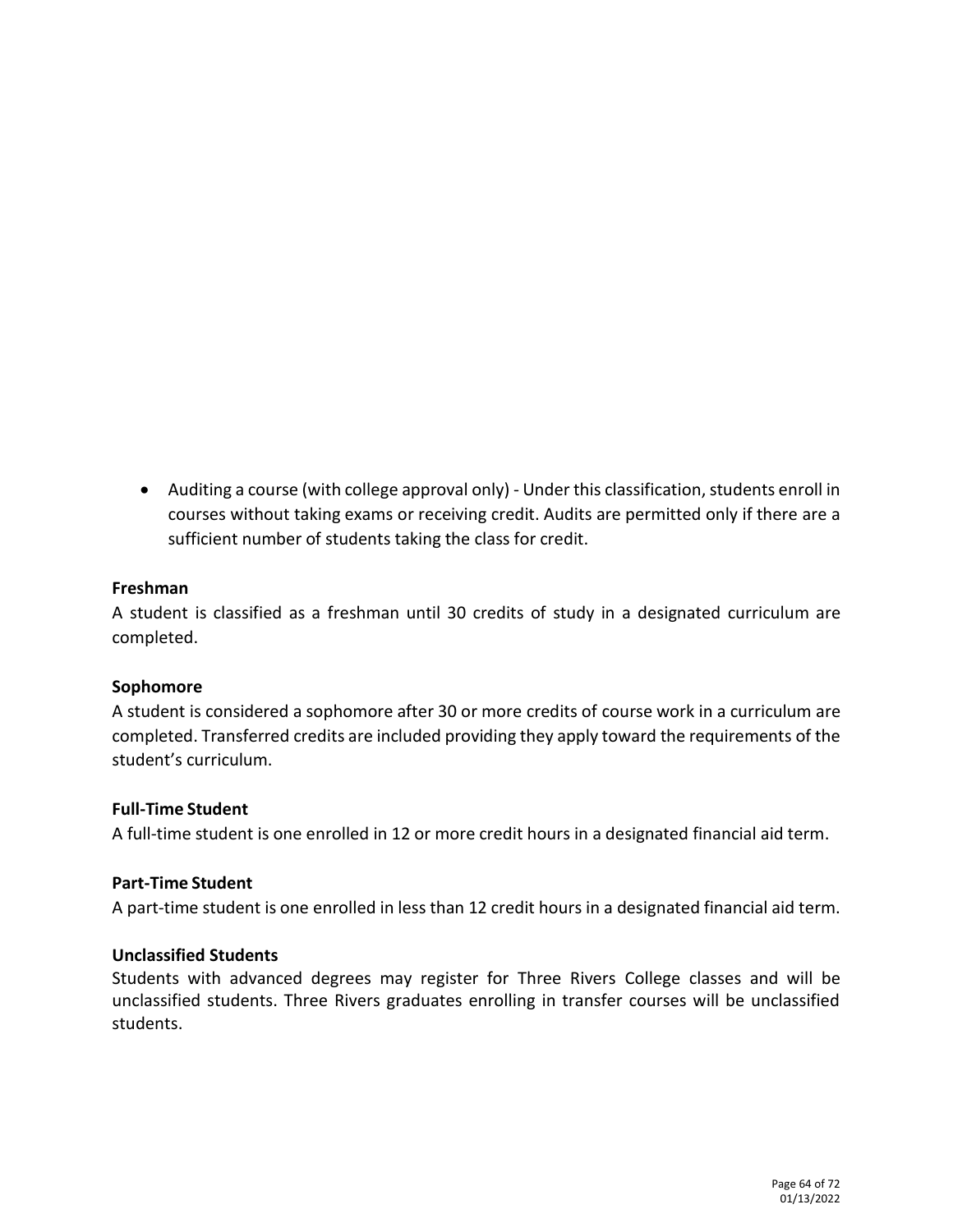#### **Transfer Students**

An official transcript from each college attended is expected to be on file in the Office of the Registrar. If a student plans to register for a course that requires a prerequisite, they must show evidence of successfully completing the prerequisite before enrolling in the course. Prerequisite and transfer credit are not guaranteed until all official transcripts are available for review. Students who wish to receive financial aid should submit official transcripts from all institutions attended.

#### **International Students**

International students desiring admission to the College must meet the federal government requirements through Student Exchange and Visitor Information System (SEVIS) to be granted an I-20. All appropriate fees designated by SEVIS must have been paid prior to attendance at TRC. The Dean of Student Services shall establish guidelines for admissions consideration of international students that follow the federal regulations and College policies.

International students are individuals who are not legal residents of the United States and are beyond the age of compulsory attendance or are at least 18 years old and no longer enrolled in high school.

In addition to meeting all TRC admission requirements listed in this regulation, the following items are required for all non-immigrant international students seeking I-20 admission (An international student checklist may be obtained in the Advising Center):

- Be eligible for an F-1 Visa. (F-1 Visa is not required for International Students from Canada.)
- Submit Affidavit of Support.
- Submit Admissions Application.
- Proof of International Student Insurance.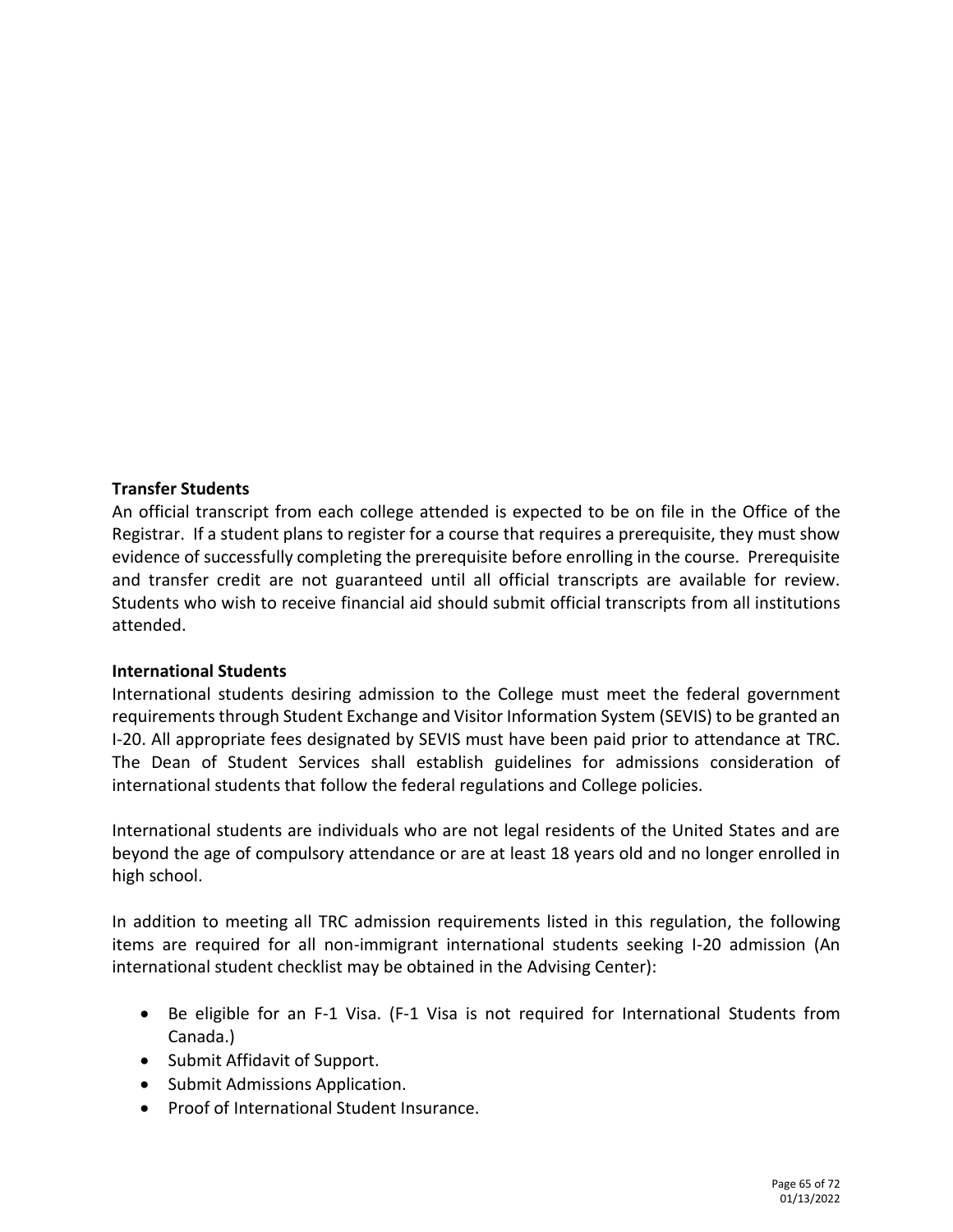- Proof of English proficiency through one of the following:
	- Submit acceptable results of the TOEFL (Test of English as a Foreign Language) to establish proficiency in the English language. A TOEFL test score of at least 500 on the paper-based test or 61 on the internet-based test is considered acceptable. Further information regarding international students can be obtained from the Advising Center.
	- IELTS (International English Language Testing System) minimum band score of 6;
	- ACT English minimum score of 18
	- A diploma from a secondary institution in an English-speaking country (United States, Canada, England, Republic of Ireland, Australia, or New Zealand) with a minimum of two years of successful full-time study with English as the medium of instruction.

International students who wish to transfer to Three Rivers College from other institutions of higher education must be students in good standing with a grade point average of at least 2.0 at the time of transfer. All International Students will be charged out-of-district tuition.

# **Noncitizen Students**

Noncitizen students will be expected to pass an English proficiency exam prior to acceptance. Noncitizens who reside in the United States and are authorized by the Federal Government to work in the USA are not subject to the admission requirements of an F1 International Student. These students may be admitted under regular admissions requirements and current tuition rate.

# **Denial of Access to Three Rivers College**

Three Rivers College will not knowingly admit any aliens unlawfully present in the United States. Proof of legal residency may be required at the time of admission application.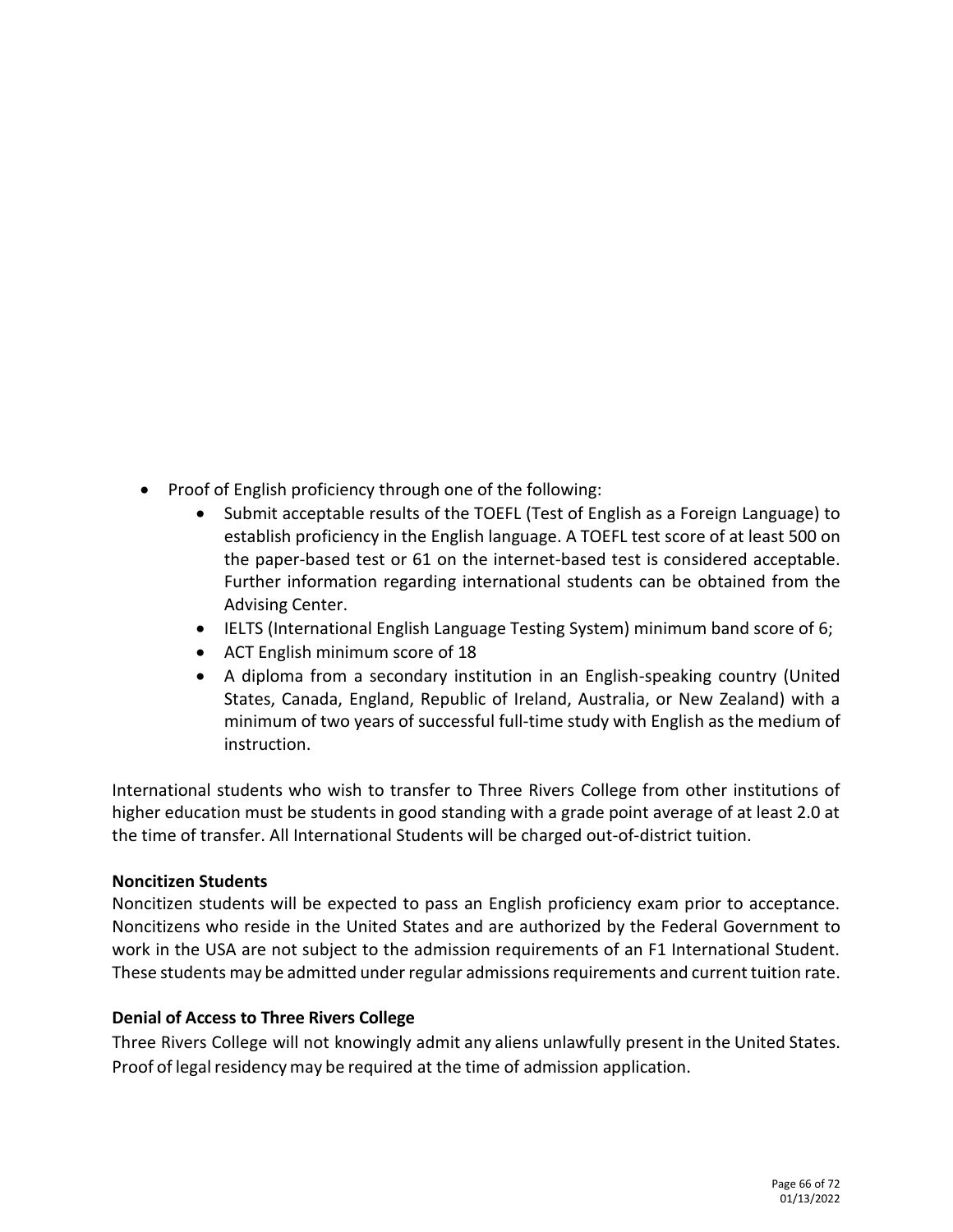The College may restrict or deny admission to a prospective student, or continued attendance to an enrolled student, whose record of behavior indicates that his or her admission would disrupt the orderly process of the college's programs, would interfere with the rights and privileges of other students, creates a threat or potential danger to the college community, is statutorily barred from the college, or if such denial of access is considered to be in the best interest of the college. Refer to SR 2211 Admission of Students with Criminal Histories.

The College may restrict or deny admission to a prospective student, or continued attendance to an enrolled student, if it reasonably appears that the student would not be competent to profit from the curriculum offerings of the college as evidenced by a score on the TABE Reading exam of 5.9 or less. Students denied admission or continued admission shall be referred to Adult Basic Education services in the community.

Denial of access decisions may be appealed as outlined in SR 2140 Student Appeals.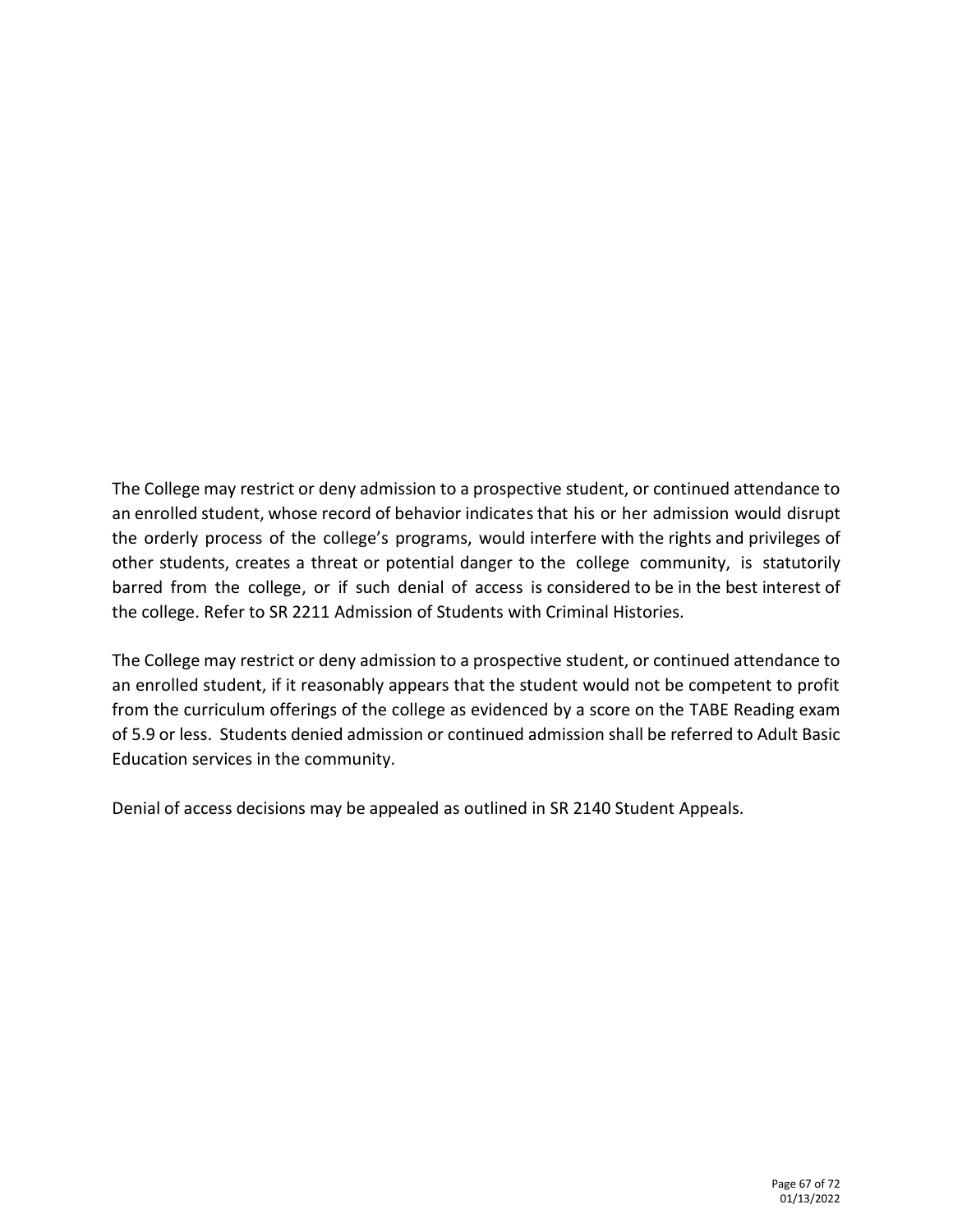# **DOCUMENT HISTORY:**

| 09-25-2013: | Initial approval of regulation SR 2210 Admission Requirements.                                                                                                                                                                                                       |
|-------------|----------------------------------------------------------------------------------------------------------------------------------------------------------------------------------------------------------------------------------------------------------------------|
| 04-15-2015: | Legal References added to template and on page (3) our admissions<br>process requires mandatory Tuberculosis Screening for all new students<br>per Missouri State Statute 174.130; 167.031 to 167.071; 199.290; 199.350;<br>199.170.                                 |
| 09-16-2015: | Revision of position title Dean of Student Services to Chief Student Services<br>Officer.                                                                                                                                                                            |
| 09-21-2016: | The College Board of Trustees approved the name change of the college<br>from Three Rivers Community College to Three Rivers College.                                                                                                                                |
| 06-21-2017: | Added student classifications and wording changes for clarity.                                                                                                                                                                                                       |
| 12-05-2017: | Revision for clarification of admission procedure.                                                                                                                                                                                                                   |
| 11-28-2018: | Revision to change name of Enrollment Services Office to Advising Center<br>and to remove redundancy in the process.                                                                                                                                                 |
| 11-20-2019  | Inclusion of information regarding compliance with Missouri House Bill<br>1606; the Higher Learning Commission: Policy on Student Consumer<br>Protection and the non-discrimination Policy and statement to reinforce<br>the College's commitment equal opportunity. |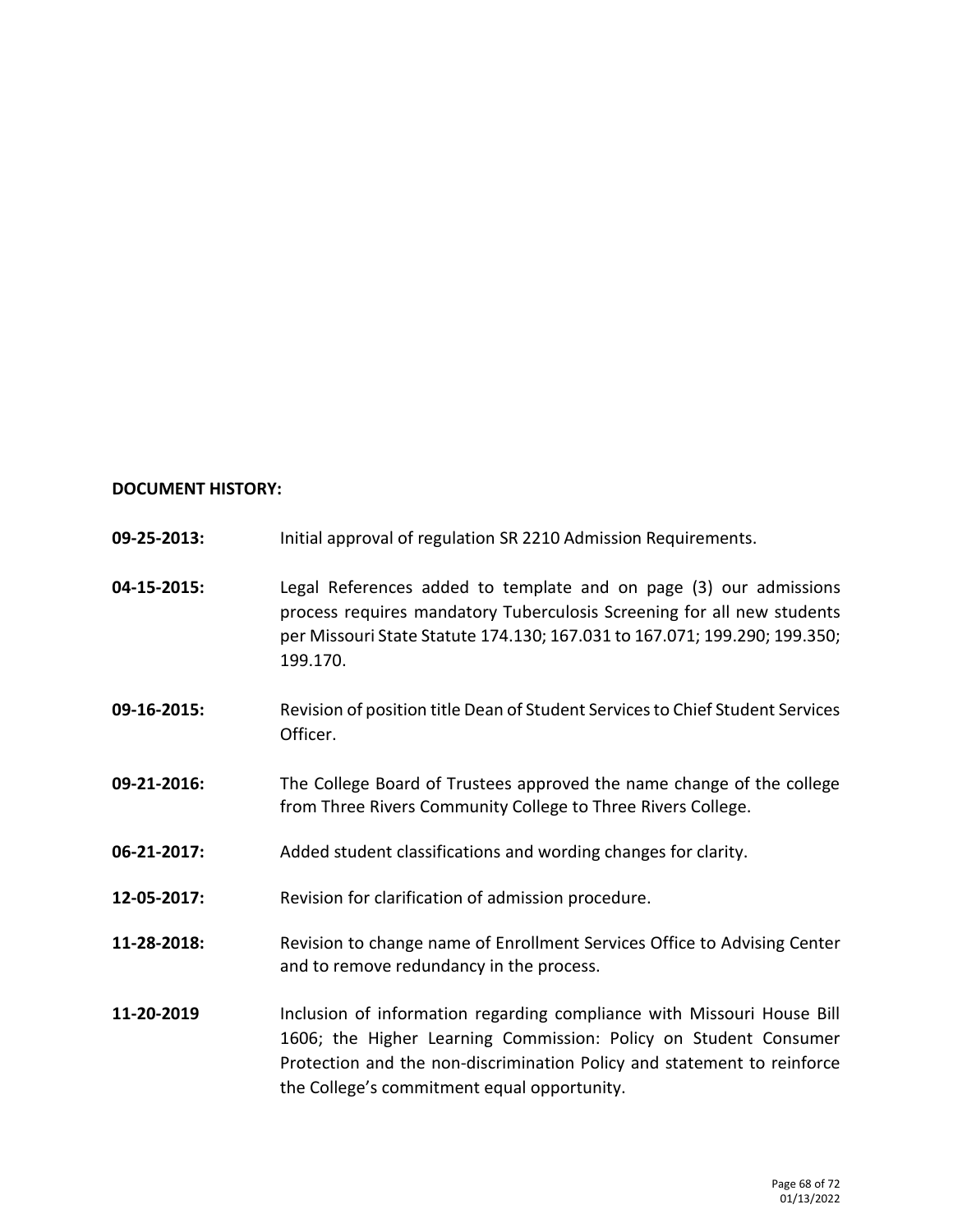**01-19-2022** Clarification of International and Noncitizen students with addition of a section to define "Noncitizen Students" and outline their specific requirements for admission, including additional options to prove English proficiency.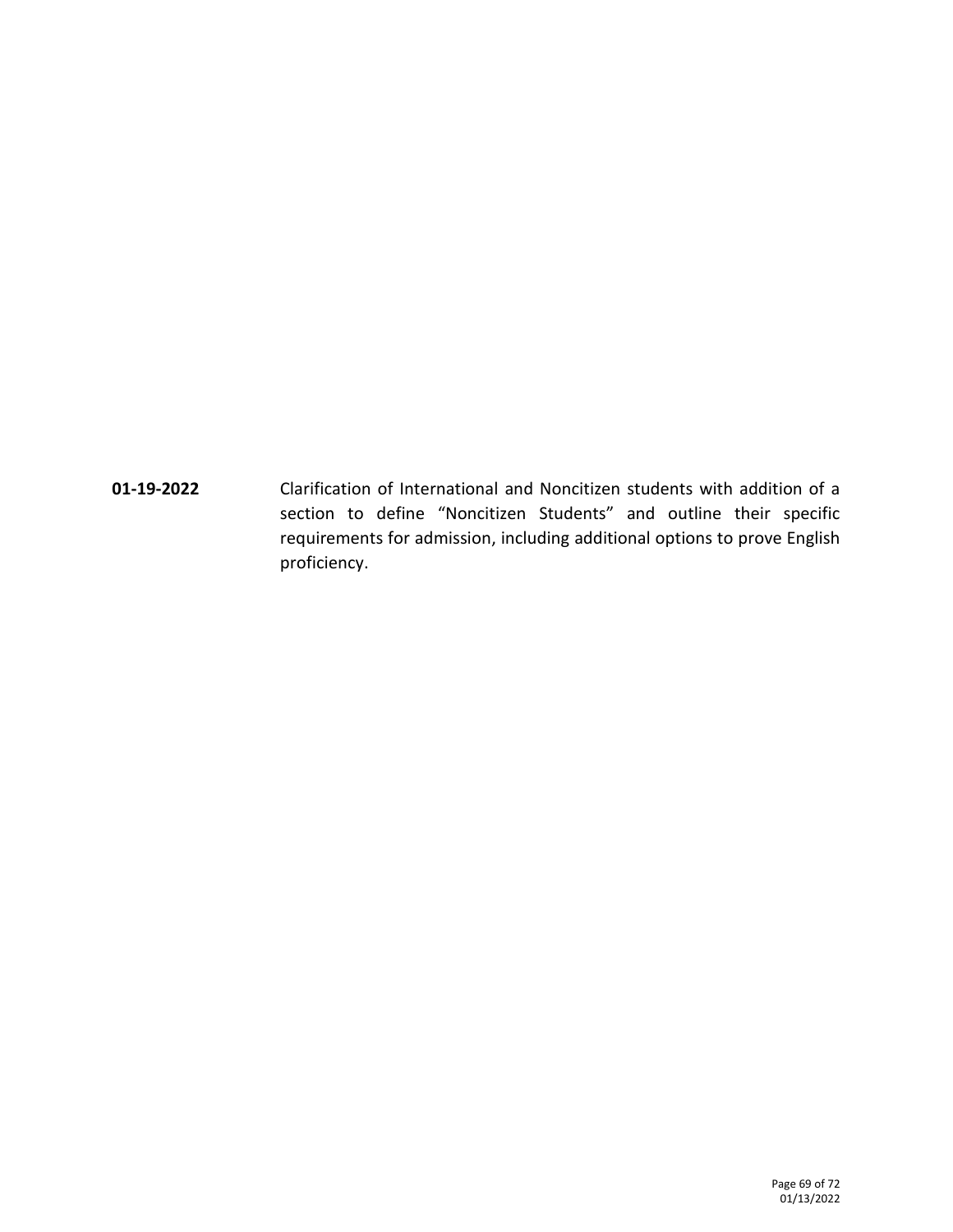# UPCOMING EVENTS

**Athletic Hall of Fame:** January 21, 6 p.m., Holiday Inn. Inductees are: Missy Whitney, Bill Swafford, Christy Deken, and the men's basketball 1992 National Championship team.

**Alumni Reunion:** January 22 7-10 a.m. Pancake Breakfast, BAC 12-4 p.m. Alumni Art Exhibit, TINN Gallery 2 p.m. TRC Music Department's Virtual Concert, Tinnin Fine Arts Center Facebook page 3 p.m. Alumni Star Award Reception, TINN Lobby 5 p.m. Lady Raiders basketball vs. State Fair Community College, LBLA Hall of Fame Inductee recognition following Lady Raiders game 7 p.m. Raiders basketball vs. State Fair Community College, LBLA 8:30 p.m. (Raiders halftime) Alumni Star recognition and announcement of 50/50 winner.

**Tango Argentina:** February 3, 7 p.m., TINN Theater. POTA performance sponsored by Dille Pollard Architecture. Argentina's greatest tango dancers and musicians perform a thrilling program of this sensuous, passionate, and elegant dance style on their inaugural U.S. tour. Tickets: \$15.

**Jazz Festival Evening 1***:* February 10, 7 p.m. TINN Theater. The annual TRC Music Department's tribute to jazz begins with a concert that showcases area junior high school, high school, and College jazz groups. Admission: Free*.*

**Cornet Chop Suey**: February 11, 7 p.m., TINN Theater. POTA performance sponsored by the Daily American Republic, these seven multi-talented musicians provide electrifying performances of instrumental and vocal jazz ranging from traditional New Orleans sounds to Big Band Swing to showy pop tunes. Tickets: \$15.

**Jazz Festival Evening 2:** February 12, 7 p.m., TINN Theater. The Jazz Festival continues with the Three Rivers Jazz Band and the Southeast Missouri All District Jazz Band, featuring select high school jazz players. Admission: Free.

# *Raiders Basketball:*

vs. State Fair CC, Jan. 22, 7 p.m. – (*Alumni Reunion)* vs. Tennessee Prep, Jan. 26, 7 p.m. vs. St. Louis CC, Feb. 2, 7 p.m. vs. Moberly Area Community College, Feb. 9, 7 p.m. vs. Mineral Area College, Feb. 16, 7 p.m.

# *Raiders Baseball:*

.

vs. Shawnee CC, Feb. 11, noon and 2 p.m*.*

# *Lady Raiders Basketball:*

vs. State Fair CC, Jan. 22, 5 p.m. – *(Alumni Reunion)* vs. St. Louis CC, Jan. 24, 6 p.m. vs. Jefferson College, Jan. 26, 5 p.m. vs. Mineral Area College, Feb. 16, 5 p.m.

*Lady Raiders Softball:* vs. Jackson State CC, Feb. 10, 2 and 4 p.m.

> Page 70 of 72 01/13/2022

For the most current information on upcoming events, view the College Calendar at www.trcc.edu.

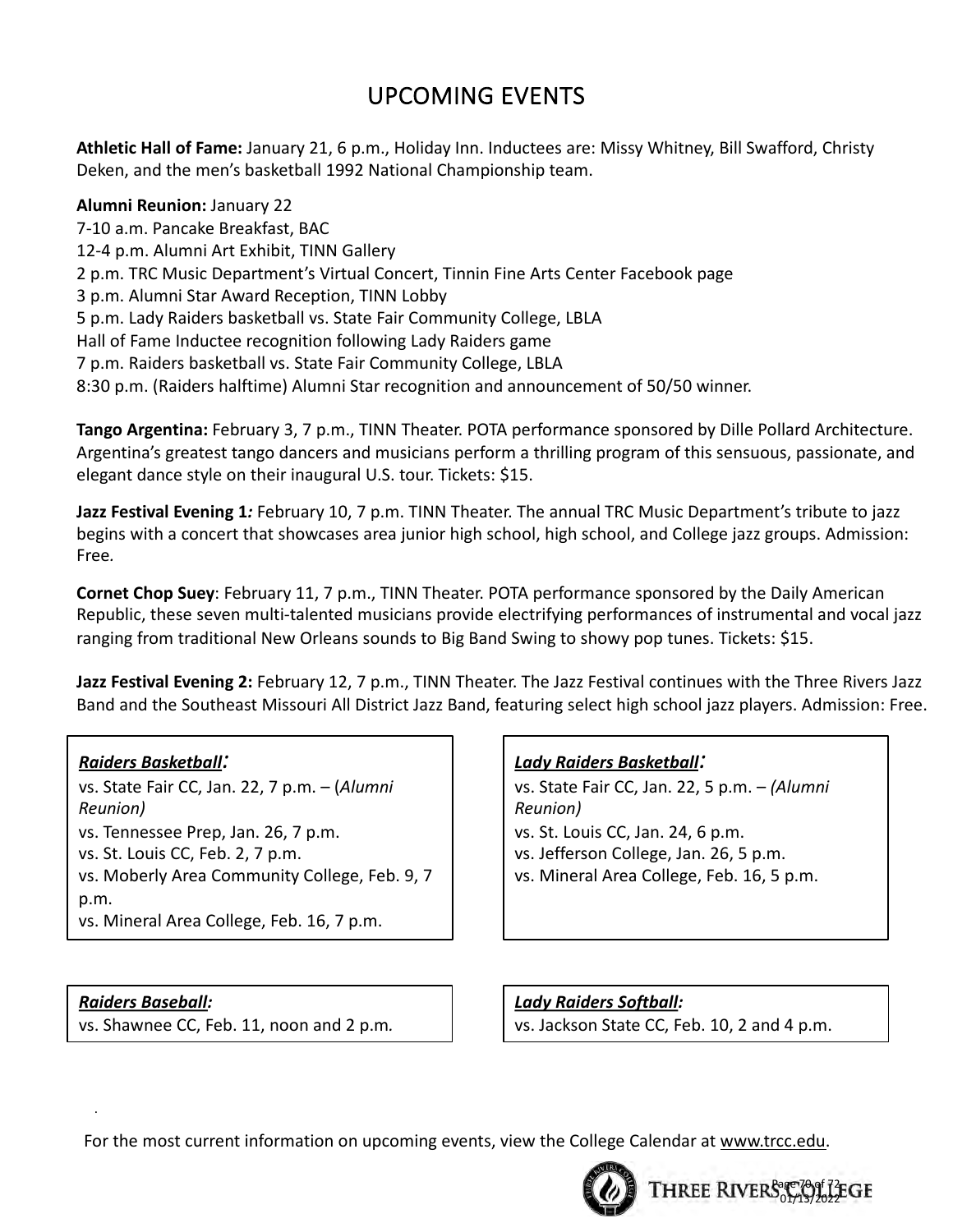#### **DAR Headlines: November 21 – January 12**

November 23: "Locked It Down" Raiders use second-quarter run to beat Cardinals, improve to 2-0 in region (women's basketball)

November 23: Logan hands cold-shooting Raiders another loss (men's basketball)

November 24: Brumitt Scholarship awarded

November 24: Tuma Memorial Scholarship awarded

November 24: Raiders prep for region play with holiday tradition (men's basketball)

November 24: Behind rebounding, Raiders roll to 10-0 (women's basketball)

November 26: Late bucket lifts Otero to win over Raiders (men's basketball)

November 27: Bouncing Back; Raiders make early lead stand up against Southwest Tennessee (men's basketball)

November 30: Raiders finish strong to upend NEO A&M (men's basketball)

November 30: Defense, rebounding power Three Rivers women to win at Vincennes

December 2: Raiders open region play against Grizzlies (men's basketball)

December 4: TRC's Porter Scholarship awarded to area students

December 4: Raiders stay perfect with rout of Crowder (women's basketball)

December 7: Raiders lose two close games over weekend (men's basketball)

December 7: TRC women complete weekend sweep at Region XVI Showcase (women's basketball)

December 9: PB schools offer free dual credit classes (features TRC)

December 10: Raiders Stop Skid; Three Rivers gets back to .500 with big win over North Arkansas (men's basketball)

December 10: TRC closes first half of season with exclamation point (women's basketball)